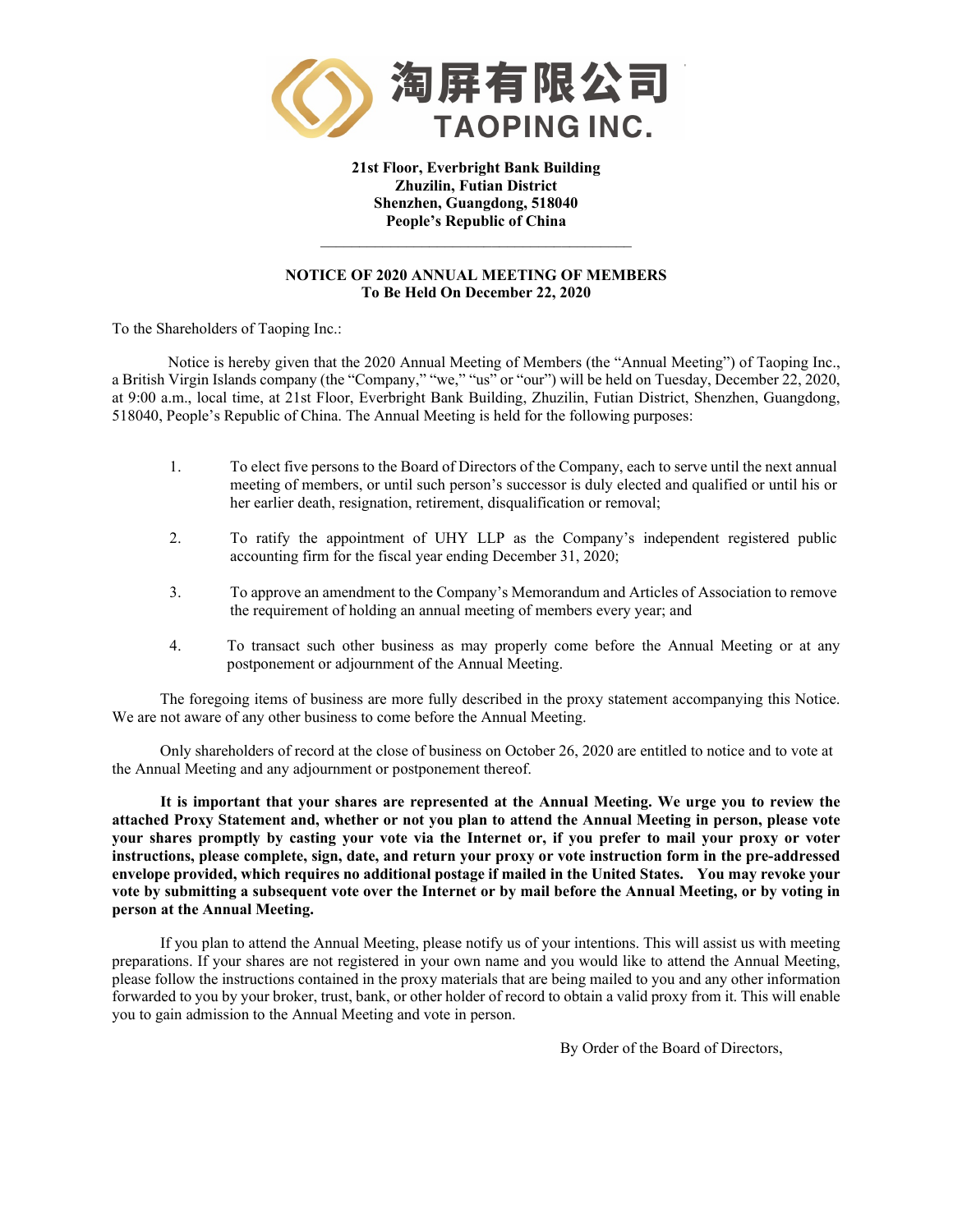$\n *AP*$ 

huai Lin Chairman and Chief Executive Officer

October 29, 2020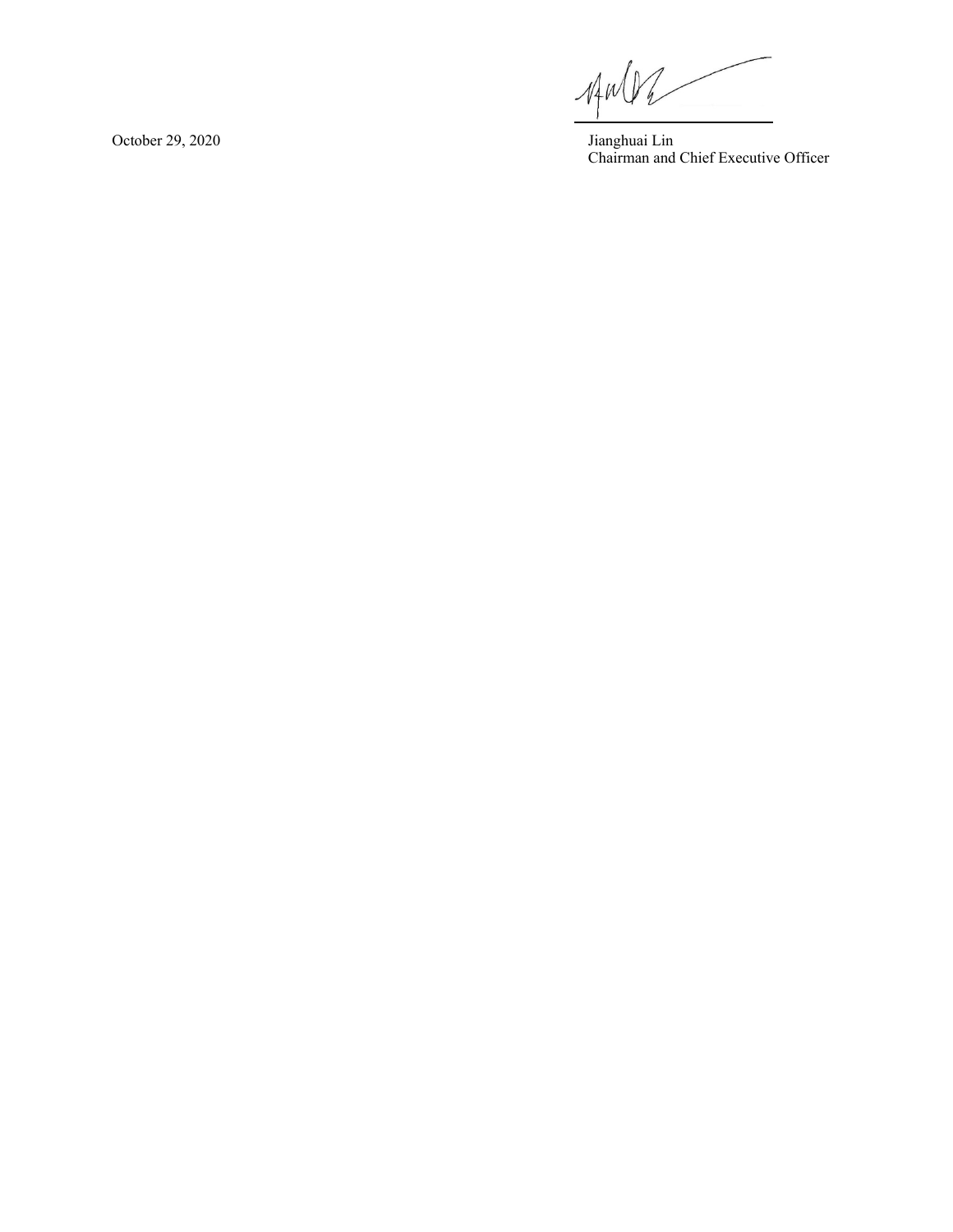# **IMPORTANT NOTICE REGARDING THE AVAILABILITY OF PROXY MATERIALS FOR THE ANNUAL MEETING OF MEMBERS TO BE HELD ON DECEMBER 22, 2020**

This Notice, Proxy Statement and our 2019 Annual Report are available online at [www.transhare.com.](http://www.transhare.com/)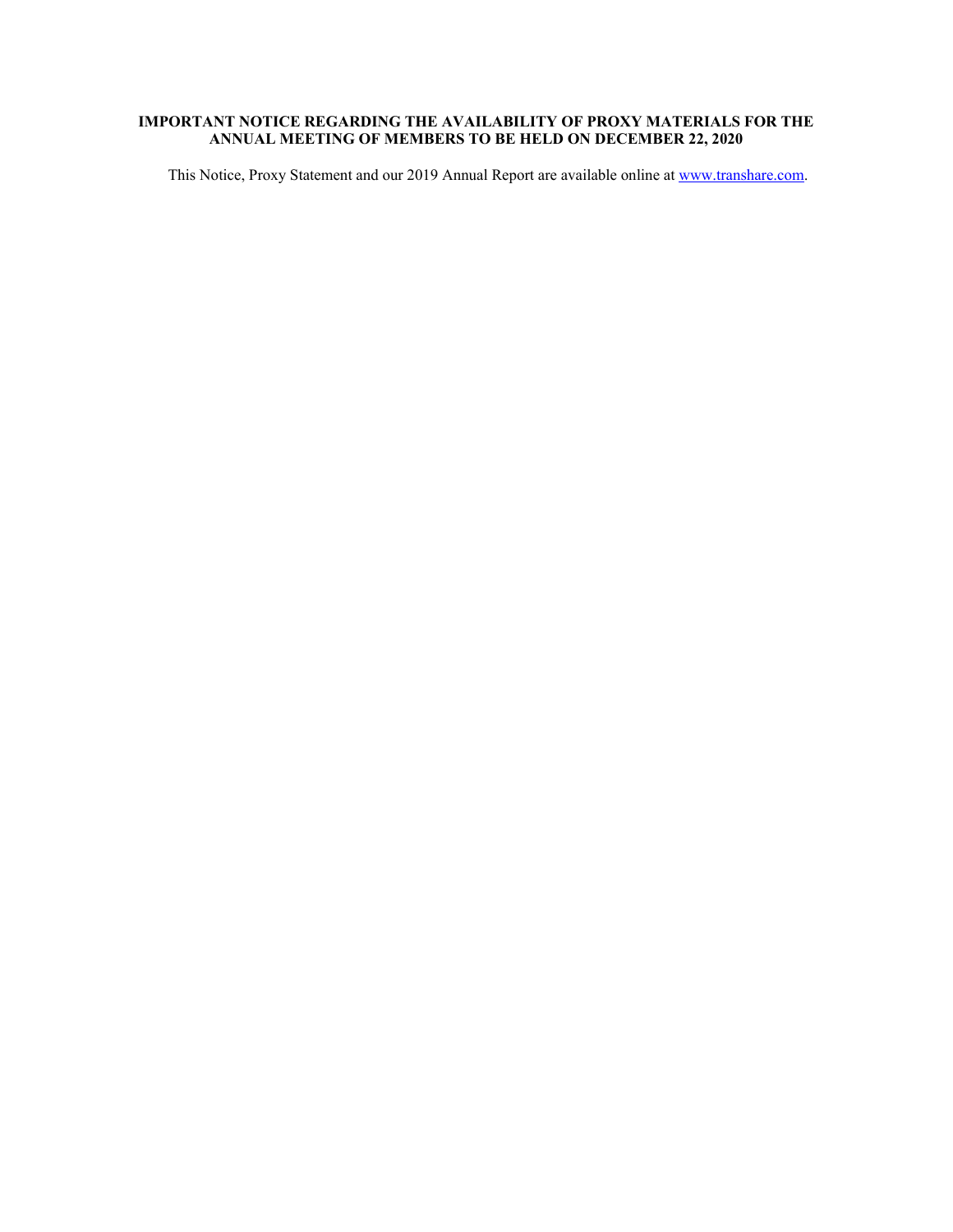### **TABLE OF CONTENTS**

### Page

| Qualifications, Attributes, Skills and Experience to be Represented on the Board as a Whole 5 |  |  |  |
|-----------------------------------------------------------------------------------------------|--|--|--|
|                                                                                               |  |  |  |
|                                                                                               |  |  |  |
|                                                                                               |  |  |  |
|                                                                                               |  |  |  |
|                                                                                               |  |  |  |
|                                                                                               |  |  |  |
|                                                                                               |  |  |  |
| PROPOSAL NO. 3 APPROVAL OF AN AMENDMENT TO THE COMPANY'S MEMORANDUM AND                       |  |  |  |
|                                                                                               |  |  |  |
|                                                                                               |  |  |  |
|                                                                                               |  |  |  |
|                                                                                               |  |  |  |
|                                                                                               |  |  |  |
|                                                                                               |  |  |  |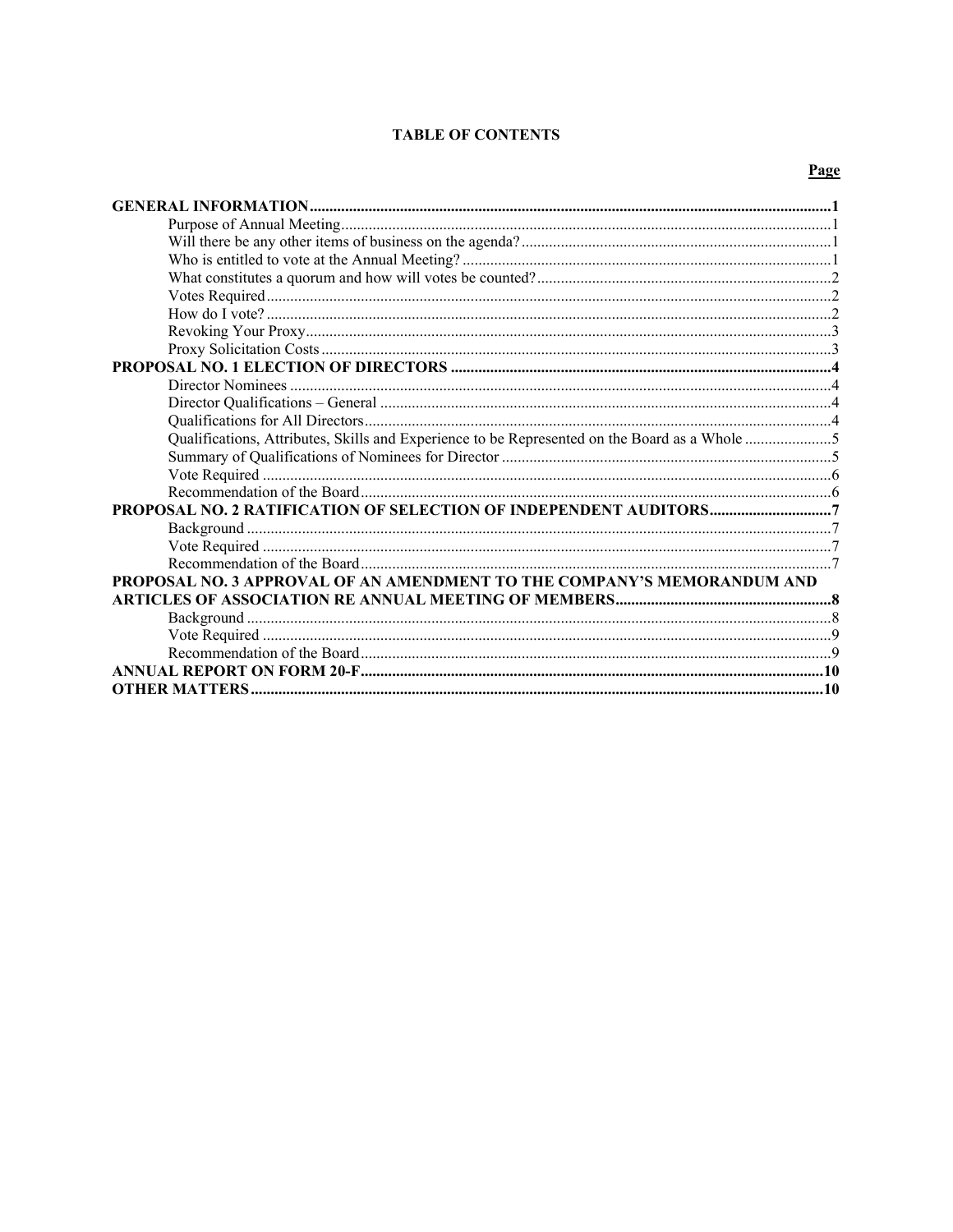### **TAOPING INC. 21st Floor, Everbright Bank Building, Zhuzilin, Futian District, Shenzhen, Guangdong, 518040, People's Republic of China**

### **PROXY STATEMENT**  $\mathcal{L}=\mathcal{L}$

 $\mathcal{L}=\mathcal{L}$ 

This Proxy Statement and the accompanying proxy are being furnished with respect to the solicitation of proxies by the Board of Directors of Taoping Inc., a British Virgin Islands company (the "Company," "we," "us" or "our"), for the 2020 Annual Meeting of Members (the "Annual Meeting"). The Annual Meeting is to be held at 9:00 a.m., local time, on Tuesday, December 22, 2020, and at any adjournment or adjournments thereof, at 21st Floor, Everbright Bank Building, Zhuzilin, Futian District, Shenzhen, Guangdong, 518040, People's Republic of China.

We will send or make these proxy materials available to shareholders on or about October 29, 2020.

#### **GENERAL INFORMATION**

### <span id="page-4-1"></span><span id="page-4-0"></span>**Purpose of Annual Meeting**

The purposes of the Annual Meeting are to seek shareholder approval of the following proposals:

- (i) to elect five directors to the Board of Directors of the Company (the "Board"), each to serve until the next annual meeting of members or until each such person shall resign, be removed or otherwise leave office;
- (ii) to ratify the appointment of UHY LLP ("UHY") as the Company's independent registered public accounting firm for the fiscal year ending December 31, 2020;
- (iii) to approve an amendment to the Company's Memorandum and Articles of Association to remove the requirement of holding an annual meeting of members every year; and
- (iv) to transact such other business as may properly come before the Annual Meeting or at any postponement or adjournment of the Annual Meeting.

### **The Board recommends a vote FOR each proposal.**

#### <span id="page-4-2"></span>**Will there be any other items of business on the agenda?**

The Board knows of no other matters that will be presented for consideration at the Annual Meeting. Nonetheless, in case there is an unforeseen need, the accompanying proxy gives discretionary authority to the persons named on the proxy with respect to any other matters that might be brought before the Annual Meeting or at any postponement or adjournment of the Annual Meeting. Those persons intend to vote that proxy in accordance with their judgment. If for any reason any of the nominees are not available as candidates for director, and our Board has not reduced the authorized number of directors on our Board, the persons named as proxy holders will vote your proxy for such other candidate or candidates as may be nominated by the Board.

#### <span id="page-4-3"></span>**Who is entitled to vote at the Annual Meeting?**

Only shareholders of record of our ordinary shares, no par value (the "Ordinary Shares"), as of the close of business on October 26, 2020 (the "Record Date") are entitled to notice and to vote at the Annual Meeting and any adjournment or adjournments thereof.

Each Ordinary Share is entitled to one vote on each matter properly brought before the Annual Meeting. The enclosed proxy card or voting instruction card shows the number of shares you are entitled to vote at the Annual Meeting.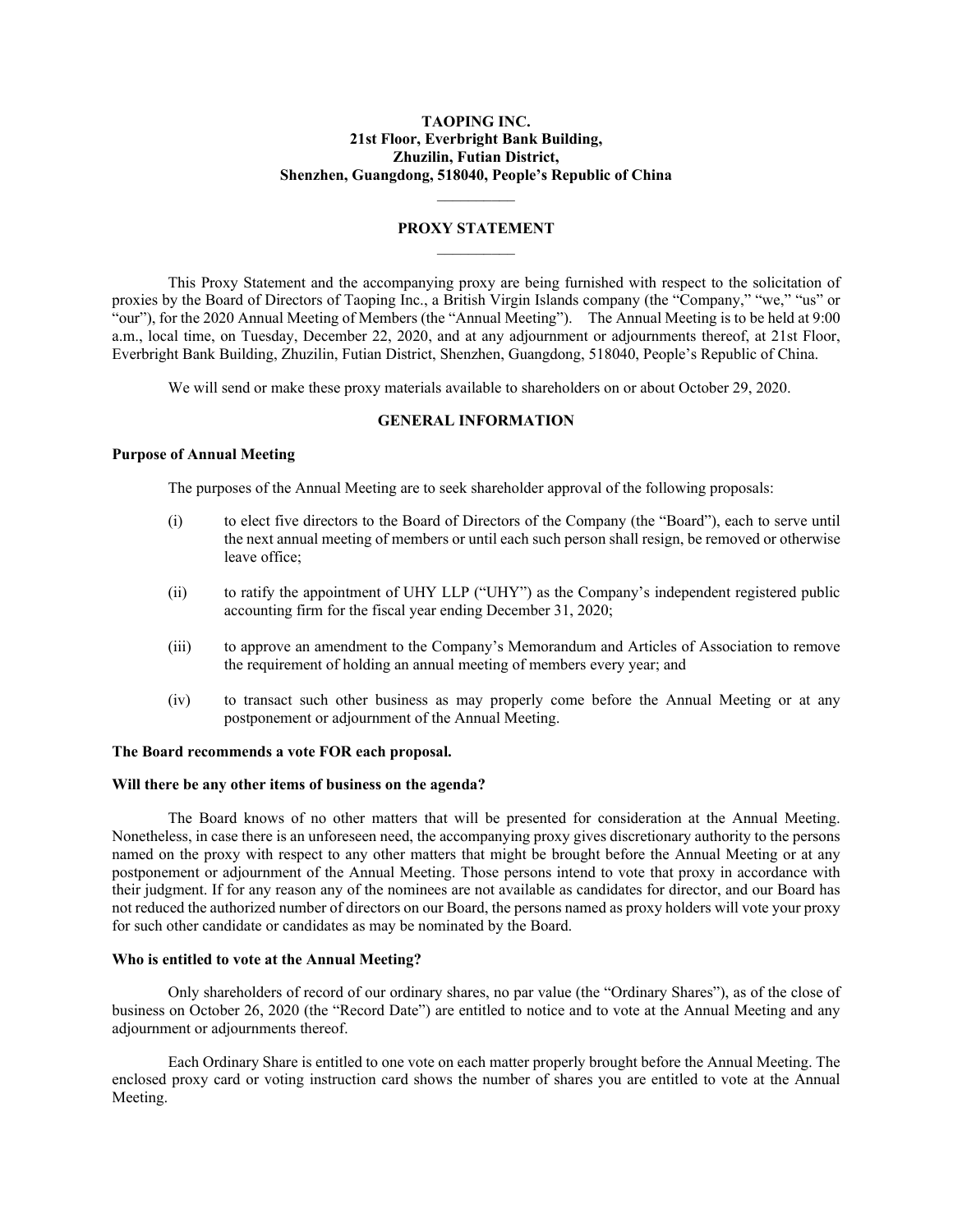### *Shareholder of Record: Shares Registered in Your Name*

If on the Record Date your shares were registered directly in your name with the Company, then you are a shareholder of record. As a shareholder of record, you may vote in person at the Annual Meeting or vote by proxy. Whether or not you plan to attend the Annual Meeting, to ensure your vote is counted, we encourage you to vote either by Internet or by filling out and returning the enclosed proxy card.

#### *Beneficial Owner: Shares Registered in the Name of a Broker or Bank*

If on the Record Date your shares were held in an account at a brokerage firm, bank, dealer, or other similar organization, then you are the beneficial owner of shares held in "street name" and these proxy materials are being forwarded to you by that organization. The organization holding your account is considered the shareholder of record for purposes of voting at the Annual Meeting. As the beneficial owner, you have the right to direct your broker or other agent on how to vote the shares in your account. Your broker will not be able to vote your shares unless your broker receives specific voting instructions from you. We strongly encourage you to vote.

#### <span id="page-5-0"></span>**What constitutes a quorum and how will votes be counted?**

The Annual Meeting will be held if the shareholders of a majority of all voting shares of the Company in issue and entitled to vote at the Annual Meeting as of the Record Date are present, either in person or by proxy. Abstentions will be counted as present and entitled to vote for purposes of determining a quorum. In the event that there are not sufficient votes for a quorum, the Annual Meeting may be adjourned in order to permit the further solicitation of proxies.

### <span id="page-5-1"></span>**Votes Required**

Each of the proposals requires the affirmative vote of a simple majority of the votes of the shareholders (or their duly appointed proxies) entitled to vote and voting on such proposal.

### <span id="page-5-2"></span>**How do I vote?**

Your shares may only be voted at the Annual Meeting if you are present in person or are represented by proxy. Whether or not you plan to attend the Annual Meeting, we encourage you to vote by proxy to ensure that your shares will be represented.

You may vote using any of the following methods:

- *By Internet*. You may vote by using the Internet in accordance with the instructions included in the proxy card. The Internet voting procedures are designed to authenticate shareholders' identities, to allow shareholders to vote their shares and to confirm that their instructions have been properly recorded.
- *By Mail*. Shareholders of record as of the Record Date may submit proxies by completing, signing and dating their proxy cards and mailing them in the accompanying pre-addressed envelopes. If you return your signed proxy but do not indicate your voting preferences, your shares will be voted on your behalf "FOR" the five nominees to the Board (Proposal 1), "FOR" the ratification of UHY as our independent registered public accounting firm for our fiscal year ending December 31, 2020 (Proposal 2) and "FOR" the approval of an amendment to the Company's Memorandum and Articles of Association to remove the requirement of holding an annual meeting of members every year. Shareholders who hold shares beneficially in street name may provide voting instructions by mail by completing, signing and dating the voting instruction forms provided by their brokers, banks or other nominees and mailing them in the accompanying pre-addressed envelopes.
- *By Email.* Please email your signed proxy card to Anna Kotlova at [akotlova@bizsolaconsulting.com.](mailto:akotlova@bizsolaconsulting.com)
- *By Fax.* Please fax your signed proxy card to +1.727. 269.5616.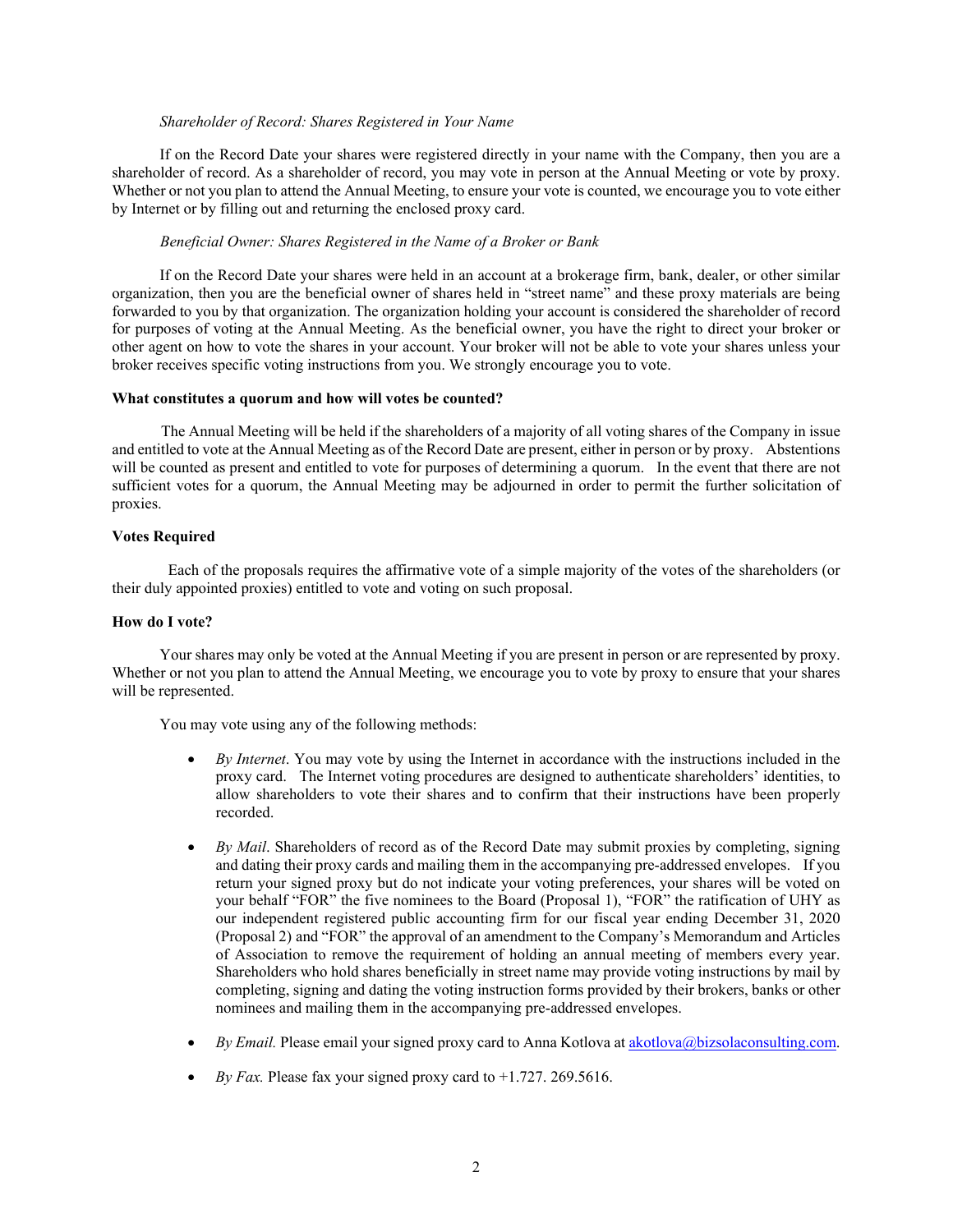• *In person at the Annual Meeting.* Shares held in your name as the shareholder of record may be voted in person at the Annual Meeting or at any postponement or adjournment of the Annual Meeting. Shares held beneficially in street name may be voted in person only if you obtain a legal proxy from the broker, bank or nominee that holds your shares giving you the right to vote the shares. *Even if you plan to attend the Annual Meeting, we recommend that you also submit your proxy or voting instructions by mail or Internet so that your vote will be counted if you later decide not to attend the Annual Meeting*.

#### <span id="page-6-0"></span>**Revoking Your Proxy**

Even if you execute a proxy, you retain the right to revoke it and to change your vote by notifying us at any time before your proxy is voted. Mere attendance at the meeting will not revoke a proxy. Such revocation may be effected by following the instructions for voting on your proxy card or vote instruction form. Unless so revoked, the shares represented by proxies, if received in time, will be voted in accordance with the directions given therein.

If the Annual Meeting is postponed or adjourned for any reason, at any subsequent reconvening of the Annual Meeting, all proxies will be voted in the same manner as the proxies would have been voted at the original convening of the Annual Meeting (except for any proxies that have at that time effectively been revoked or withdrawn), even if the proxies had been effectively voted on the same or any other matter at a previous Annual Meeting.

### <span id="page-6-1"></span>**Proxy Solicitation Costs**

We will bear the entire cost of this solicitation of proxies, including the preparation, assembly, printing, and mailing of the proxy materials that we may provide to our shareholders. Copies of solicitation material will be provided to brokerage firms, fiduciaries and custodians holding shares in their names that are beneficially owned by others so that they may forward the solicitation material to such beneficial owners. We may solicit proxies by mail, and the officers and employees of the Company, who will receive no extra compensation therefore, may solicit proxies personally or by telephone. The Company will reimburse brokerage houses and other nominees for their expenses incurred in sending proxies and proxy materials to the beneficial owners of shares held by them.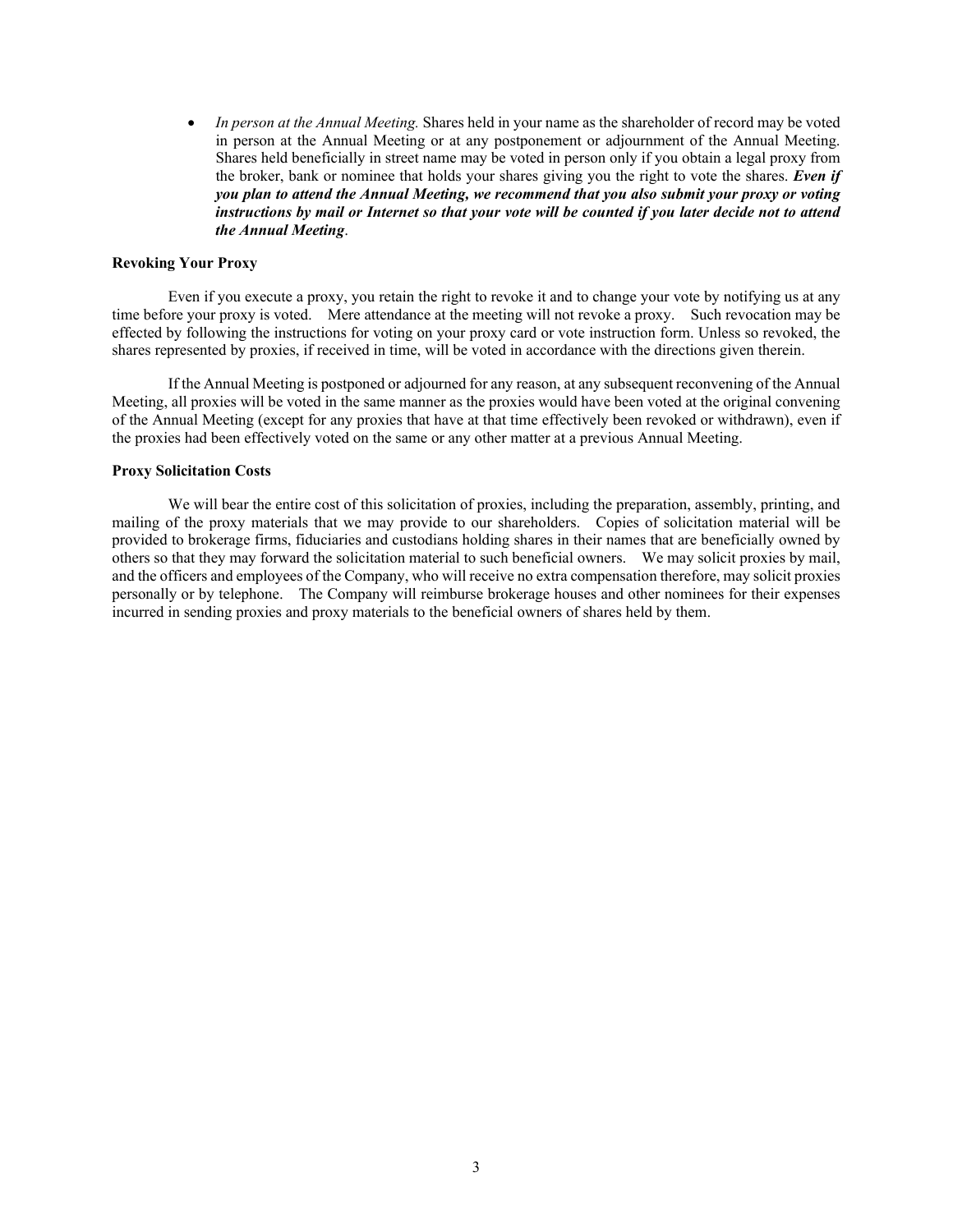### **PROPOSAL NO. 1 ELECTION OF DIRECTORS**

<span id="page-7-0"></span>The Board is responsible for establishing broad corporate policies and monitoring the overall performance of the Company. It selects the Company's executive officers, delegates authority for the conduct of the Company's day-to-day operations to those officers, and monitors their performance. Members of the Board are kept informed of the Company's business by participating in Board and committee meetings, by reviewing analysis and reports, and through discussions with the Chairman and other officers.

There are currently five directors serving on the Board. At the Annual Meeting, five directors will be elected. The individuals who have been nominated for election to the Board at the Annual Meeting are listed in the table below. Each of the nominees is a current director.

If, as a result of circumstances not now known or foreseen, any of the nominees is unavailable to serve as a nominee for director at the time of the Annual Meeting, the holders of the proxies solicited by this proxy statement may vote those proxies either (i) for the election of a substitute nominee who will be designated by the proxy holders or by the present Board or (ii) for the balance of the nominees, leaving a vacancy. Alternatively, the size of the Board may be reduced accordingly. The Board has no reason to believe that any of the nominees will be unwilling or unable to serve, if elected as a director. **Proxies submitted on the accompanying proxy card will be voted for the election of the nominees listed below, unless the proxy card is marked otherwise**.

#### <span id="page-7-1"></span>**Director Nominees**

The names, the positions and the ages as of the Record Date of the individuals who are our nominees for election as directors are:

| <b>Name</b>       | Age | <b>Position with the Company</b>     | <b>Term as Director</b>       |
|-------------------|-----|--------------------------------------|-------------------------------|
| Jianghuai Lin     | 51  | Chairman and Chief Executive Officer | September $6, 2006$ – Present |
| Zhiqiang Zhao     | 49  | Director, President and Interim CFO  | September 1, 2008 – Present   |
| Yunsen Huang      | 74  | Director                             | August 10, $2007 -$ Present   |
| Yong Jiang        | 46  | Director                             | August $13, 2013$ – Present   |
| Remington C.H. Hu | 54  | Director                             | October 30, $2009$ – Present  |

### <span id="page-7-2"></span>**Director Qualifications – General**

Directors are responsible for overseeing our business consistent with their fiduciary duty to shareholders. This significant responsibility requires highly-skilled individuals with various qualities, attributes and professional experience. The Board believes that there are general requirements for service on our Board that are applicable to all directors and that there are other skills and experience that should be represented on the Board as a whole but not necessarily by each director. The Board and the Governance and Nominating Committee of the Board consider the qualifications of directors and director candidates individually and in the broader context of the Board's overall composition and our current and future needs.

#### <span id="page-7-3"></span>**Qualifications for All Directors**

In its assessment of each potential candidate, including those recommended by shareowners, the Governance and Nominating Committee considers the nominee's judgment, integrity, experience, independence, understanding of our business or other related industries and such other factors the Governance and Nominating Committee determines are pertinent in light of the current needs of the Board. The Governance and Nominating Committee also takes into account the ability of a director to devote the time and effort necessary to fulfill his or her responsibilities to us.

The Board and the Governance and Nominating Committee require that each director be a recognized person of high integrity with a proven record of success in his or her field. Each director must demonstrate innovative thinking, familiarity with and respect for corporate governance requirements and practices, an appreciation of multiple cultures and a commitment to sustainability and to dealing responsibly with social issues. In addition to the qualifications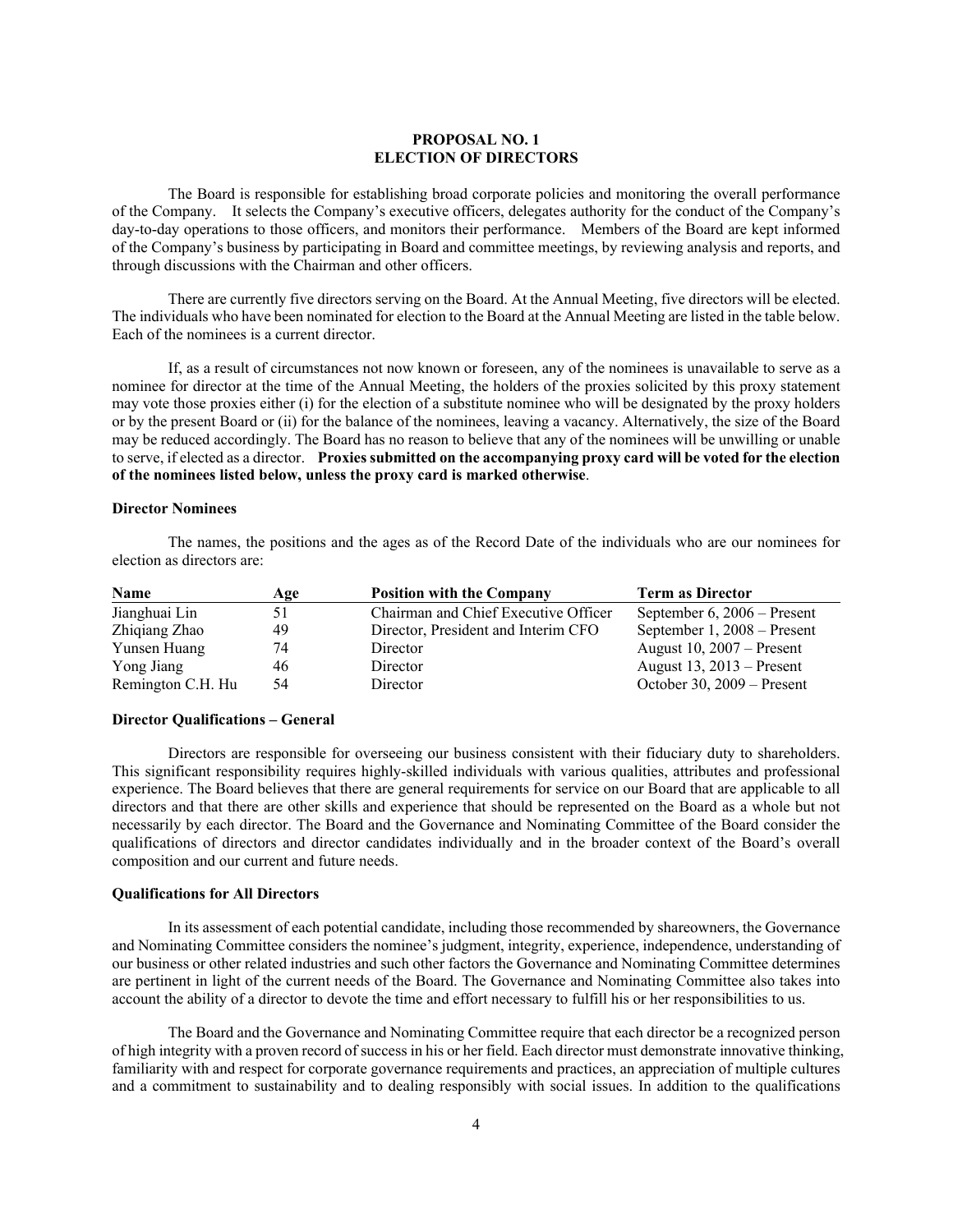required of all directors, the Board assesses intangible qualities including the individual's ability to ask difficult questions and, simultaneously, to work collegially.

The Board does not have a specific diversity policy, but considers diversity of race, ethnicity, gender, age, cultural background and professional experiences in evaluating candidates for Board membership. Diversity is important because a variety of points of view contribute to a more effective decision-making process.

#### <span id="page-8-0"></span>**Qualifications, Attributes, Skills and Experience to be Represented on the Board as a Whole**

The Board has identified particular qualifications, attributes, skills and experience that are important to be represented on the Board as a whole, in light of our current needs and business priorities. We are a NASDAQ listed company that offers products and services in the information technology industry in China. Therefore, the Board believes that a diversity of professional experiences in the information technology industry, specific knowledge of key geographic growth areas, and knowledge of U.S. capital markets and of U.S. accounting and financial reporting standards should be represented on the Board. In addition, the market in which we compete is characterized by rapid technological change, evolving industry standards, introductions of new products, and changes in customer demands that can render existing products obsolete and unmarketable. Our future success depends upon our ability to address the increasingly sophisticated needs of our customers by supporting existing and emerging hardware, software, database, and networking platforms and by developing and introducing enhancements to our existing products and new products on a timely basis that keep pace with technological developments, evolving industry standards, and changing customer requirements, through strong focus on research and development. Therefore, the Board believes that academic and professional experience in research and development in the information technology industry should also be represented on the Board.

#### <span id="page-8-1"></span>**Summary of Qualifications of Nominees for Director**

Set forth below is a narrative disclosure that summarizes some of the specific qualifications, attributes, skills and experiences of our directors:

**Mr. Jianghuai Lin**. Mr. Lin has been the Chairman of Board of Directors and the Chief Executive Officer of the Company since 2006. Mr. Lin has also served as the Chairman and Chief Executive Officer of our subsidiary, Information Security Technology (China) Co., Ltd., since its incorporation in January 2006. During the period from September 2000 to June 2004, Mr. Lin served as the President and Chief Executive Officer of Hong Kong United Development Group, a consolidated enterprise engaging in investment, high technology and education. Before that, during the period from February 1995 through August 2000, Mr. Lin was a Director and the General Manager of Fujian Wild Wolf Electronics Limited, a company engaged in the business of manufacturing electrical consumer products. Mr. Lin holds a Master's degree in Software Engineering from Wuhan University and a Bachelor's degree in Industrial Accounting from Xiamen University. Mr. Lin contributes invaluable long-term knowledge of our business and operations and knowledge of the information technology industry in China.

**Mr. Zhiqiang Zhao**. Mr. Zhao has been our President since August 2015 and Interim Chief Financial Officer since October 2015. Mr. Zhao has extensive experience in corporate operations and integrations, strategic planning, and human resource management. From March 2003 to March 2005, Mr. Zhao served as Supervisor of Human Resources for the Foxconn Technology Group. From April 2005 to July 2006, Mr. Zhao served as Administrative and Human Resource Director of iASPEC Geo Information Technology Co., Ltd ("iASPEC"); and as Deputy General Manager of iASPEC from July 2006 to August 2010. From November 2010, Mr. Zhao began serving as the Chief Operating Officer and Vice President of the Company. From August 2010, he was vice chairman of iASPEC. From July 2011, Mr. Zhao served as General Manager of our subsidiary Information Security IoT Technology Co., Ltd. (formerly HPC Electronics (Shenzhen) Ltd.). Mr. Zhao holds a Bachelor Degree in Mechanical & Electrical Engineering from Inner Mongolia University. Mr. Zao's experience in corporate operations and integrations, strategy planning and human resources management provides invaluable operational perspective to the Board.

**Mr. Yunsen Huang**. Mr. Huang has been a Professor in the School of Information Engineering at Shenzhen University since September 1984. He has involved in many computer application projects, and received many awards, including a First Grade Award of Technology Advancement from Sichuan Province, a Second Grade Award of Technology Advancement from Guangdong Province, and a Third Grade Award of Technology Advancement from the Chemical Ministry. Mr. Huang has published eight books in the field of Networks and Multimedia Applications.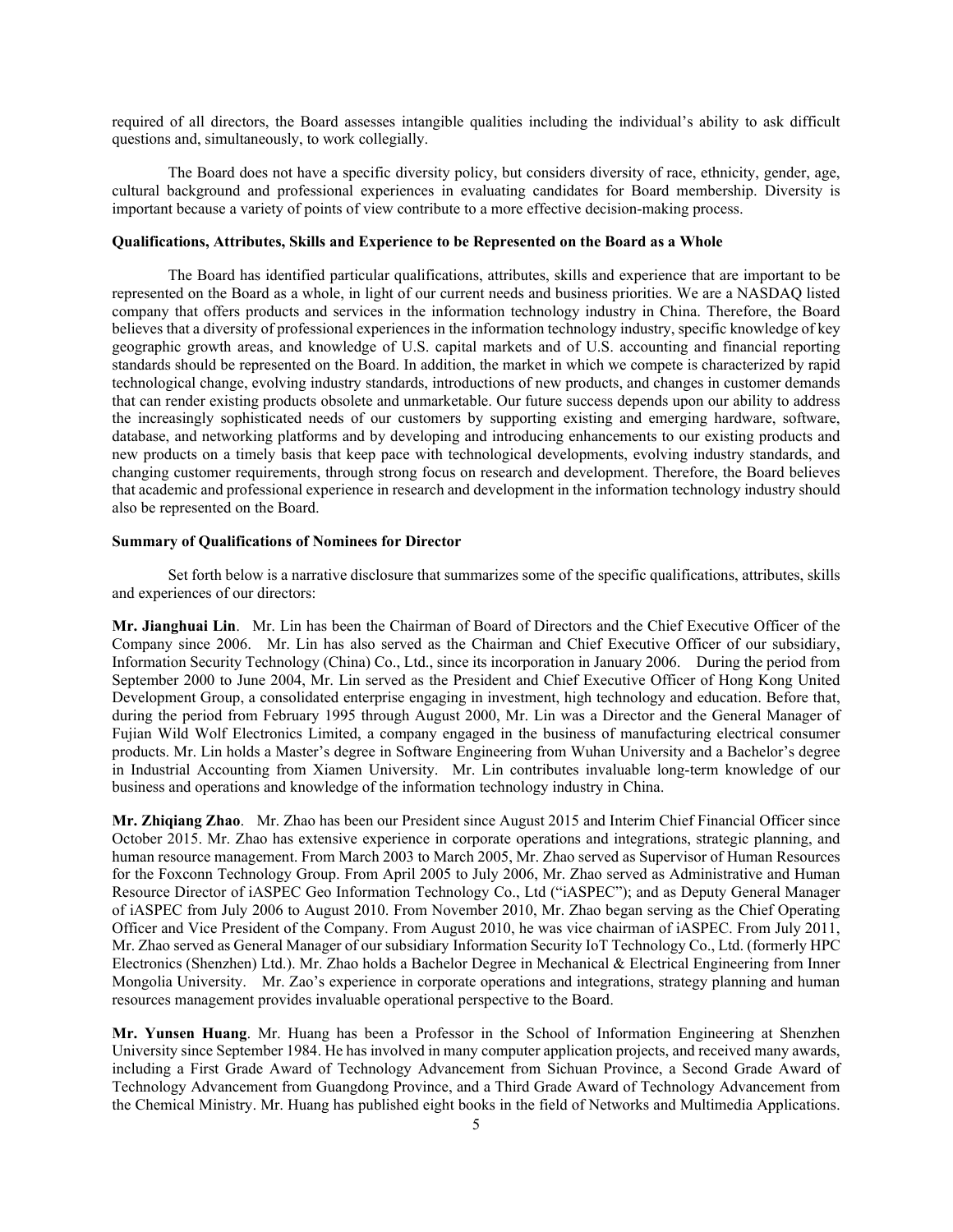In addition, Mr. Huang was a founder and the Chairman of International Software Development (Shenzhen) Co., Ltd, a jointing venture incorporated by IBM, East Asia Bank, and Shenzhen SDC Company, between 2001 and 2006. Currently, Mr. Huang is a Director of the Shenzhen Computer Academy, a Vice Director of the Guangdong Province Computer Academy, as well as Executive Director of China University Computer Basic Education Committee. Mr. Huang holds a Bachelor Degree of Electronics Engineering from Tsinghua University. Mr. Huang's experience provides invaluable industry research and development perspective to the Board.

**Dr. Yong Jiang**. Dr. Jiang, professor and supervisor for Ph.D candidates, has been the Vice Director of Division of Information Science & Technology and the Director of Network Center in the Graduate School at Shenzhen, Tsinghua University (GSST) since 2002. Dr. Jiang is a member of Association of Computing Machinery (ACM), the world's largest educational and scientific computing society, and a member of China Computer Federation (CCF). He also serves as the Vice Chairman of Shenzhen Association of Chief Information Officer, and a committee member of Shenzhen Association of Experts. Dr. Jiang is majored in the research of next generation internet and computer network architecture, and has led more than 10 state-level scientific research programs, including programs from National Natural Science Foundation of China (NSFC), the National 863 Program, the pilot program from China Next Generation Internet (CNGI), and National Major Projects. Dr. Jiang graduated from the Department of Computer Science and Technology of Tsinghua University. Dr. Jiang's experience provides invaluable industry research and development perspective to the Board.

**Mr. Remington C.H. Hu**. Mr. Hu is a seasoned executive with more than 16 years of experience in corporate finance and investment management, and is the founder and CEO of Tomorrow Capital Limited, a financial advisory firm. Prior to founding Tomorrow Capital Limited, Mr. Hu served, from February 2008 to July 2009, as Chief Financial Officer of Yucheng Technologies Limited, a Nasdaq listed top IT solutions and BPO company servicing Chinese banking industry. From August 2004 to August 2007, Mr. Hu served as China Representative for CVM Capital Partners, LLC, the largest Taiwanese Venture Capital affiliated with the largest Taiwanese private equity investment group. Earlier in his career, Mr. Hu founded and served, from June 1999 to June 2002, as Chief Financial Officer of eSoon Communications International Corp., a software start-up focusing on the then fast-growing CRM/CTI market. He also served, from August 1996 to May 1999, as Vice President of Crimson Asia Capital Holdings, Ltd., former Asia's largest venture capital firm backed by Taiwanese China Trust Financial Group. He began his career at Citibank, NA, as an Assistant Vice President in the Taipei and Hong Kong. Mr. Hu holds a Master Degree in Business Administration from the Wharton Business School and a Bachelor Degree in Computer Science and Information Engineering from the National Chiao Tung University. Mr. Hu's experience in global capital markets and his educational background provides invaluable diversity and perspective to the Board.

#### <span id="page-9-0"></span>**Vote Required**

Where the number of persons validly proposed for re-election or election as a director is the same as the number of directors to be elected, the election of each nominee for director requires the affirmative vote of a simple majority of the votes of the shareholders entitled to vote and voting on the proposal, present in person or by proxy.

#### <span id="page-9-1"></span>**Recommendation of the Board**

The Board recommends a vote **FOR** the election of the nominees listed above.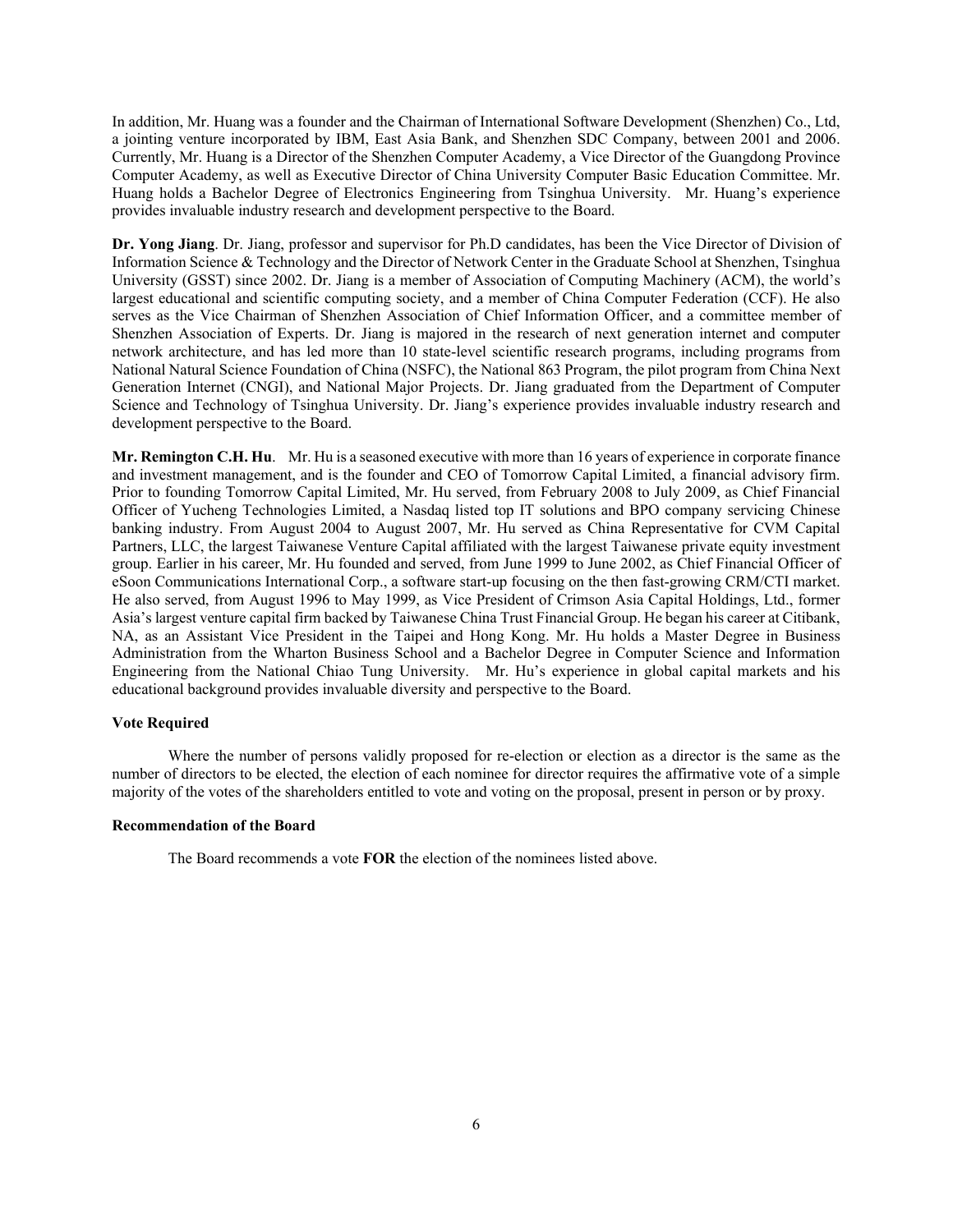### **PROPOSAL NO. 2 RATIFICATION OF SELECTION OF INDEPENDENT AUDITORS**

#### <span id="page-10-1"></span><span id="page-10-0"></span>**Background**

The Audit Committee has selected UHY, which has served as our independent registered public accounting firm since December 27, 2016, to serve as the Company's independent auditors for the fiscal year ending December 31, 2020. We are asking our shareholders to ratify our company's selection of UHY as our independent registered public accountants at the Annual Meeting. Although ratification is not required by our Articles of Association or otherwise, the Board is submitting the selection of UHY to our shareholders for ratification as a matter of good corporate governance practice. If the selection is not ratified, the Audit Committee will consider whether it is appropriate to select another registered public accounting firm. Even if the selection is ratified, the Audit Committee in its discretion may select a different registered public accounting firm at any time during the year if it determines that such a change would be in the best interests of our company and our shareholders.

One or more representatives of UHY are expected to be present at the Annual Meeting. They will have an opportunity to make a statement and will be available to respond to appropriate questions.

#### <span id="page-10-2"></span>**Vote Required**

The ratification of the appointment of UHY as our independent auditor requires the affirmative vote of a simple majority of the votes of the shareholders entitled to vote and voting on the proposal, present in person or voting by proxy.

### <span id="page-10-3"></span>**Recommendation of the Board**

The Board recommends a vote **FOR** ratification of the selection of UHY as the Company's independent registered public accounting firm for the fiscal year ending December 31, 2020.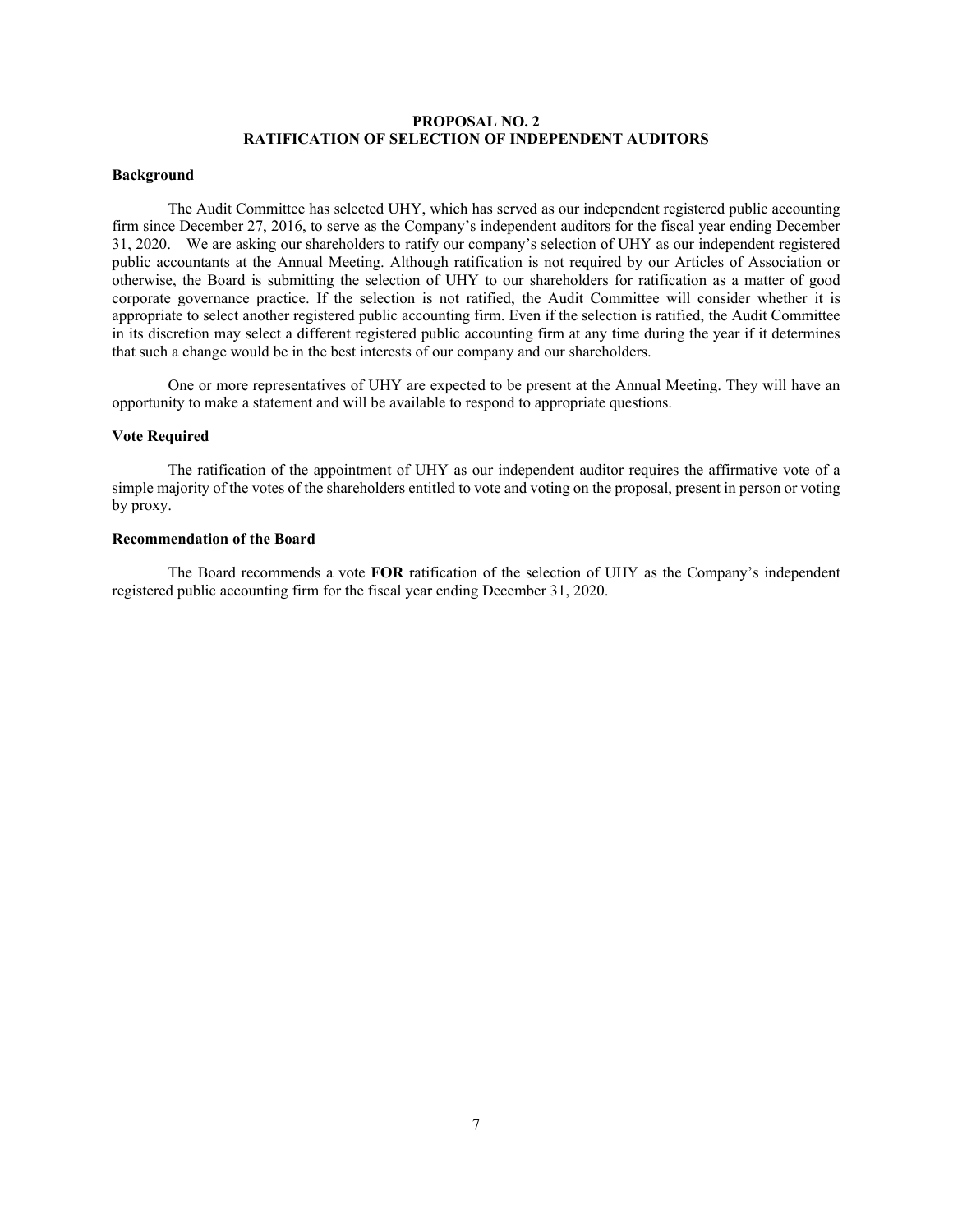### <span id="page-11-0"></span>**PROPOSAL NO. 3 APPROVAL OF AN AMENDMENT TO THE COMPANY'S MEMORANDUM AND ARTICLES OF ASSOCIATION RE ANNUAL MEETING OF MEMBERS**

### <span id="page-11-1"></span>**Background**

On October 16, 2020, the Board, subject to the approval of the shareholders at the Annual Meeting, approved an amendment to the Company's M&A to remove the requirement of holding an annual meeting of members every year. The Board determined that such change will save the Company significant amount of costs related to the annual meeting of members, including expenses associated with soliciting shareholder votes. As described more fully in our Report on Form 6-K dated September 30, 2020, as of June 30, 2020, the Company had very limited financial resources and only had cash and cash equivalents of \$0.3 million. In addition, its working capital deficit was \$10.0 million as of June 30, 2020. Because the Company has limited income from operations and significant accumulated deficit, it raised substantial doubt about its ability to continue as a going concern. The directors believe that by removing the requirement of holding the annual meeting of members every year, the Company will be able to use the saved money as working capital for the Company's business development.

Therefore, the Board of Directors deem it appropriate to submit for your approval the amendment to the Company's M&A to remove the requirement of holding the annual meeting of members every year and the relevant references in the Company's M&A which note that the term of office for directors will be held until the next annual meeting of members. The Board of Directors enclose a copy of the proposed amendments to the Company's M&A as Appendix A for ease of review. The amendment, if effected, would amend Article 11, Article 14.4 and Article 14.5 of the Company's M&A to read as follows:

"11 Meeting of Members

The Company shall not be required to hold an annual meeting of members in any calendar year. Where so determined by the directors, an annual meeting of members shall be held once in each calendar year, for the purpose of conducting such business as may come before the meeting in accordance with the provisions of these Articles. Such annual meeting of members (if any) shall be held at such date and time as may be determined by the directors."

- "14.4 Notwithstanding the requirements of Articles 14.2 and 14.3, the directors may by Resolution of Directors appoint any person as a director of the Company:
	- (a) to fill a vacancy arising by reason of the matters referred to at  $14.5(a)$  to (d) below; or
	- (b) as an additional director of the Company (provided that the number of directors shall not exceed the maximum number of directors (if any) that is permitted by any Resolution of Directors from time to time passed pursuant to Article 14.11 and for the avoidance of doubt this Article 14.4(b) shall not restrict the directors from passing a new Resolution of Directors pursuant to Article 14.11 increasing the maximum number of directors)."
- "14.5 Each director shall hold office until the earlier of:
	- (a) his disqualification to act as a director under section 111 of the Act (on which his office as director shall be automatically terminated if he has not resigned in accordance with section 115(2) of the Act);
	- (b) his death;
	- (c) his resignation; or
	- (d) the effective date of his removal by Resolution of Directors or Resolution of Members."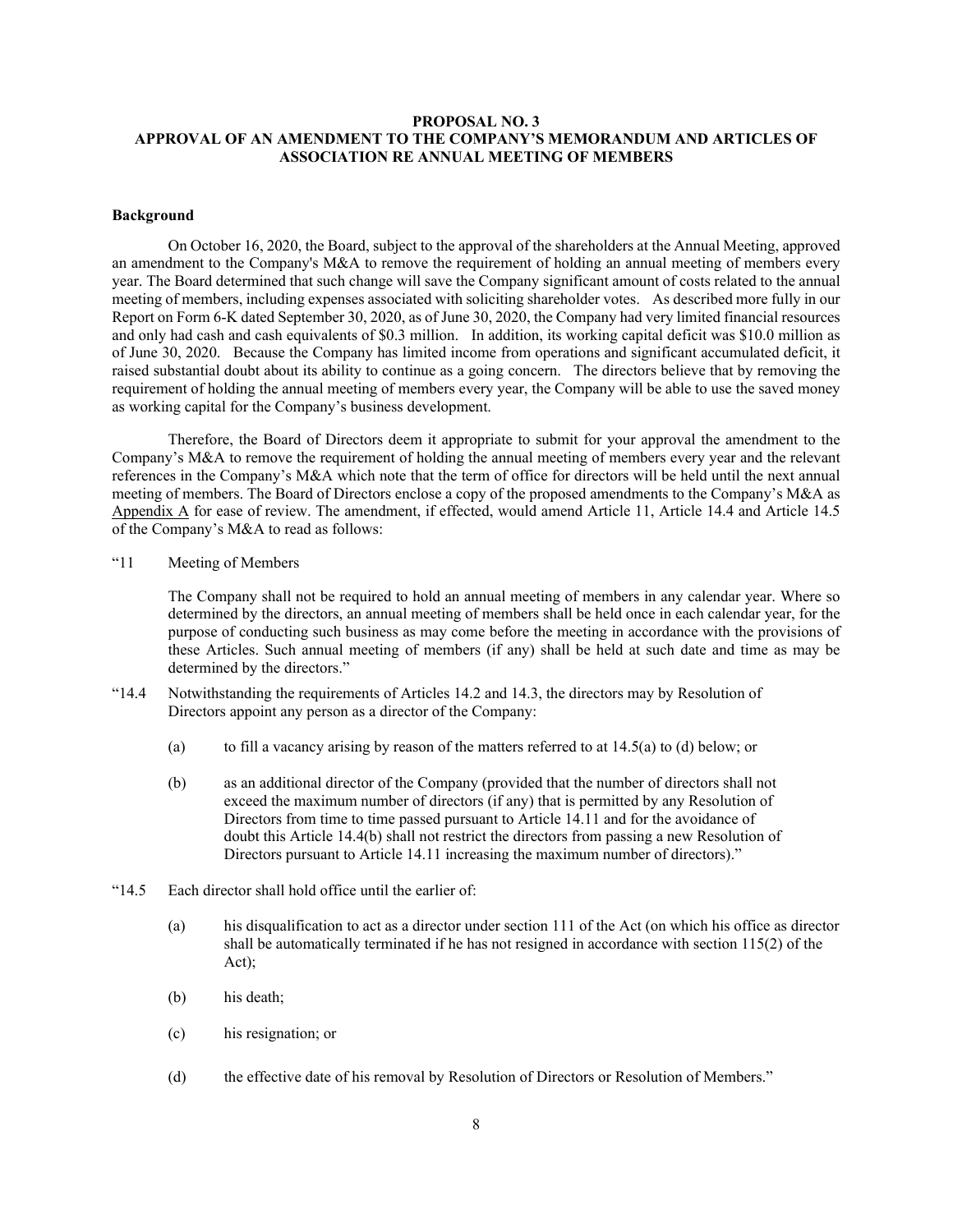### <span id="page-12-0"></span>**Vote Required**

The approval of the above proposal requires the affirmative vote of a simple majority of the votes of the shareholders entitled to vote and voting on the proposal, present in person or voting by proxy.

#### <span id="page-12-1"></span>**Recommendation of the Board**

The Board recommends that you vote "**FOR**" the following resolution:

RESOLVED THAT the Company's Amended and Restated Articles of Association be amended and restated by deleting Article 11, Article 14.4 and Article 14.5 in their entirety replacing them with the following new Article 11, Article 14.4 and Article 14.5:

"11 Meeting of Members

The Company shall not be required to hold an annual meeting of members in any calendar year. Where so determined by the directors, an annual meeting of members shall be held once in each calendar year, for the purpose of conducting such business as may come before the meeting in accordance with the provisions of these Articles. Such annual meeting of members (if any) shall be held at such date and time as may be determined by the directors."

- "14.4 Notwithstanding the requirements of Articles 14.2 and 14.3, the directors may by Resolution of Directors appoint any person as a director of the Company:
	- (a) to fill a vacancy arising by reason of the matters referred to at  $14.5(a)$  to (d) below; or
	- (b) as an additional director of the Company (provided that the number of directors shall not exceed the maximum number of directors (if any) that is permitted by any Resolution of Directors from time to time passed pursuant to Article 14.11 and for the avoidance of doubt this Article 14.4(b) shall not restrict the directors from passing a new Resolution of Directors pursuant to Article 14.11 increasing the maximum number of directors)."
- "14.5 Each director shall hold office until the earlier of:
	- (a) his disqualification to act as a director under section 111 of the Act (on which his office as director shall be automatically terminated if he has not resigned in accordance with section 115(2) of the Act);
	- (b) his death;
	- (c) his resignation; or
	- (d) the effective date of his removal by Resolution of Directors or Resolution of Members."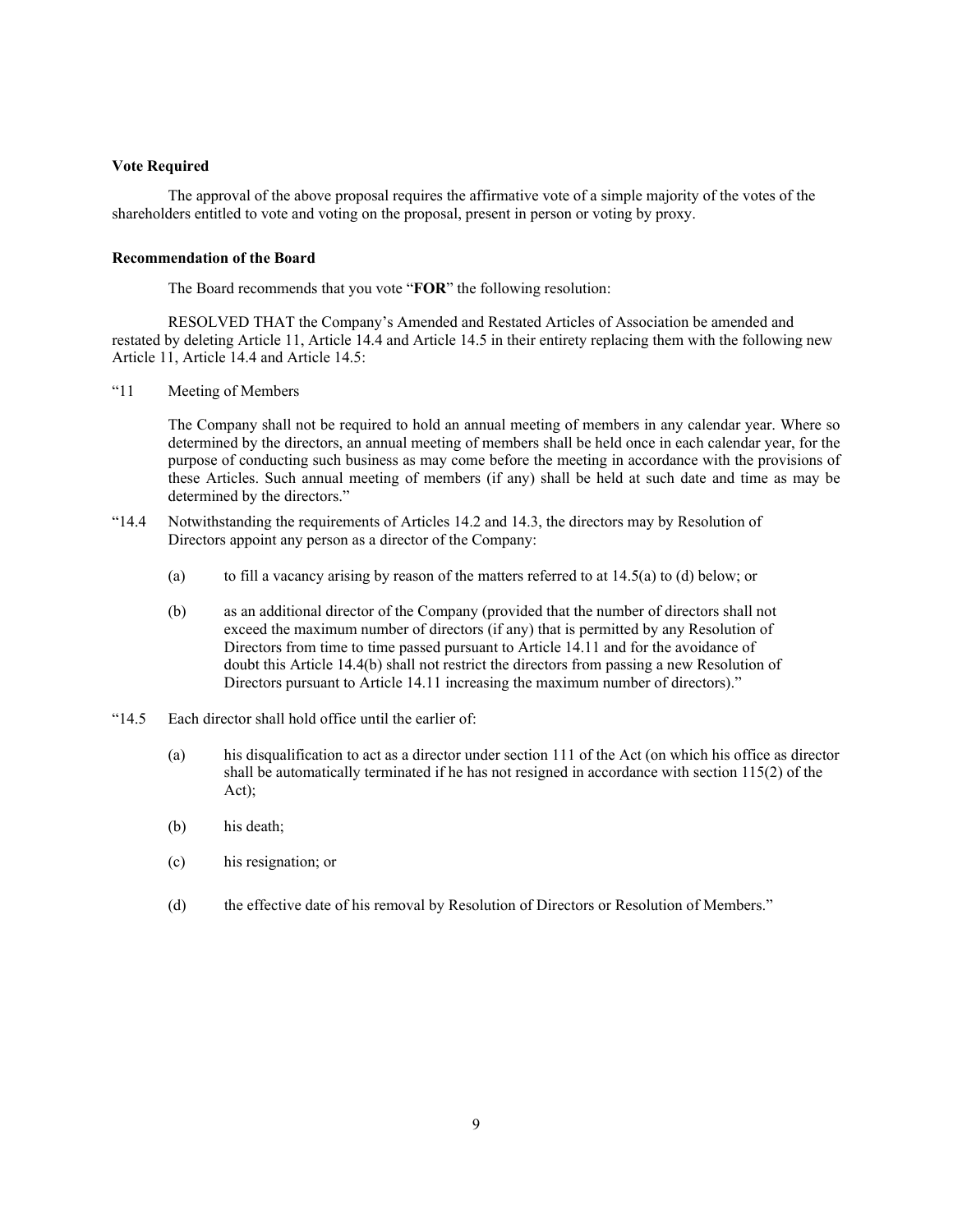#### **ANNUAL REPORT ON FORM 20-F**

<span id="page-13-0"></span>We will provide without charge to each person solicited by this Proxy Statement a copy of our Annual Report on Form 20-F, including the financial statements and financial statement schedules, as filed with the SEC for our most recent fiscal year.

### **OTHER MATTERS**

<span id="page-13-1"></span>Our Board is not aware of any business to come before the Annual Meeting other than those matters described above in this Proxy Statement. However, if any other matters should properly come before the Annual Meeting, it is intended that proxies in the accompanying form will be voted in accordance with the judgment of the person or persons voting the proxies.

October 29, 2020 By Order of the Board of Directors

 $\mathcal{N}$ 

Jianghuai Lin Chairman and Chief Executive Officer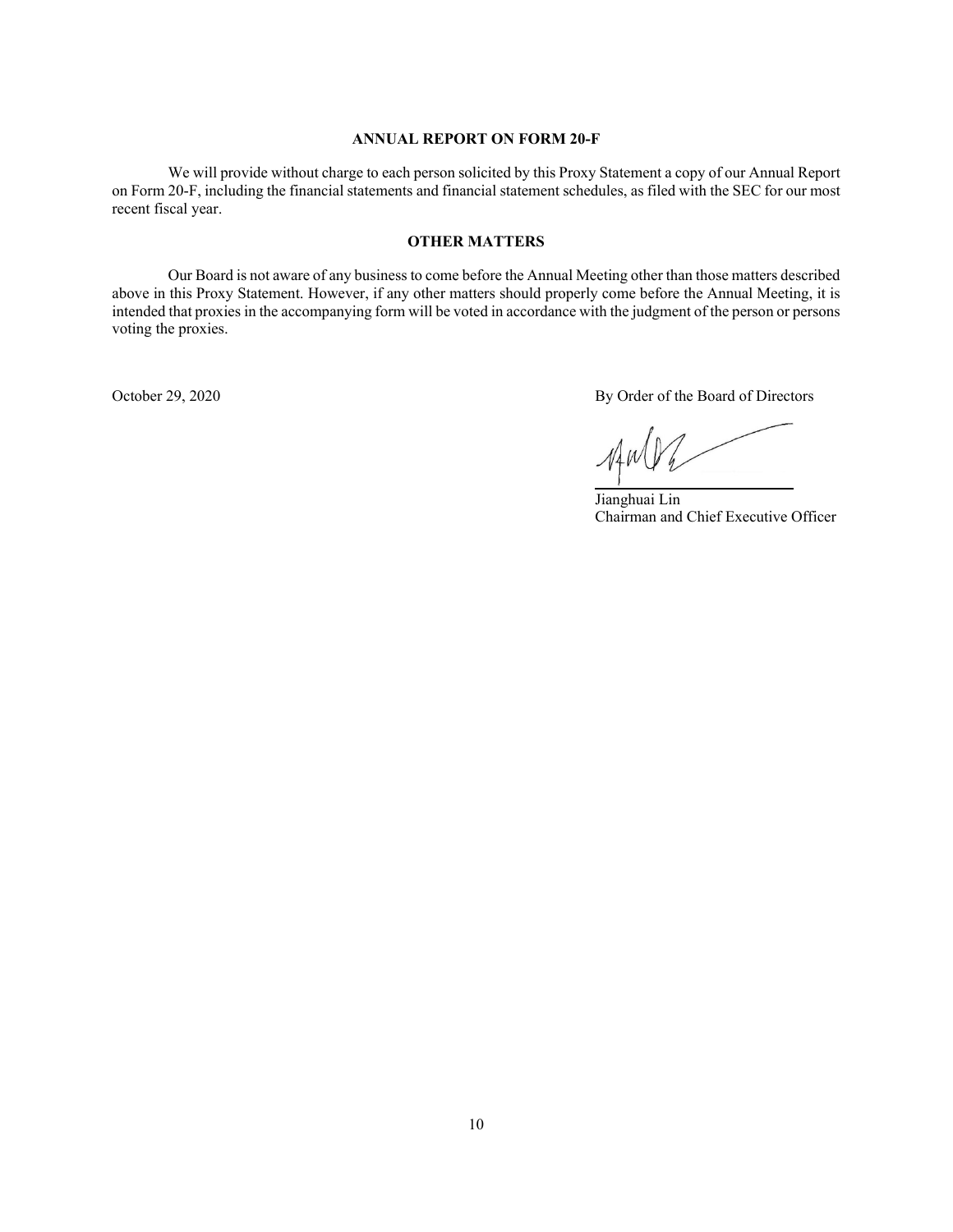# **APPENDIX A AMENDED AND RESTATED MEMORANDUM AND ARTICLES OF ASSOCIATION**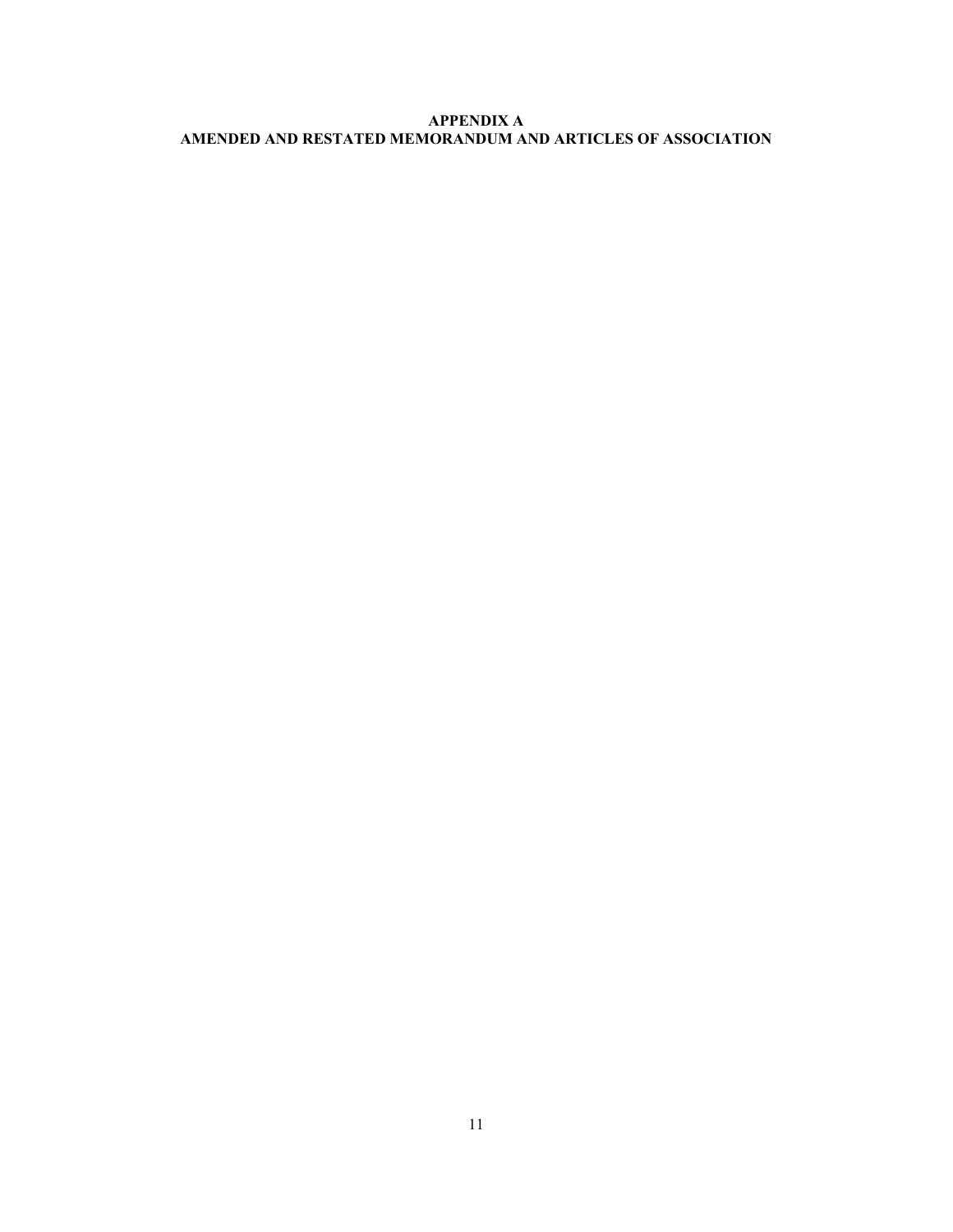

# **British Virgin Islands**

**The BVI Business Companies Act** 

**(No. 16 of 2004)** 

# **Memorandum and Articles of Association**

**of** 

**Taoping Inc.** 

**Incorporated the 18th day of June 2012 Amended and Restated the 27th day of September, 2013 Amended and Restated the 12th day of October, 2017 Amended and Restated thisthe 25th day of May, 2018** 

**Amended and Restated this [ ] day of [ ], 2020** 

**Maples Corporate Services (BVI) Limited Kingston Chambers PO Box 173 Road Town, Tortola British Virgin Islands**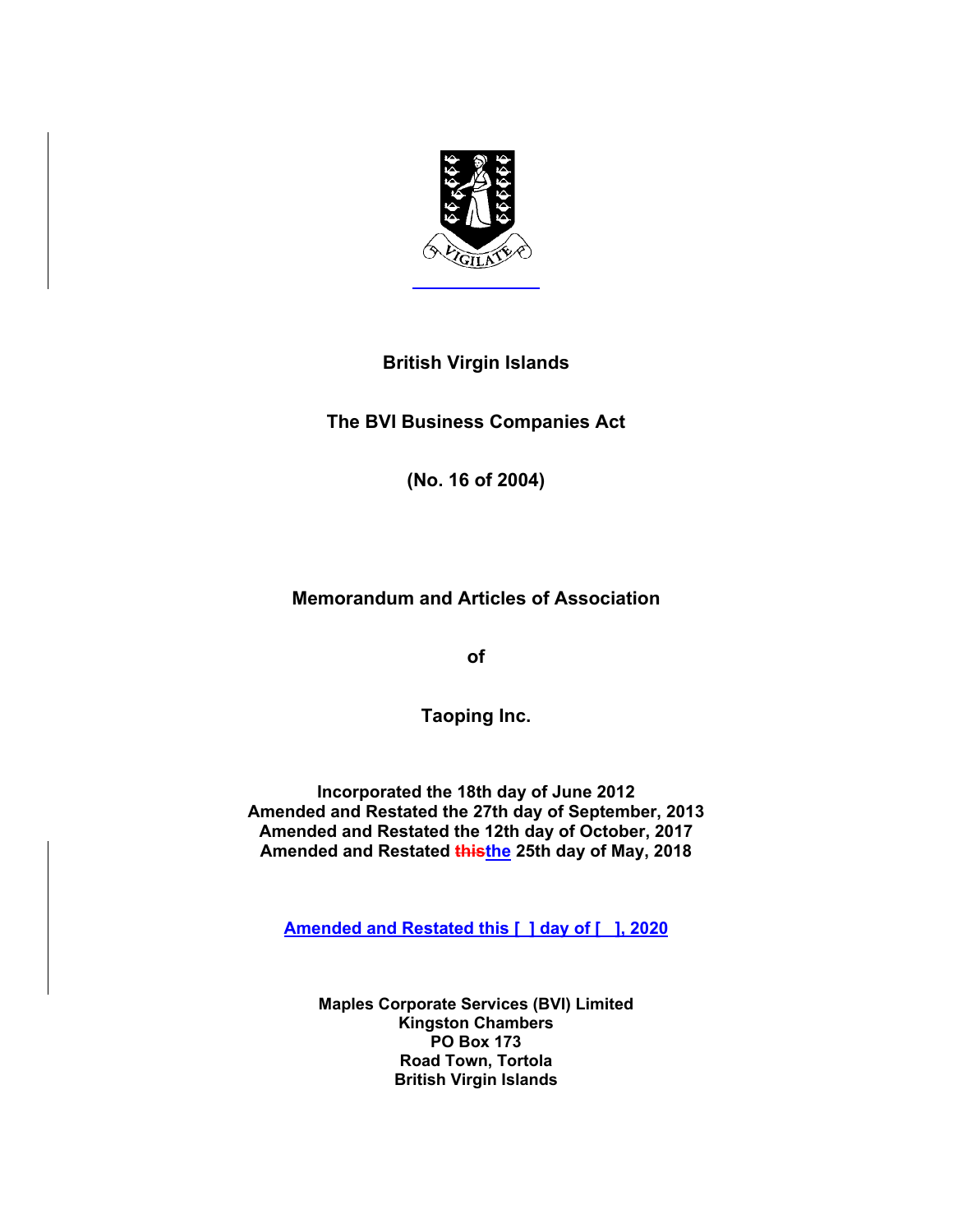# **TERRITORY OF THE BRITISH VIRGIN ISLANDS**

# **THE BVI BUSINESS COMPANIES ACT, 2004**

### **MEMORANDUM OF ASSOCIATION**

### **OF**

# **TAOPING INC.**

# **1 Company Name**

- 1.1 The name of the Company is Taoping Inc.
- 1.2 The members may from time to time change the Company's name by Resolution of Members. The directors shall give notice of such resolution to the registered agent of the Company, for the registered agent to file an application for change of name with the Registrar, and any such change will take effect from the date of the certificate of change of name issued by the Registrar.
- 1.3 A change of name of the Company shall constitute an amendment of the Memorandum and Articles and in the event of a resolution being passed to change the name of the Company, the provisions below in respect of amendments to the Memorandum and Articles must be complied with.

# **2 Company Limited by Shares, Liability of Members**

- 2.1 The Company is a company limited by shares.
- 2.2 The liability of each member is limited to:
	- (a) the amount from time to time unpaid on that member's shares;
	- (b) any liability expressly provided for in the Memorandum or the Articles; and
	- (c) any liability to repay a distribution pursuant to section 58(1) of the Act.

# **3 Registered Office**

- 3.1 The first registered office of the Company will be situated at Kingston Chambers, PO Box 173, Road Town, Tortola, British Virgin Islands.
- 3.2 The directors or members may from time to time change the Company's registered office by Resolution of Directors or Resolution of Members, provided that the Company's registered office shall at all times be the office of the registered agent. The directors shall give notice of such resolution to the registered agent of the Company, for the registered agent to file with the Registrar a notice of change of registered office, and any such change of registered office will take effect from the date of the registration by the Registrar of such notice.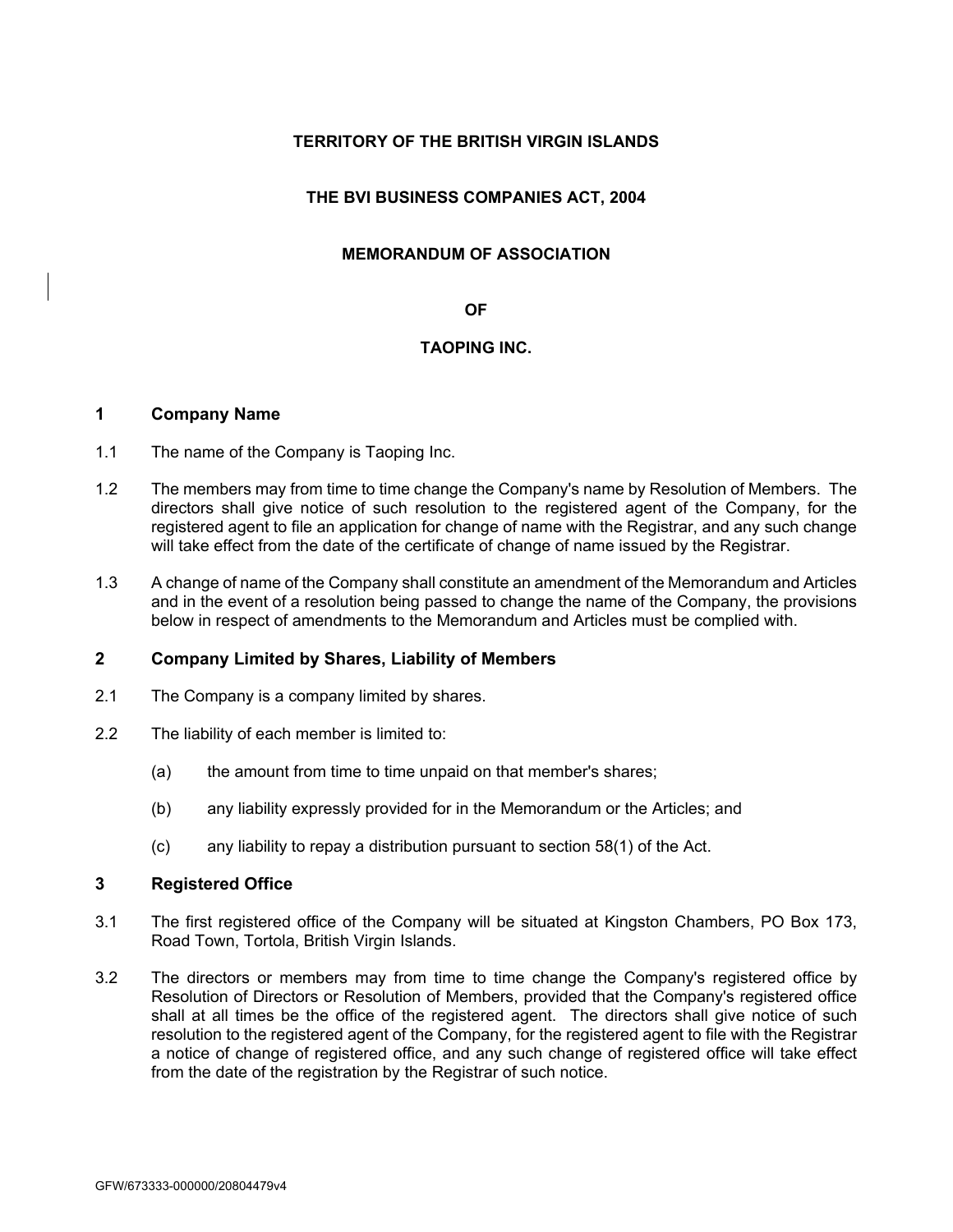# **4 Registered Agent**

- 4.1 The first registered agent of the Company will be Maples Corporate Services (BVI) Limited of Kingston Chambers, PO Box 173, Road Town, Tortola, British Virgin Islands.
- 4.2 The directors or members may from time to time change the Company's registered agent by Resolution of Directors or Resolution of Members. The directors shall give notice of such resolution to the registered agent of the Company (meaning the existing registered agent), for the registered agent to file with the Registrar a notice of change of registered agent, and any such change of registered agent will take effect from the date of the registration by the Registrar of such notice.
- 4.3 If the existing registered agent does not file such notice on instruction by the directors, the directors shall procure that a notice of change of registered agent is filed with the Registrar by a legal practitioner in the British Virgin Islands acting on behalf of the Company, and any such change of registered agent will take effect from the date of the registration by the Registrar of such notice.

# **5 General Objects and Powers**

- 5.1 Subject to the following provisions of this Memorandum, the objects for which the Company is established are unrestricted and the Company shall have full power and authority to carry out any object not prohibited by the Act or any other law of the British Virgin Islands.
- 5.2 Without limiting the foregoing, the powers of the Company include the power to do the following:
	- (a) grant options over unissued shares in the Company and treasury shares;
	- (b) issue securities that are convertible into shares;
	- (c) give financial assistance to any person in connection with the acquisition of the Company's own shares;
	- (d) issue debt obligations of every kind and grant options, warrants and rights to acquire debt obligations;
	- (e) guarantee a liability or obligation of any person and secure any of its obligations by mortgage, pledge or other charge, of any of its assets for that purpose; and
	- (f) protect the assets of the Company for the benefit of the Company, its creditors and its members and, at the discretion of the directors, for any person having a direct or indirect interest in the Company.

# **6 Maximum Number of Authorised Shares**

- 6.1 The Company is authorised to issue a maximum of 100,000,000 ordinary shares of one class each such share having no par value.
- 6.2 The members may from time to time by Resolution of Members increase the maximum number of shares the Company is authorised to issue, by amendment to the Memorandum in accordance with the provisions below.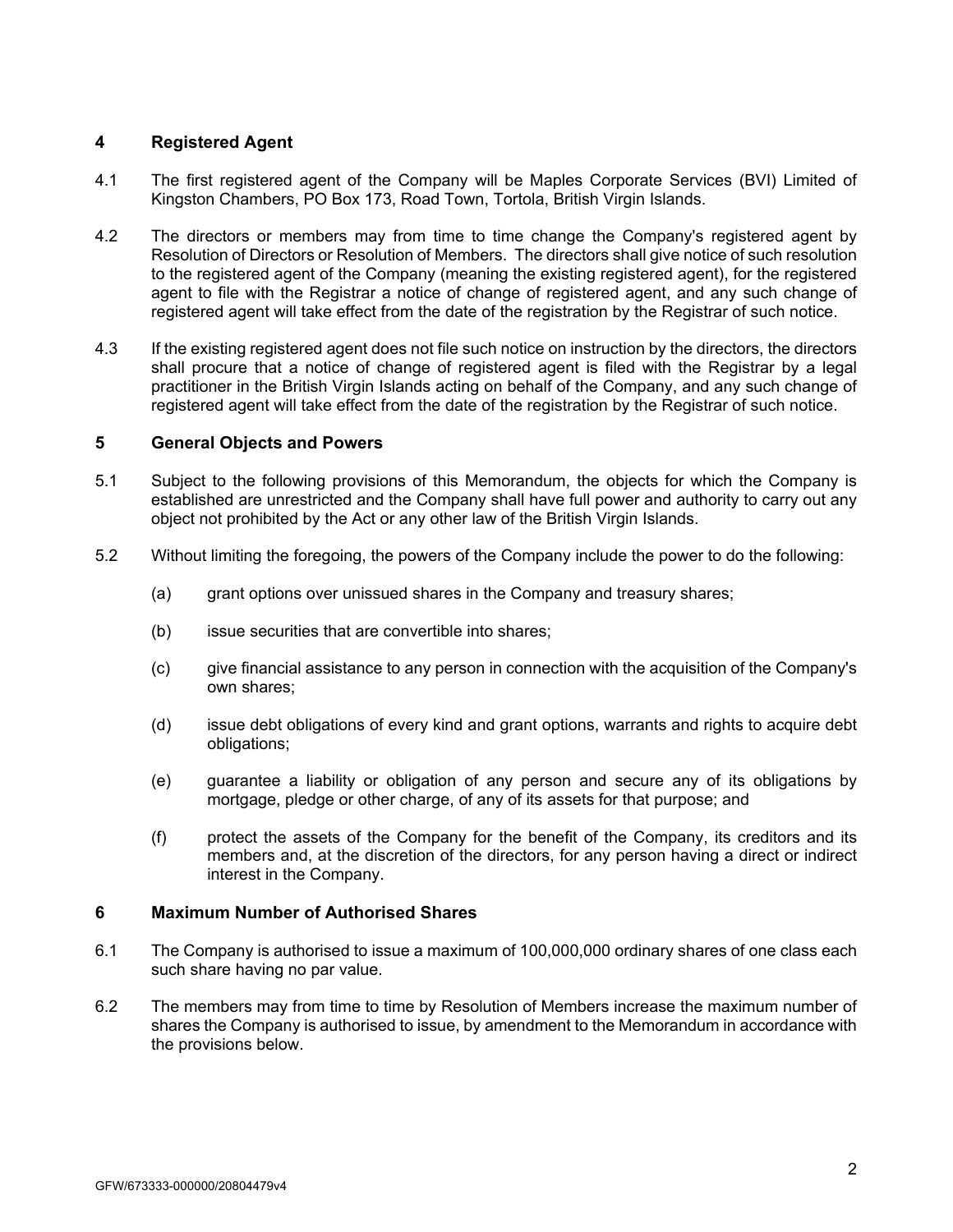# **7 Rights Conferred by Shares**

- 7.1 Each share in the Company confers on the holder:
	- (a) the right to one vote on any Resolution of Members;
	- (b) the right to an equal share in any dividend paid by the Company in accordance with the Act; and
	- (c) the right to an equal share in the distribution of the surplus assets of the Company.

### **8 Registered Shares Only**

Shares in the Company may only be issued as registered shares and the Company is not authorised to issue bearer shares. Registered shares may not be exchanged for bearer shares or converted to bearer shares.

# **9 Amendments to the Memorandum and Articles**

- 9.1 Subject to the provisions of the Act and the provisions of this Clause 9:
	- (a) the members may from time to time amend the Memorandum or Articles by Resolution of Members; and
	- (b) the directors from time to time amend the Articles (but not the Memorandum) by Resolution of Directors.
- 9.2 The directors shall not have the power to amend the Articles:
	- (a) to restrict the rights or powers of the members to amend the Memorandum or Articles;
	- (b) to change the percentage of members required to pass a resolution to amend the Memorandum or Articles;
	- (c) to change the manner prescribed in the Articles for the election of directors to hold office;
	- (d) where to do so would involve amending the provisions of Articles 17.3 or 23.9; and
	- (e) in circumstances where the Memorandum or Articles may only be amended by the members.
- 9.3 A change of registered office or registered agent shall not constitute an amendment of the Memorandum or Articles.
- 9.4 If at any time:
	- (a) the Company is authorised to issue shares of more than one class or series; and
	- (b) an amendment to the Memorandum or Articles the effect of which would be to vary the rights of the holders of a class of shares or series of shares or alter or change any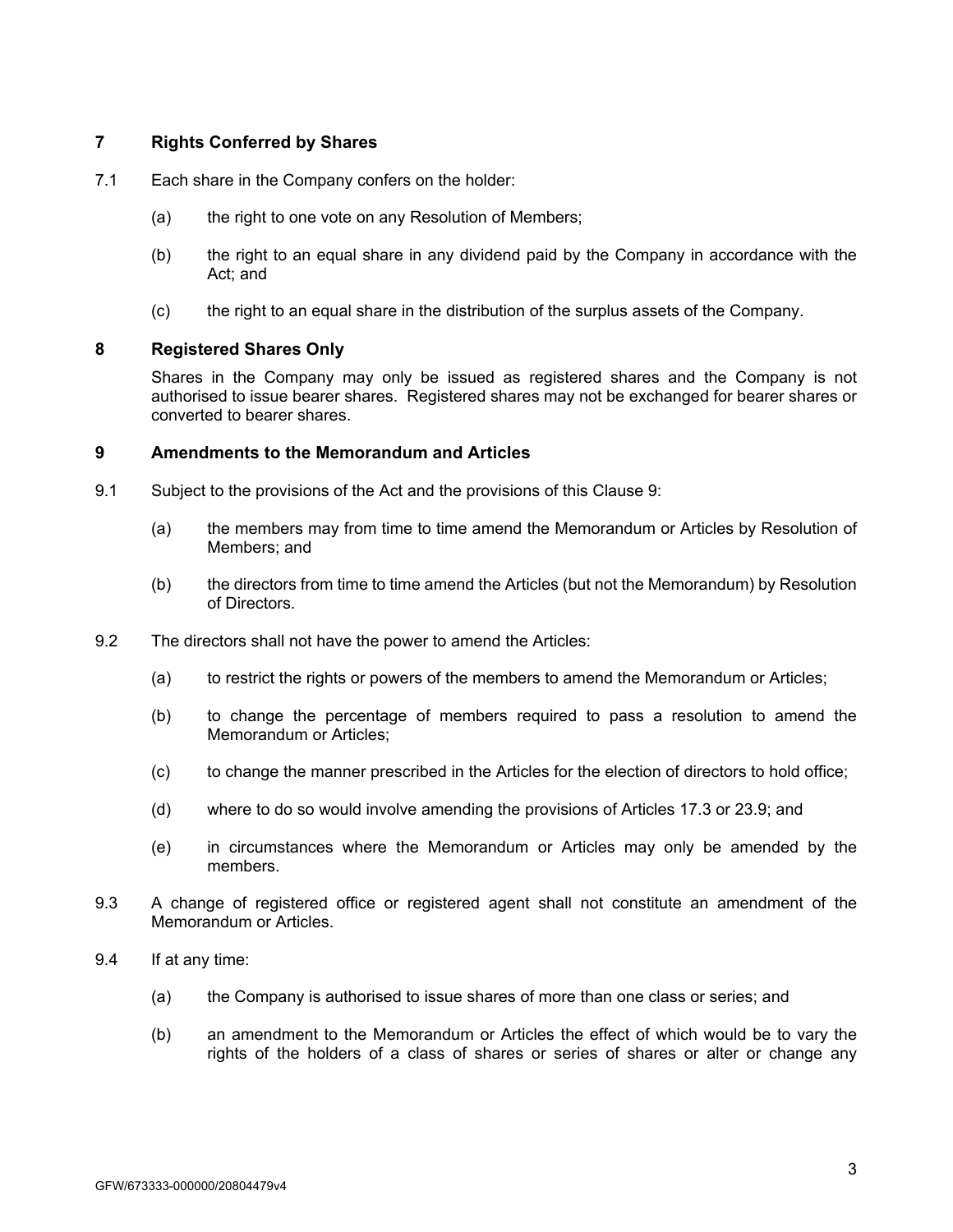preference or any relative or other right given to any class or series of shares of the Company then in issue,

then in addition to the requirements of Clause 9.1, such a proposed amendment to the Memorandum or Articles shall also require (whether or not the Company is being wound up) approval by Resolution of Class Members (where the Resolution of Class Members is a resolution of the holders of the class or series of shares of the Company the rights given to which would be so varied or otherwise affected as aforesaid by the proposed amendment). However, this Clause 9.4 shall not apply if it is otherwise provided by the terms of issue of the shares of that class or series.

- 9.5 The rights conferred upon the holders of the shares of any class issued with preferred or other rights (for the purpose of this Clause 9.5, any such shares of any class being referred to herein as "**Preferred Shares**") shall not, unless otherwise expressly provided by the terms of issue of the Preferred Shares, be deemed to be varied by the creation or issue of further shares:
	- (a) ranking pari passu with the Preferred Shares; or
	- (b) which in all respects do not rank ahead of the Preferred Shares and which would not confer on the holders of such further shares any rights which are superior to the rights conferred upon the holders of the Preferred Shares.
- 9.6 The directors shall give notice of such resolutions passed pursuant to Clauses 9.1 and 9.4 to the registered agent of the Company, for the registered agent to file with the Registrar a notice of the amendment to the Memorandum or Articles, or a restated memorandum and articles of association incorporating the amendment(s) made, and any such amendment(s) to the Memorandum or Articles will take effect from the date of the registration by the Registrar of the notice of amendment or restated memorandum and articles of association incorporating the amendment(s) made.
- 9.7 A change of registered office or registered agent shall not constitute an amendment of the Memorandum or Articles.

### **10 Definitions and Interpretation**

10.1 In this memorandum of association and the attached articles of association:

| "Act"                   | means the BVI Business Companies Act, 2004;                                                                                     |  |
|-------------------------|---------------------------------------------------------------------------------------------------------------------------------|--|
| "Articles"              | means the Company's articles of association as<br>attached to this Memorandum, and "Article"<br>shall be construed accordingly; |  |
| "Chairman of the Board" | has the meaning ascribed to that term in Article<br>19.8:                                                                       |  |
| "Memorandum"            | means this, the Company's memorandum of<br>association;                                                                         |  |
| "Registrar"             | means the Registrar of Corporate Affairs<br>appointed under the Act;                                                            |  |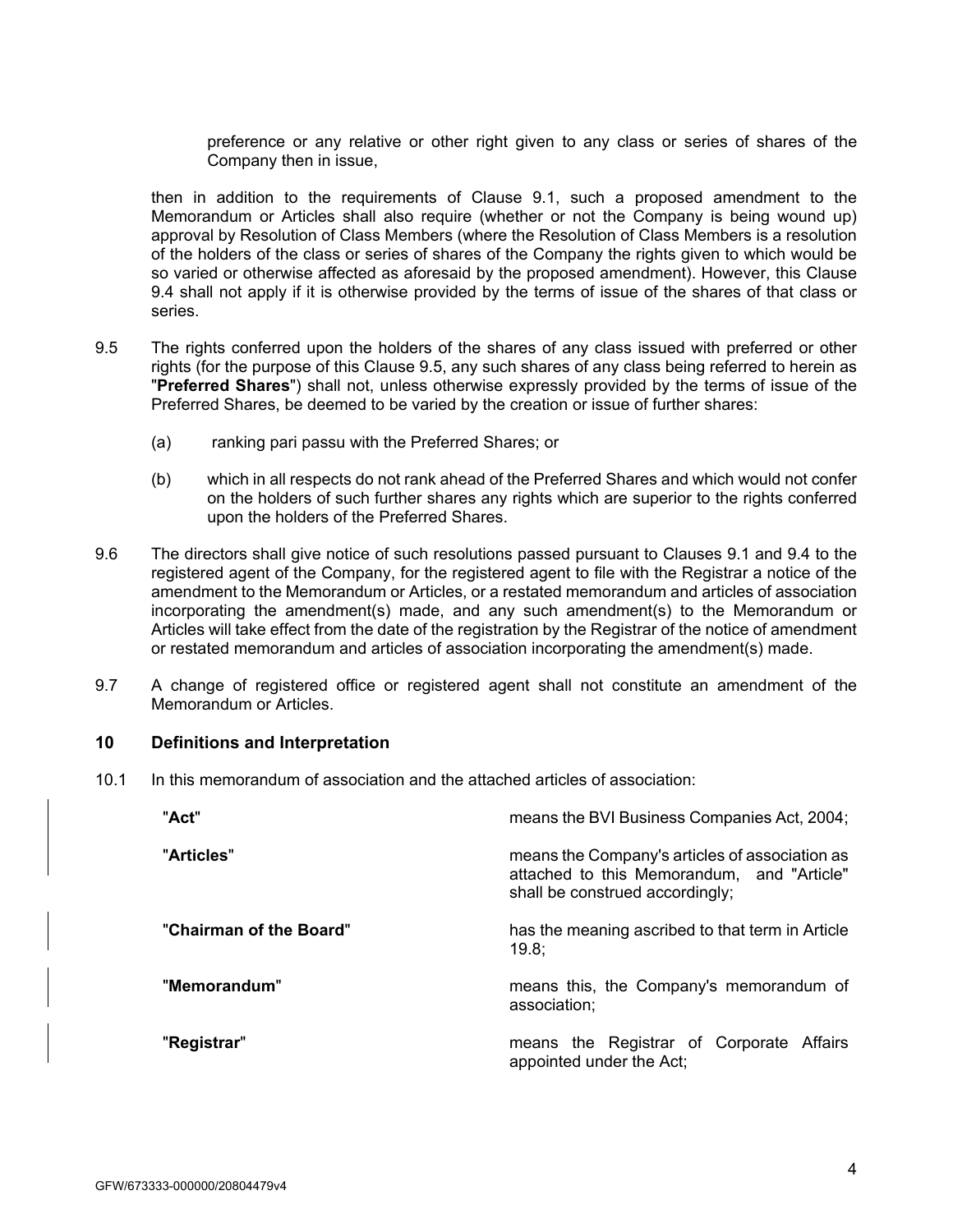| "Resolution of Directors"     | means a resolution of the directors passed<br>either at a meeting of directors, or by way of a<br>Resolution, in either case<br>Written<br>in in<br>accordance with the provisions of the Articles;                                                                                                                                                                                                                                                                                                                                                                                                                                                                                                                                                                             |
|-------------------------------|---------------------------------------------------------------------------------------------------------------------------------------------------------------------------------------------------------------------------------------------------------------------------------------------------------------------------------------------------------------------------------------------------------------------------------------------------------------------------------------------------------------------------------------------------------------------------------------------------------------------------------------------------------------------------------------------------------------------------------------------------------------------------------|
| "Resolution of Members"       | means a resolution passed by the holders of a<br>majority of in excess of fifty (50) percent of the<br>votes of those members (or their duly appointed<br>proxies) entitled to vote and voting on the<br>resolution either at a meeting of members, or by<br>way of a Written Resolution, in either case in<br>accordance with the provisions of the Articles;                                                                                                                                                                                                                                                                                                                                                                                                                  |
| "Resolution of Class Members" | means, in respect of each class of shares of the<br>Company or series of shares of the Company<br>that is or may at any time be in issue in the<br>Company, a resolution passed by the holders<br>of a majority of in excess of fifty (50) percent of<br>the votes of those members in that class or<br>series (or their duly appointed proxies) entitled<br>to vote and voting on the resolution either at a<br>meeting of members, or by way of a Written<br>Class Resolution, in either case in accordance<br>with the provisions of the Articles;                                                                                                                                                                                                                           |
| "Securities Act"              | means the Securities Act of 1933 of the United<br>States of America (as amended);                                                                                                                                                                                                                                                                                                                                                                                                                                                                                                                                                                                                                                                                                               |
| "Written Resolution"          | means a resolution of members or directors (as<br>applicable) consented to in writing or by telex,<br>telegram, cable or other written electronic<br>communication, without the need for any<br>notice. A Written Resolution may consist of<br>several documents, including written electronic<br>communications, in like form each signed or<br>assented to by one or more members or<br>directors (as applicable). A Written Resolution<br>of directors shall be passed if so consented by<br>all of those directors entitled to vote on the<br>resolution. A Written Resolution of members<br>shall be passed if so consented by the holders<br>of a majority of in excess of fifty (50) percent of<br>the votes of those members entitled to vote on<br>the resolution; and |
| "Written Class Resolution"    | means, in respect of each class of shares of the<br>Company or series of shares of the Company<br>that is or may at any time be in issue in the<br>Company, a resolution of the members of that<br>class of shares or series of shares consented                                                                                                                                                                                                                                                                                                                                                                                                                                                                                                                                |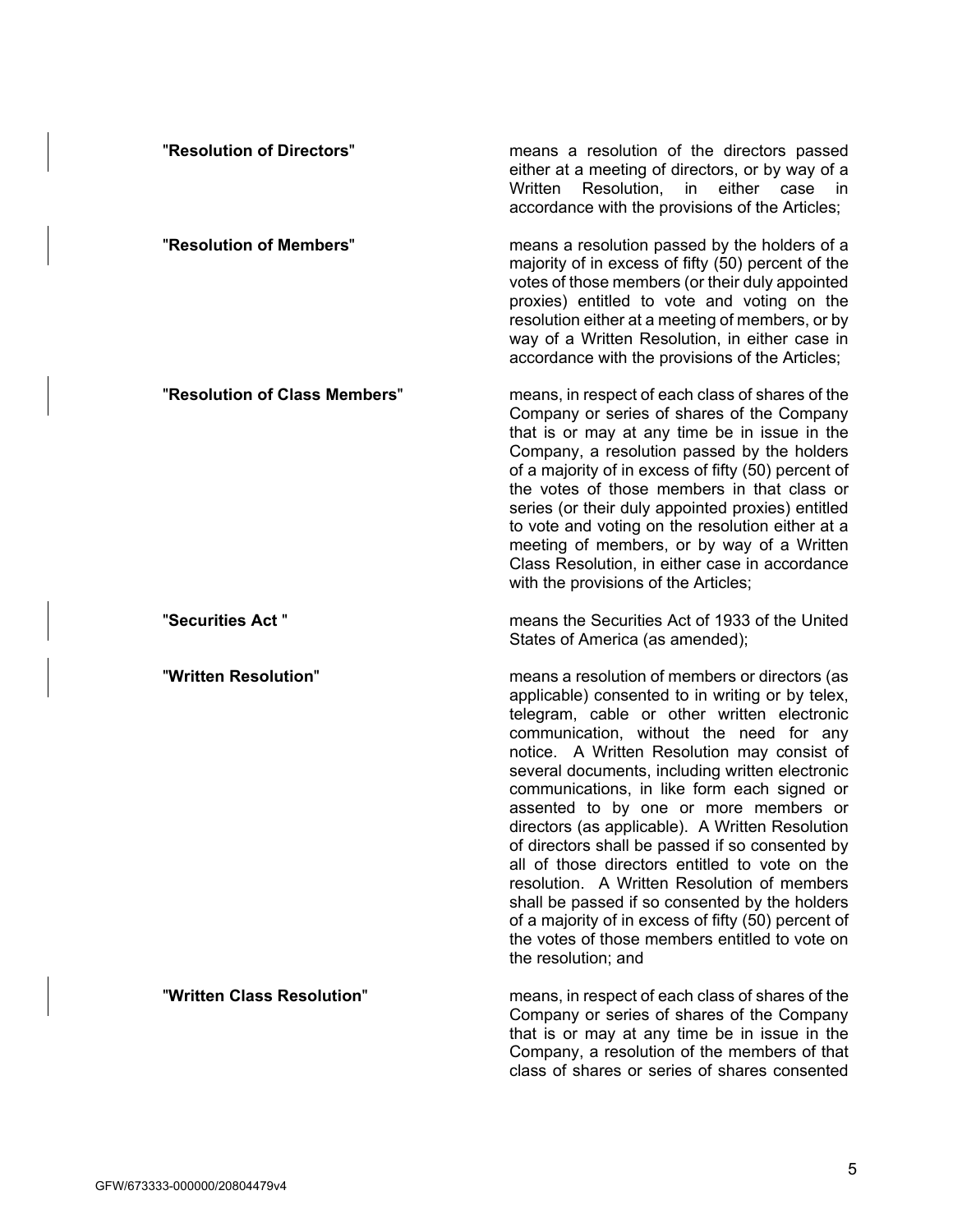to in writing or by telex, telegram, cable or other written electronic communication, without the need for any notice. A Written Class Resolution may consist of several documents, including written electronic communications, in like form each signed or assented to by one or more members.

- 10.2 In the Memorandum and Articles:
	- (a) words and expressions defined in the Act shall have the same meaning and, unless otherwise required by the context, the singular shall include the plural and vice versa, the masculine shall include the feminine and the neuter and references to persons shall include corporations and all entities capable of having a legal existence;
	- (b) reference to a provision of law is a reference to that provision as extended, applied, amended or re-enacted and includes any subordinate legislation;
	- (c) the headings are for convenience only and shall not affect the construction of the Memorandum or Articles;
	- (d) reference to a thing being "**written**" or "**in writing**" includes all forms of writing, including all electronic records which satisfy the requirements of the Electronic Transactions Act, 2001;
	- (e) reference to a thing being "**signed**" or to a person's "**signature**" shall include reference to an electronic signature which satisfies the requirements of the Electronic Transactions Act, 2001, and reference to the Company's "**seal**" shall include reference to an electronic seal which satisfies the requirements of the Electronic Transactions Act, 2001.

We, Maples Corporate Services (BVI) Limited of Kingston Chambers, PO Box 173, Road Town, Tortola, British Virgin Islands in our capacity as registered agent for the Company hereby apply to the Registrar for the incorporation of the Company this  $18<sup>th</sup>$  day of June 2012.

Incorporator

Richard May

Authorised Signatory Maples Corporate Services (BVI) Limited

\_\_\_\_\_\_\_\_\_\_\_\_\_\_\_\_\_\_\_\_\_\_\_\_\_\_\_\_\_\_\_\_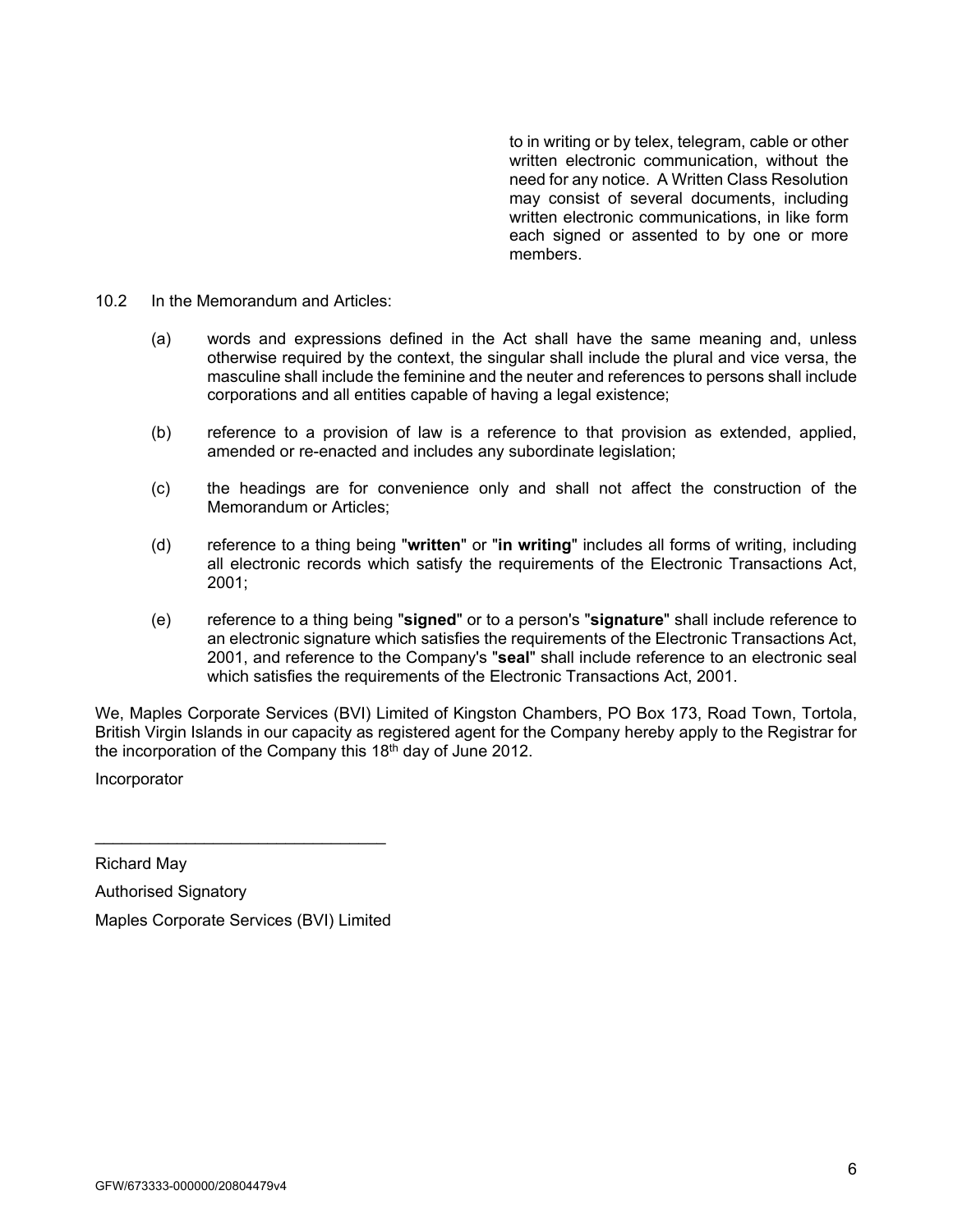# **TERRITORY OF THE BRITISH VIRGIN ISLANDS**

# **THE BVI BUSINESS COMPANIES ACT, 2004**

# **ARTICLES OF ASSOCIATION**

### **OF**

# **TAOPING INC.**

# **1 Share Certificates**

- 1.1 Every person whose name is entered as a member in the Company's register of members, being the holder of registered shares, shall without payment (except where otherwise noted) be entitled to a share certificate in the following circumstances:
	- (a) on the issuance of such shares to such member;
	- (b) on the transfer of such shares to such member;
	- (c) on a re-designation or conversion of such shares with the effect that the certificate previously issued no longer properly describes such shares; and
	- (d) at the discretion of the directors (who may levy a reasonable charge), on notice to the Company of a change of name of the member.
- 1.2 Such certificate shall be signed by a director or under the common seal of the Company (which the registered agent of the Company is authorised to affix to such certificate) with or without the signature of any director or officer of the Company specifying the share or shares held and the par value thereof (if any), provided that in respect of shares held jointly by several persons, the Company shall not be bound to issue more than one certificate and delivery of a certificate for a share to one of several joint holders shall be sufficient delivery to all.
- 1.3 If a certificate is worn out or lost it may, subject to the prior written consent of any mortgagee or chargee whose interest has been noted on the Company's register of members, be renewed on production of the worn out certificate, or on satisfactory proof of its loss together with such indemnity as the directors may reasonably require. Any member receiving a share certificate shall indemnify and hold the Company and its officers harmless from any loss or liability which it or they may incur by reason of wrongful or fraudulent use or representation made by any person by virtue of the possession of such a certificate.

# **2 Issue of Shares**

2.1 Subject to the provisions of these Articles, the unissued shares of the Company (whether forming part of the original or any increased authorised shares) shall be at the disposal of the directors who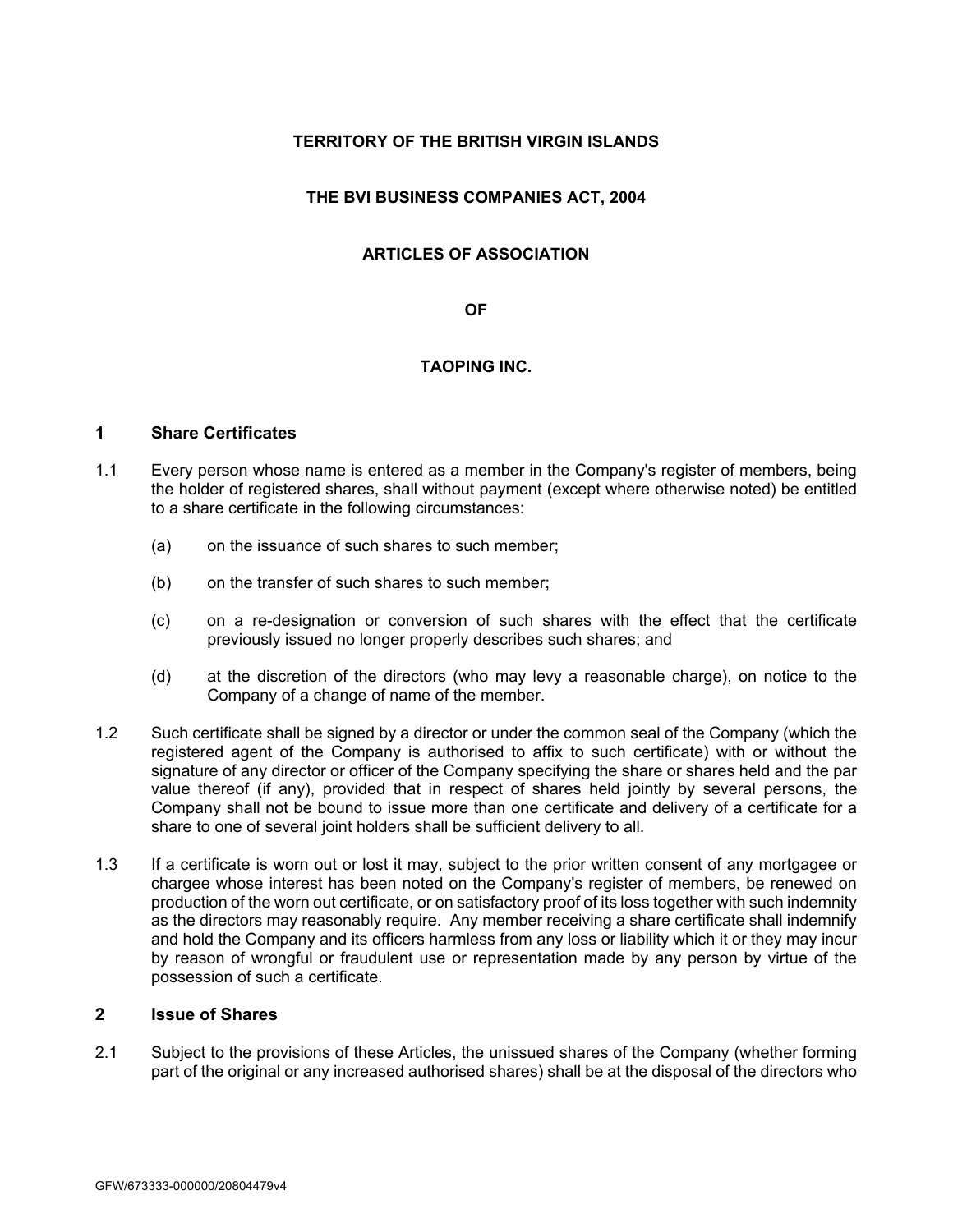may offer, allot, grant options over or otherwise dispose of them to such persons at such times and for such consideration, being not less than the par value (if any) of the shares being disposed of, and upon such terms and conditions as the directors may determine. Such consideration may take any form acceptable to the directors, including money, a promissory note, or other written obligation to contribute money or property, real property, personal property (including goodwill and knowhow), services rendered or a contract for future services. Before issuing shares for a consideration other than money, the directors shall pass a Resolution of Directors stating:

- (a) the amount to be credited for the issue of the shares;
- (b) their determination of the reasonable present cash value of the non-money consideration for the issue; and
- (c) that, in their opinion, the present cash value of the non-money consideration for the issue is not less than the amount to be credited for the issue of the shares.
- 2.2 Subject to the provisions of the Act in this regard, shares may be issued on the terms that they are redeemable, or at the option of the Company be liable to be redeemed on such terms and in such manner as the directors before or at the time of the issue of such shares may determine.
- 2.3 The Company may issue bonus shares, partly paid shares and nil paid shares.
- 2.4 The directors may redeem any share issued by the Company at a premium.
- 2.5 Except as required by the Act, and notwithstanding that a share certificate may refer to a member holding shares "as trustee" or similar expression, no person shall be recognised by the Company as holding any share upon any trust, and the Company shall not be bound by or be compelled in any way to recognise (even when having notice thereof) any equitable, contingent, future or partial interest in any share or any interest in any fractional part of a share or (except as provided by these Articles or by the Act) any other rights in respect of any share except any absolute right to the entirety thereof by the registered holder.

# **3 Forfeiture of Shares**

- 3.1 The Company may, at any time after the due date for payment, serve on a member who has not paid in full for shares registered in the name of that member, a written notice of call ("**Notice of Call**") specifying a date for payment to be made. The Notice of Call shall name a further date not earlier than the expiration of 14 days from the date of service of the Notice of Call on or before which the payment required by the Notice of Call is to be made and shall contain a statement that in the event of non-payment at or before the time named in the Notice of Call the shares, or any of them, in respect of which payment is not made will be liable to be forfeited.
- 3.2 Where a written Notice of Call has been issued under the foregoing Article and the requirements of the Notice of Call have not been complied with, the directors may, at any time before tender of payment, forfeit and cancel the shares to which the Notice of Call relates. The Company is under no obligation to refund any moneys to the member whose shares have been cancelled pursuant to this Article and that member shall be discharged from any further obligation to the Company.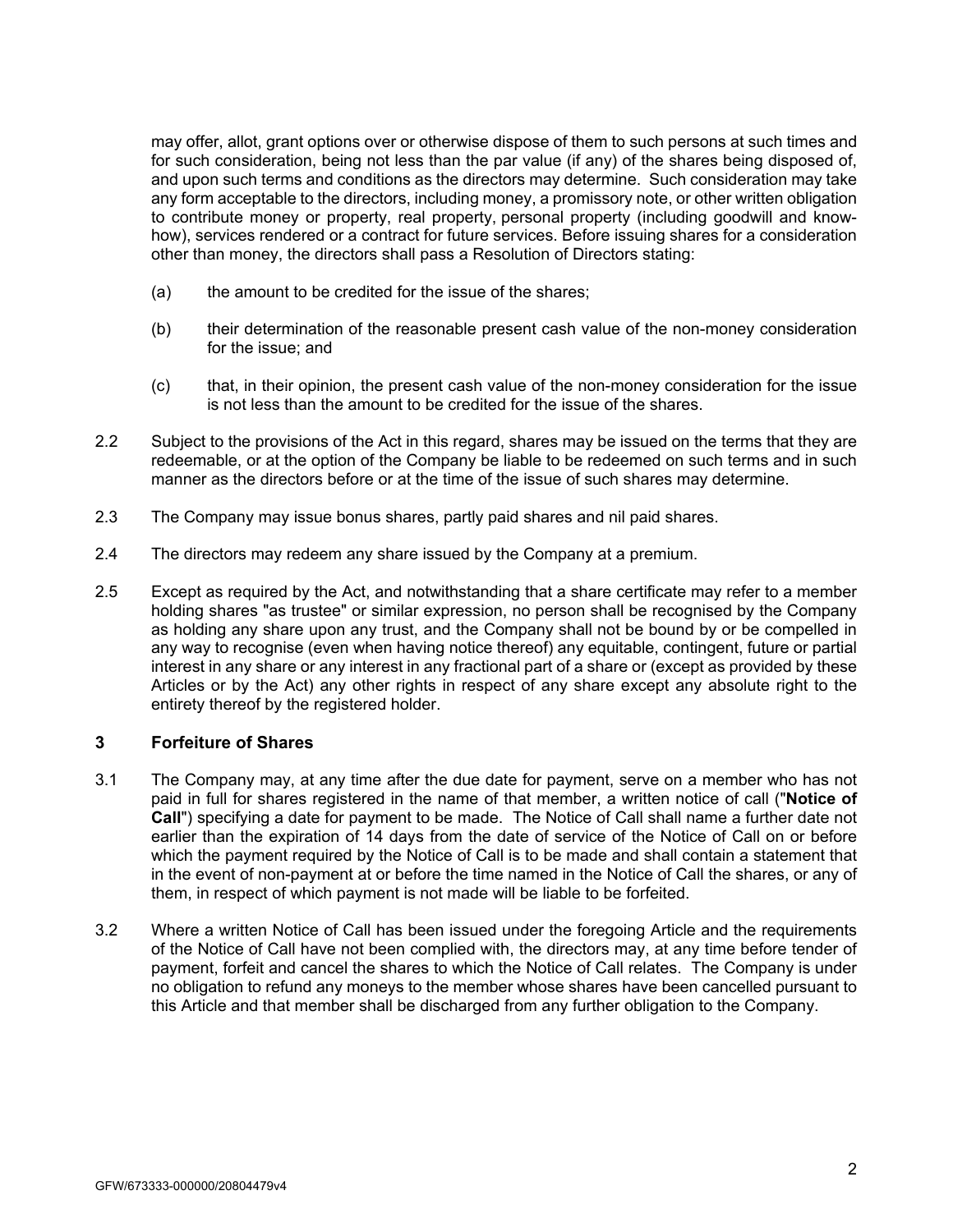# **4 Transfer of Shares**

- 4.1 Registered shares in the Company shall be transferred by a written instrument of transfer signed by the transferor and containing the name and address of the transferee. The instrument of transfer shall also be signed by the transferee if registration as a holder of the shares imposes a liability to the Company on the transferee. The instrument of transfer of a registered share shall be sent to the Company for registration.
- 4.2 Subject to the Memorandum, these Articles and to section 54(5) of the Act, the Company shall, on receipt of an instrument of transfer, enter the name of the transferee of the share in the Company's register of members unless the directors resolve to refuse or delay the registration of the transfer for reasons that shall be specified in the resolution. Where the directors pass such a resolution, the Company shall send to the transferor and the transferee a notice of the refusal or delay. Notwithstanding anything contained in the Memorandum or Articles, the directors shall not decline to register any transfer of shares, nor may they suspend registration thereof where such transfer is:
	- (a) to any mortgagee or chargee whose interest has been noted on the Company's register of members;
	- (b) by any such mortgagee or chargee, pursuant to the power of sale under its security; or
	- (c) by any such mortgagee or chargee in accordance with the terms of the relevant security document.
- 4.3 The transfer of a registered share is effective when the name of the transferee is entered in the Company's register of members.
- 4.4 In all offerings of securities pursuant to Regulation S of the Securities Act, the Company shall require that its share transfer agent (to the extent that the Company has appointed a share transfer agent) refuse to register any transfer of securities not made in accordance with the provisions of Regulation S of the Securities Act, pursuant to registration under the Securities Act or an available exemption thereunder.

# **5 Mortgages of Shares and Charges over Shares**

- 5.1 Members may mortgage or create a charge or other form of security over their shares.
- 5.2 The directors shall, at the written request of a member who has mortgaged or created a charge over his shares, enter in the Company's register of members:
	- (a) a statement that such shares are mortgaged or charged;
	- (b) the name of the mortgagee or chargee (where such information has been stated by the member); and
	- (c) the date on which the statement and name are entered in the Company's register of members.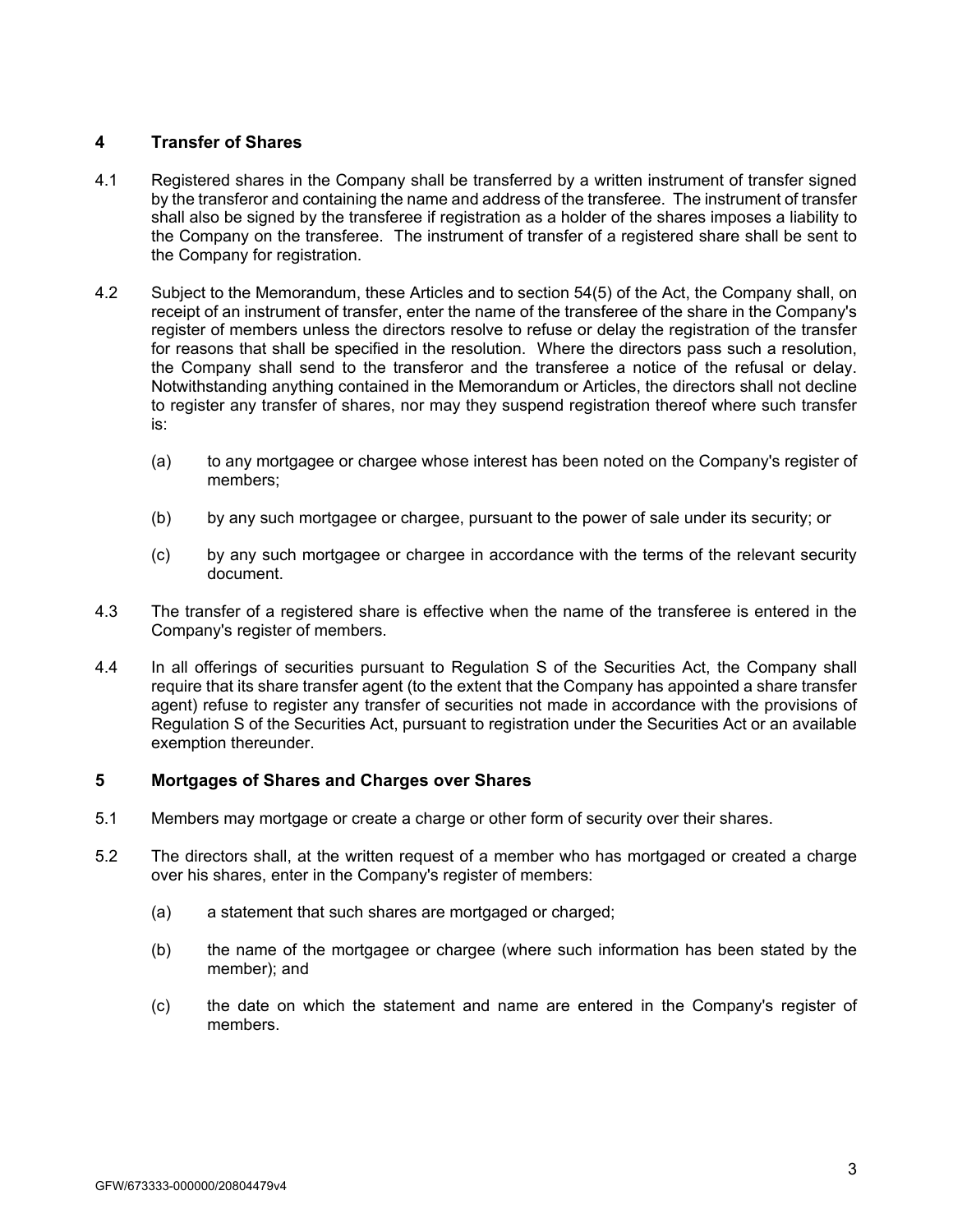# **6 Transmission of Shares**

- 6.1 Subject to sections 52(2) and 53 of the Act, the executor or administrator of a deceased member, the guardian of an incompetent member or the trustee of a bankrupt member shall be the only person recognised by the Company as having any title to his share, save that and only in the event of death, incompetence or bankruptcy of any member or members as a consequence of which the Company no longer has any directors or members, then upon the production of any documentation which is reasonable evidence of the applicant being entitled to:
	- (a) a grant of probate of the deceased's will, or grant of letters of administration of the deceased's estate, or confirmation of the appointment as executor or administrator (as the case may be, or analogous position in the relevant jurisdiction), of a deceased member's estate;
	- (b) the appointment of a guardian (or analogous position in the relevant jurisdiction) of an incompetent member;
	- (c) the appointment as trustee (or analogous position in the relevant jurisdiction) of a bankrupt member; or
	- (d) upon production of any other reasonable evidence of the applicant's beneficial ownership of, or entitlement to the shares,

 to the Company's registered agent in the British Virgin Islands together with (if so requested by the registered agent) a notarised copy of the share certificate(s) of the deceased, incompetent or bankrupt member, an indemnity in favour of the registered agent and/or appropriate legal advice in respect of any document issued by a foreign court, then the administrator, executor, guardian or trustee in bankruptcy (as the case may be) notwithstanding that their name has not been entered in the Company's register of members, may by written resolution of the applicant, endorsed with written approval by the registered agent, be appointed a director and/or entered in the Company's register of members as the legal and/or beneficial owner of the shares.

- 6.2 Without limiting the foregoing, the production to the Company of any document which is reasonable evidence of:
	- (a) a grant of probate of the will, or grant of letters of administration of the estate, or confirmation of the appointment as executor (or analogous position in the relevant jurisdiction), of a deceased member;
	- (b) the appointment of a guardian (or analogous position in the relevant jurisdiction) of an incompetent member;
	- (c) the trustee (or analogous position in the relevant jurisdiction) of a bankrupt member; or
	- (d) the applicant's legal and/or beneficial ownership of the shares,

shall be accepted by the Company even if the deceased, incompetent member or bankrupt member is resident and/or domiciled outside the British Virgin Islands if the document is issued by a foreign court which had competent jurisdiction in the matter. For the purposes of establishing whether or not a foreign court had competent jurisdiction in such a matter the directors may obtain appropriate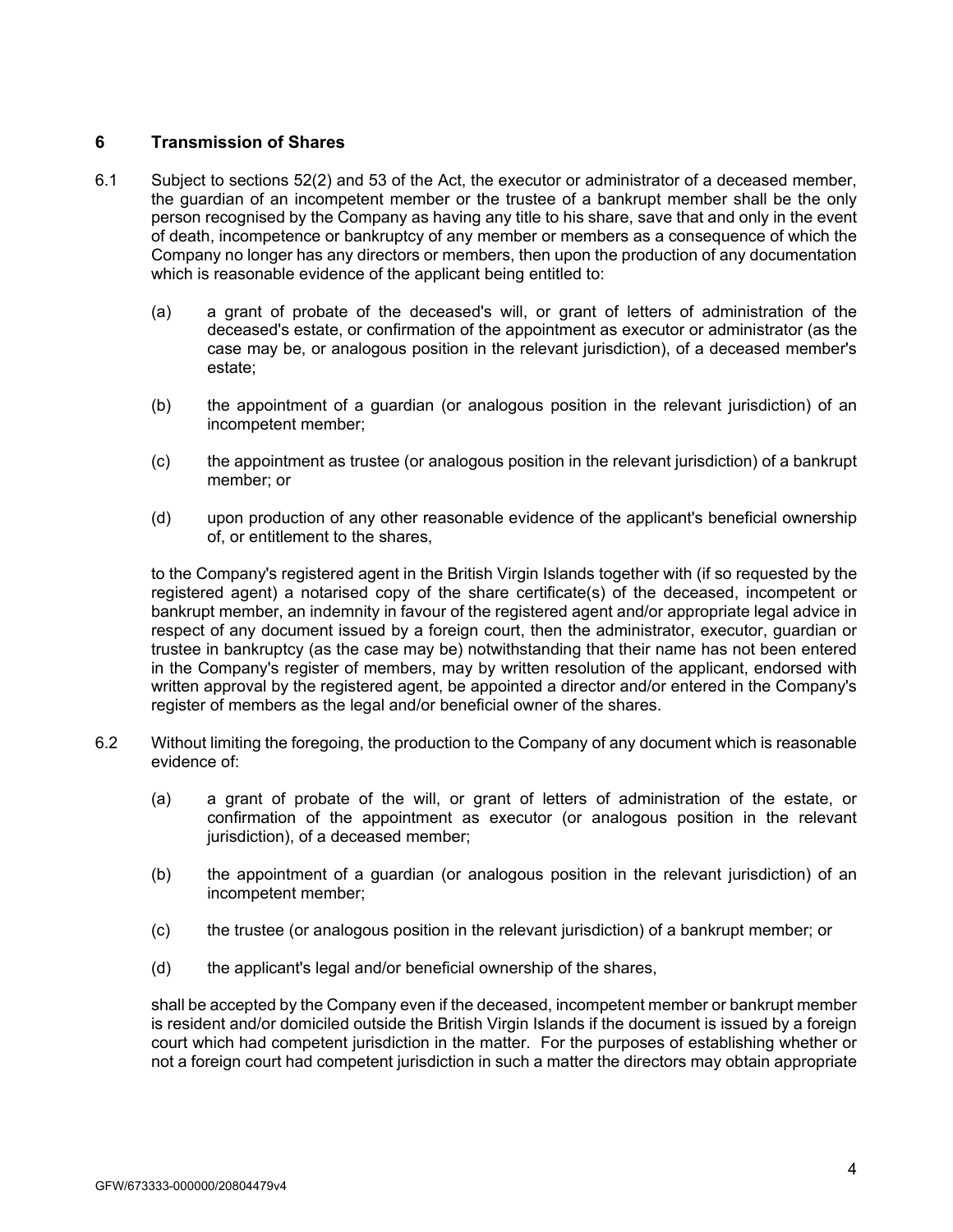legal advice. The directors may also require an indemnity to be given by the executor, administrator, guardian, trustee in bankruptcy or the applicant.

- 6.3 Any person becoming entitled by operation of law or otherwise to a share or shares in consequence of the death, incompetence or bankruptcy of any member may be registered as a member upon such evidence being produced as may reasonably be required by the directors. An application by any such person to be registered as a member shall for all purposes be deemed to be a transfer of shares of the deceased, incompetent or bankrupt member and the directors shall treat it as such.
- 6.4 Any person who has become entitled to a share or shares in consequence of the death, incompetence or bankruptcy of any member may, instead of being registered himself, request in writing that some person to be named by him be registered as the transferee of such share or shares and such request shall likewise be treated as if it were a transfer.
- 6.5 What amounts to incompetence on the part of a person is a matter to be determined by the court having regard to all the relevant evidence and the circumstances of the case.

### **7 Acquisition of Own Shares**

- 7.1 The directors may, on behalf of the Company, purchase, redeem or otherwise acquire any of the Company's own shares for such consideration as the directors consider fit, and either cancel or hold such shares as treasury shares. Shares may be purchased or otherwise acquired in exchange for newly issued shares in the Company.
- 7.2 The directors shall not, unless permitted pursuant to the Act, purchase, redeem or otherwise acquire any of the Company's own shares unless immediately after such purchase, redemption or other acquisition:
	- (a) the value of the Company's assets exceeds its liabilities; and
	- (b) the Company is able to pay its debts as they fall due.
- 7.3 Sections 60 and 61 of the Act shall not apply to the Company.

# **8 Treasury Shares**

- 8.1 Shares may only be held as treasury shares by the Company to the extent that the number of treasury shares does not exceed 50% of the shares of that class previously issued by the Company, excluding shares that have been cancelled.
- 8.2 The directors may dispose of any shares held as treasury shares on such terms and conditions as they may from time to time determine.

# **9 Notice of Meetings of Members**

9.1 The directors may convene meetings of the members at such times and in such manner and places (within or outside the British Virgin Islands) as the directors consider necessary or desirable, and they shall convene such a meeting upon the written request of members entitled to exercise at least ten (10) percent of the voting rights in respect of the matter for which the meeting is requested.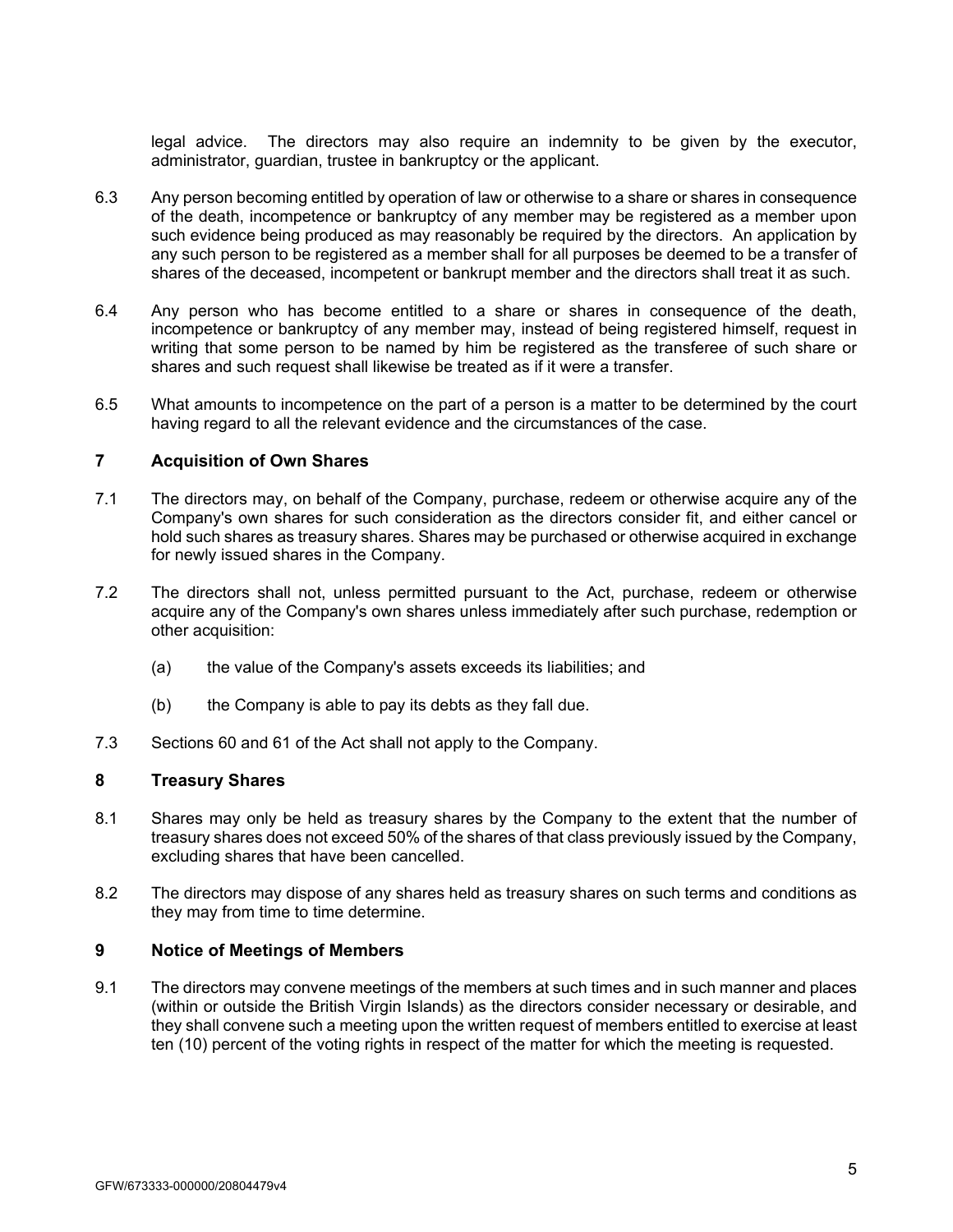- 9.2 With respect to determining the record date (the "**Record Date**") for the purpose of determining the persons entitled to notice of or to vote at a meeting of members, the Record Date:
	- (a) may be fixed by the directors in advance as a date not less than ten (10) days nor more than sixty (60) days prior to such meeting; or
	- (b) in the absence of any action by the directors, the date upon which the notice of the meeting is given shall be the Record Date.

Section 83(2) of the Act shall not apply to the Company.

- 9.3 Not less than ten (10) days' notice (nor more than sixty (60) days' notice) specifying at least the place, the day and the hour of the meeting and general nature of the business to be conducted shall be given in the manner hereinafter mentioned to such persons whose names on the Record Date appear as members in the Company's register of members and are entitled to vote at the meeting or to receive notice of the meeting.
- 9.4 The inadvertent failure of the directors to give notice of a meeting to a member or the fact that a member has not received a notice that has been properly given, shall not invalidate the meeting.

### **10 Proceedings at Meetings of Members**

- 10.1 No business shall be transacted at any meeting of members unless a quorum of members is present at the time when the meeting proceeds to business. A quorum shall consist of the holder or holders present in person or by proxy entitled to exercise at least a majority of the voting rights of the shares of each class or series of shares entitled to vote as a class or series thereon and the same proportion of the votes of the remaining shares entitled to vote thereon. For the avoidance of doubt, the members present at a duly convened meeting may continue to transact business until adjournment, notwithstanding the withdrawal of enough members to leave less than a quorum.
- 10.2 A member shall be deemed to be present at a meeting of members if:
	- (a) he or his proxy participates by telephone or other electronic means; and
	- (b) all members and proxies participating in the meeting are able to hear each other.
- 10.3 If, within half an hour from the time appointed for the meeting, a quorum is not present, the meeting shall be:
	- (a) dissolved; or
	- (b) those members present and entitled to vote (in person or by proxy) may resolve to adjourn the meeting from time to time, without notice other than announcement at the meeting, until a quorum shall be present or represented. If the adjournment is for more than 30 days, or if after adjournment a new Record Date is fixed for the adjourned meeting, a notice of the adjourned meeting shall be given to the persons who appear as members in the Company's register of members on the Record Date and are entitled to notice of or to vote at the meeting. At such adjourned meeting at which a quorum shall be present or represented, any business may be transacted which might have been transacted at the meeting as originally notified.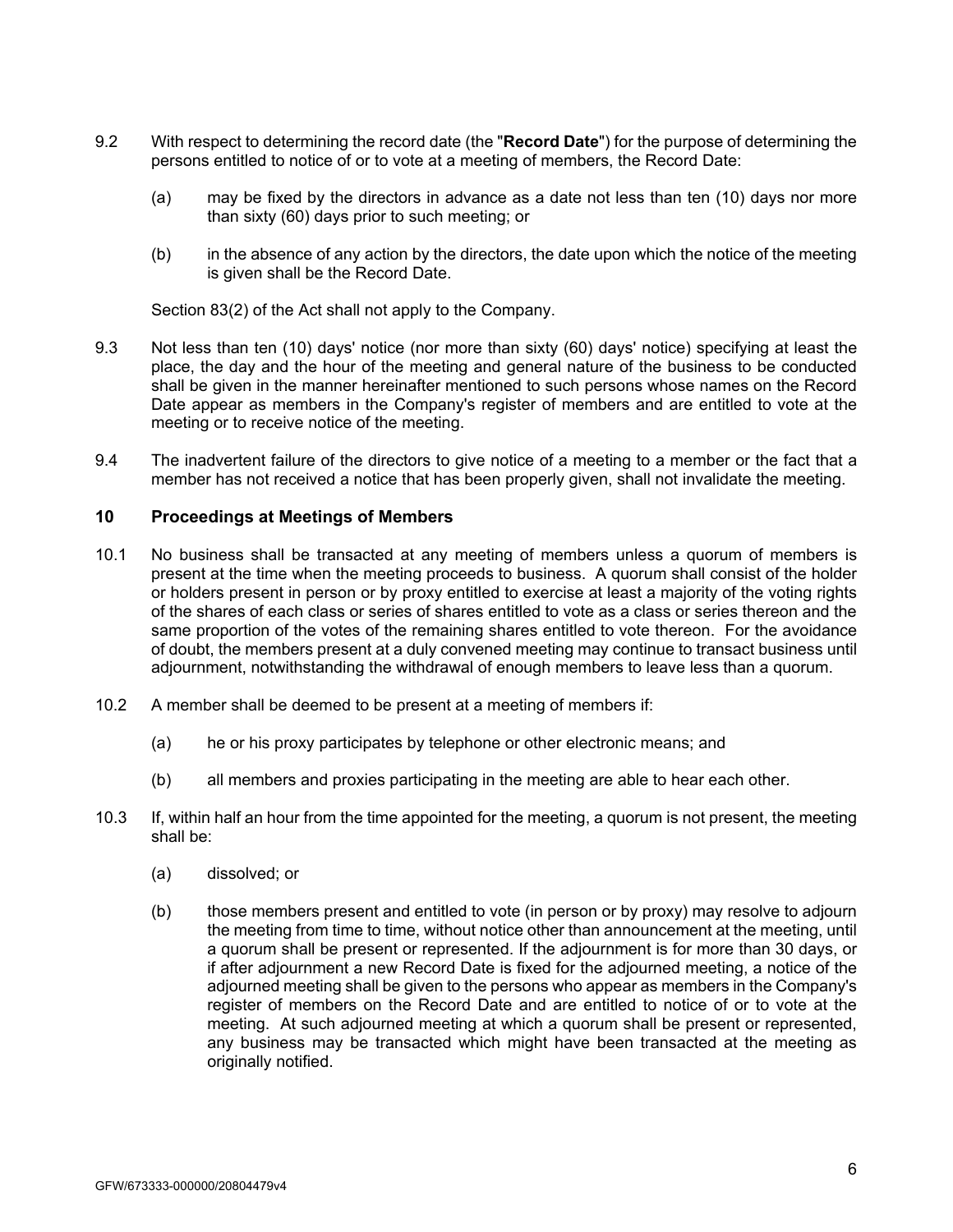- 10.4 A member may attend a meeting of members personally or be represented by a proxy who may speak and vote on behalf of the member.
- 10.5 The instrument appointing a proxy shall be produced at the place appointed for the meeting before the time for holding the meeting at which the person named in such instrument proposes to vote. An instrument appointing a proxy shall be in such form as the Chairman of the meeting shall accept as properly evidencing the wishes of the member appointing the proxy, but must be in writing under the hand of the appointer unless the appointer is a corporation or other form of legal entity (other than one or more individuals holding as joint owner) in which case the instrument appointing a proxy shall be in writing under the hand of an individual duly authorised by such corporation or legal entity to execute the same.
- 10.6 At every meeting the members present shall choose someone of their number to be the chairman (the "**Chairman**"). If the members are unable to choose a Chairman for any reason, then the person representing the greatest number of voting shares present at the meeting shall preside as Chairman.
- 10.7 The Chairman may, with the consent of the meeting, adjourn any meeting from time to time, and from place to place, but no business shall be transacted at any adjourned meeting other than the business left unfinished at the meeting from which the adjournment took place.
- 10.8 At any meeting a resolution put to the vote of the meeting shall be decided on a voice vote or show of hands by the holders of a majority of in excess of fifty (50) percent of the votes of those members (or their duly appointed proxies) entitled to vote and voting on the resolution, unless a poll is (before or on the declaration of the result of the voice vote or show of hands) demanded:
	- (a) by the Chairman; or
	- (b) by any member present in person or by proxy and holding not less than one tenth of the total voting shares issued and having the right to vote on such resolution.
- 10.9 Unless a poll be so demanded, a declaration by the Chairman that a resolution has, on voice vote or a show of hands been carried, and an entry to that effect in the book containing the minutes of the proceedings of the Company, shall be sufficient evidence of the fact, without proof of the number or proportion of the votes recorded in favour of or against such resolution.
- 10.10 If a poll is duly demanded it shall be taken in such manner as the Chairman directs, and the result of the poll shall be deemed to be the resolution of the meeting at which the poll was demanded. The demand for a poll may be withdrawn, at the discretion of the Chairman.
- 10.11 On a poll, every holder of a voting share present in person or by proxy shall have one vote for every voting share of which he is the holder which confers the right to a vote on the resolution.
- 10.12 In the case of an equality of votes, whether on a voice vote or show of hands or on a poll, the Chairman of the meeting at which the voice vote or show of hands takes place, or at which the poll is demanded, shall not be entitled to a second or casting vote.
- 10.13 Subject to the Memorandum or these Articles, an action that may be taken by members at a meeting of members may also be taken by Written Resolution.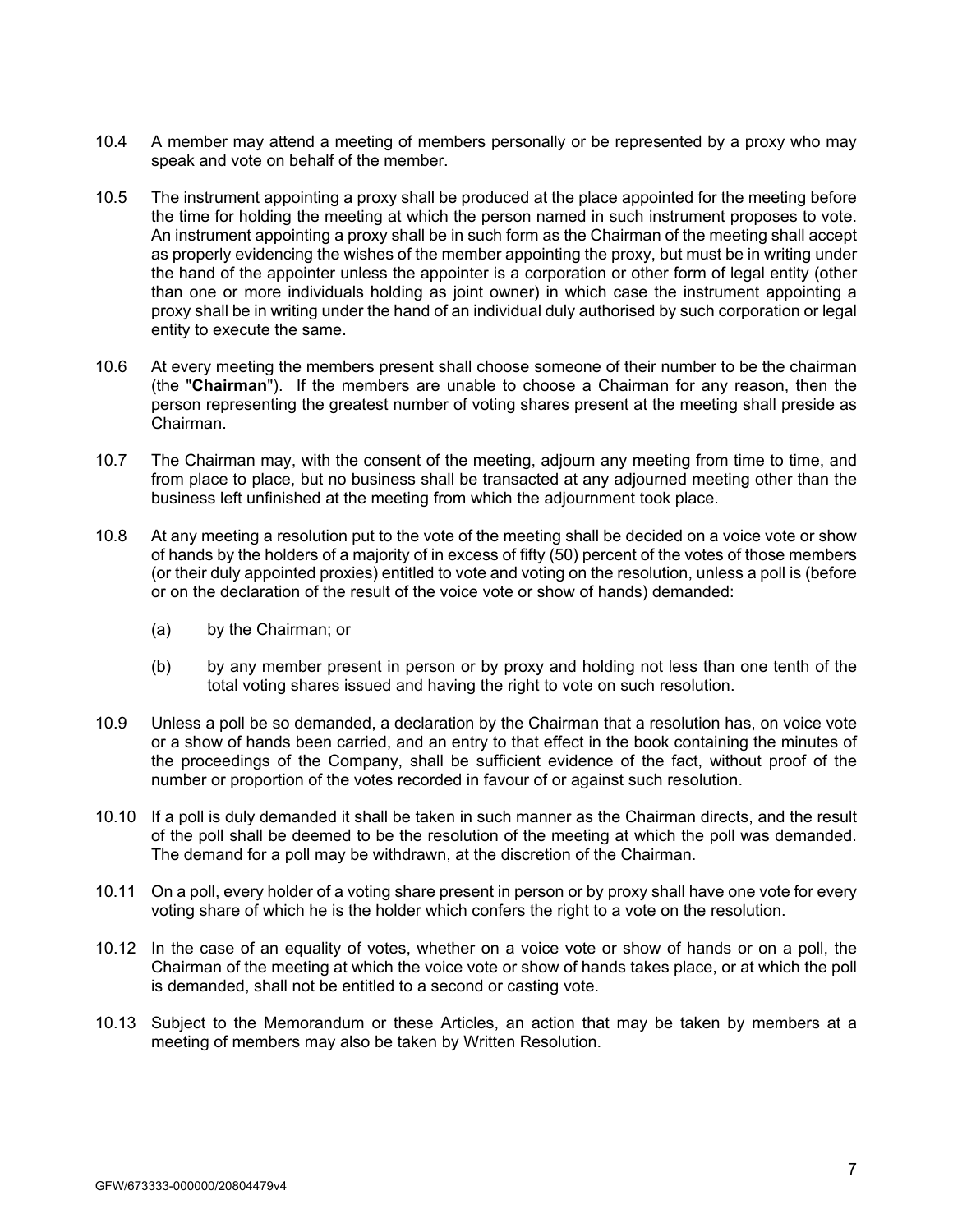- 10.14 If a committee is appointed for any member who is of unsound mind, that member may vote by such committee.
- 10.15 The register of members (or a copy of the register of members) shall be kept on file at the registered office of the Company for a period of ten days prior to any meeting of the members and shall be subject to inspection by any member at any time during usual business hours. The register of members (or a copy of the register of members) shall be produced and kept open at the time and place of the meeting during the whole time thereof, and shall be subject to the inspection of any member who may be present.

# **11 Annual Meeting of Members**

AnThe Company shall not be required to hold an annual meeting of members in any calendar year. Where so determined by the directors, an annual meeting of members shall be held duringonce in each calendar year. The notice convening, for the meeting shall specify that it ispurpose of conducting such business as may come before the annual meeting of in accordance with the membersprovisions of these Articles. Such annual meeting of members (if any) shall be held at such date and time as may be determined by the directors.

# **12 Jointly Held Shares**

- 12.1 Where shares are registered in the names of joint owners:
	- (a) each registered owner may be present in person or by proxy at a meeting of members and may speak as a member;
	- (b) if only one of them is present in person or by proxy, he may vote on behalf of all of them; and
	- (c) if two or more are present in person or by proxy, they must vote as one. If more than one joint owner votes in person or by proxy at any meeting of members or by Written Resolution, the vote of the joint owner whose name appears first among such voting joint holders in the Company's register of members shall alone be counted.

# **13 Corporations Acting by Representatives at Meetings**

Any corporation or other form of corporate legal entity which is a member may by resolution of its directors or other governing body authorise such person as it thinks fit to act as its representative at any meeting of the members or any class of members, and the person so authorised shall be entitled to exercise the same powers on behalf of the corporation which he represents as that corporation could exercise if it were an individual member.

# **14 Appointment, Removal, Number and Remuneration of Directors**

14.1 The first registered agent of the Company shall appoint one or more persons as the first director or directors of the Company. At the first meeting of the directors or on the first occasion on which the first director or directors approve a Written Resolution of the directors (provided this is not after the first meeting of the directors) the directors may by Resolution of Directors elect any number of additional directors as it or they may determine up to the maximum number of directors (if any) set pursuant to Article 14.11. Thereafter, the directors shall be elected in accordance with Articles 14.2 to 14.3.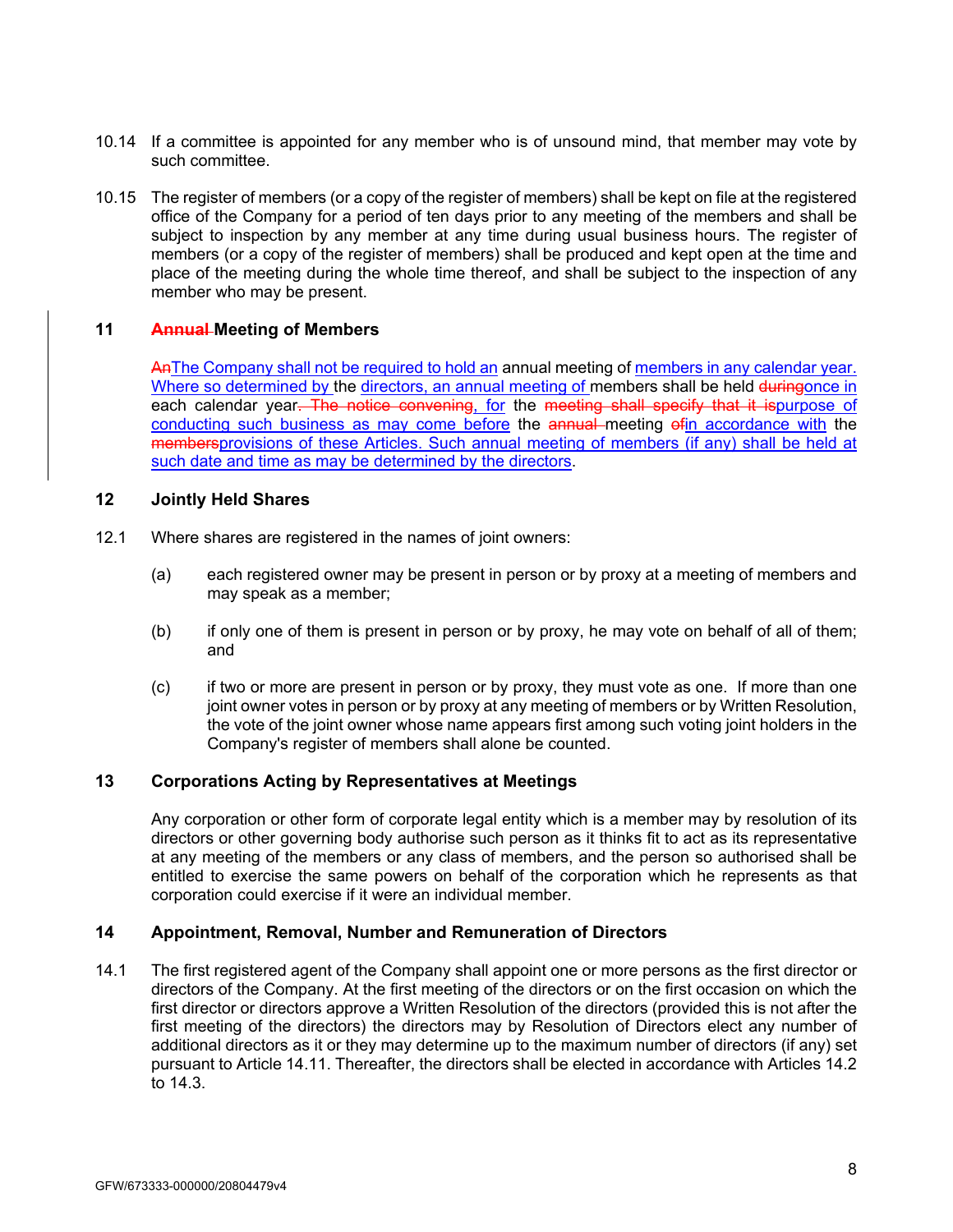- 14.2 Only persons who are proposed or nominated in accordance with this Article shall be eligible for election as directors. Any member or the Board may propose any person for election as a director. Where any person, other than a director retiring at the meeting or a person proposed for re-election or election as a director by the Board, is to be proposed for election as a director, notice must be given to the Company of the intention to propose him and of his willingness to serve as a director. Such notice must be given not later than 10 days following the earlier of the date on which notice of the general meeting was posted to the Members or the date on which public disclosure of the date of the next general meeting was made.
- 14.3 Where the number of persons validly proposed for re-election or election as a director is greater than the number of directors to be elected, the persons receiving the most votes (up to the number of directors to be elected) shall be elected as directors, and an absolute majority of the votes cast shall not be a prerequisite to the election of such directors.
- 14.4 Notwithstanding the requirements of Articles 14.2 and 14.3, the directors may by Resolution of Directors appoint any person as a director of the Company:
	- (a) to fill a vacancy arising by reason of the matters referred to at 14.5(a) to (d) below; or
	- (b) as an additional director of the Company (provided that the number of directors shall not exceed the maximum number of directors (if any) that is permitted by any Resolution of Directors from time to time passed pursuant to Article 14.11 and for the avoidance of doubt this Article 14.4(b) shall not restrict the directors from passing a new Resolution of Directors pursuant to Article 14.11 increasing the maximum number of directors $\frac{1}{2}$ .

provided always that the term of office of any such director shall be until the following next annual meeting of the members (at which meeting, for the avoidance of doubt, any such director shall be eligible to be reappointed by the members) unless otherwise agreed by Resolution of Members.

- 14.5 Each director shall hold office until the earlier of:
	- (a) his disqualification to act as a director under section 111 of the Act (on which his office as director shall be automatically terminated if he has not resigned in accordance with section 115(2) of the Act);
	- (b) his death;
	- (c) his resignation; or
	- (d) the effective date of his removal by Resolution of Directors or Resolution of Members;  $or.$
	- (e) the termination of the next annual meeting of the members following the appointment of the directors unless:
		- (i) otherwise agreed under the terms upon which the director was appointed; or
		- (ii) the director is re-elected at the aforementioned annual meeting of the members (and for the avoidance of doubt, the directors shall be eligible for re-election at each such general meeting).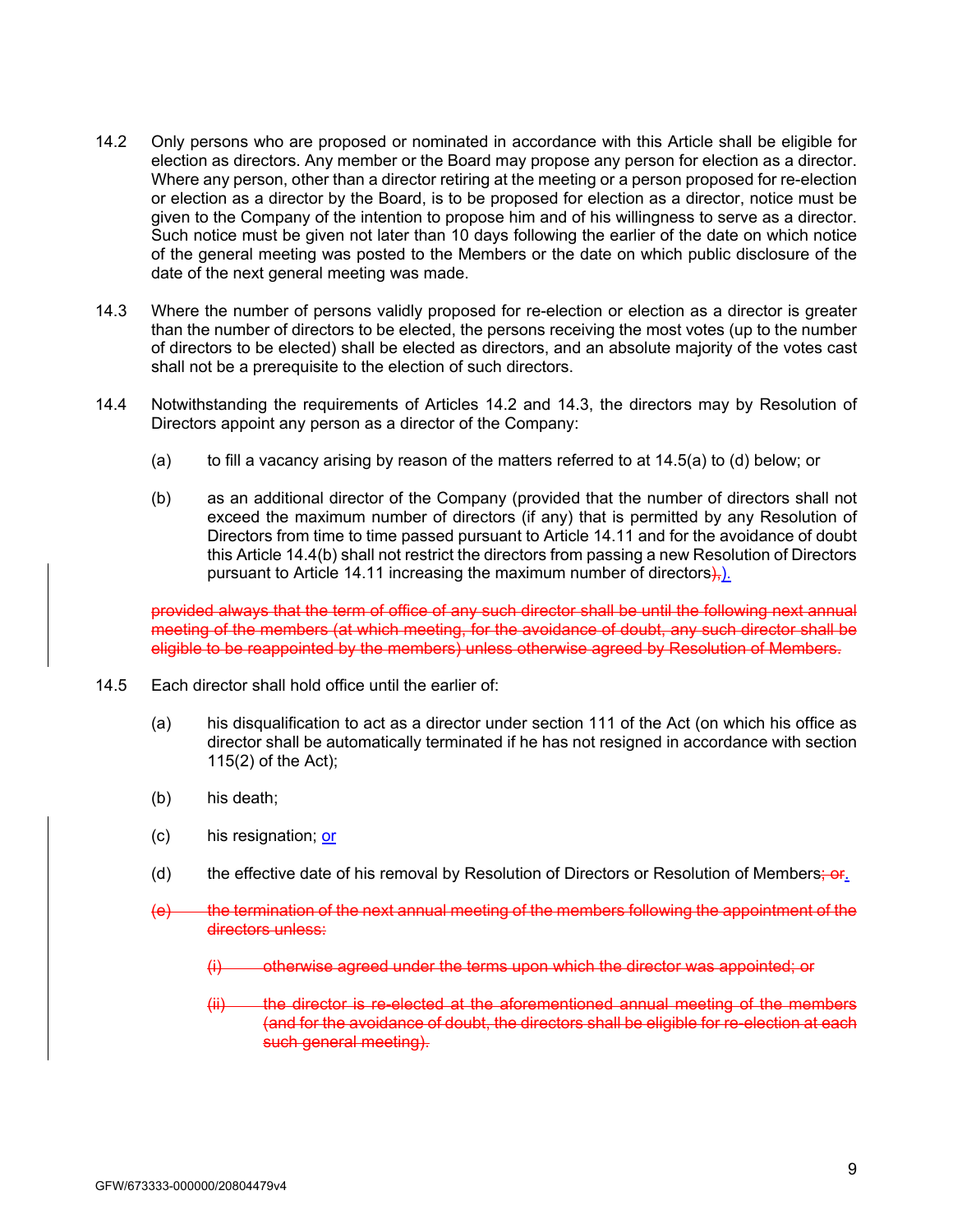- 14.6 Any director which is a body corporate may appoint any person its duly authorised representative for the purpose of representing it at meetings of the Board or with respect to unanimous written consents.
- 14.7 A person shall not be appointed as a director unless he has consented in writing to be a director.
- 14.8 The following are disqualified for appointment as a director:
	- (a) an individual who is under 18 years of age;
	- (b) a person who is a disqualified person within the meaning of section 260(4) of the Insolvency Act, 2003;
	- (c) a person who is a restricted person within the meaning of section 409 of the Insolvency Act, 2003; and
	- (d) an undischarged bankrupt.
- 14.9 A director shall not require a share qualification, but nevertheless shall be entitled to attend and speak at any meeting of the directors and meeting of the members and at any separate meeting of the holders of any class of shares in the Company.
- 14.10 The directors may be removed by Resolution of Directors or Resolution of Members and Sections 114(2) and 114(3) of the Act shall not apply to the Company.
- 14.11 Subject to the requirement that the number of directors shall not be less than one, the directors may by Resolution of Directors from time to time determine the maximum number of directors. No decrease in the number of directors which the Company is authorised (by Resolution of Directors) to have from time to time shall have the effect of shortening the term of any incumbent director.
- 14.12 The remuneration of directors (whether by way of salary, commission, participation in profits or otherwise) in respect of services rendered or to be rendered in any capacity to the Company (including to any company in which the Company may be interested) shall be fixed by Resolution of Directors or Resolution of Members. The directors may also be paid such travelling, hotel and other expenses properly incurred by them in attending and returning from meetings of the directors, or any committee of the directors or meetings of the members, or in connection with the business of the Company as shall be approved by Resolution of Directors or Resolution of Members.

# **15 Alternate and Reserve Directors**

15.1 A director, by written instrument deposited at the registered office, may from time to time appoint another director or another person to be his alternate. Every such alternate shall be entitled to be given notice of meetings and Written Resolutions of the directors and to attend and vote as a director at any such meeting at which the director appointing him is not personally present and generally at such meeting to have and exercise all the powers, rights, duties and authorities of the director appointing him, and to sign as a director any Written Resolution which is not signed by the director appointing him. Every such alternate shall be deemed to be an officer of the Company and shall not be deemed to be an agent of the director appointing him. Unless stated otherwise in the notice of the appointment of the alternate, if undue delay or difficulty would be occasioned by giving notice to a director of a resolution of which his approval is sought in accordance with these Articles his alternate (if any) shall be entitled to signify approval of the same on behalf of that director. The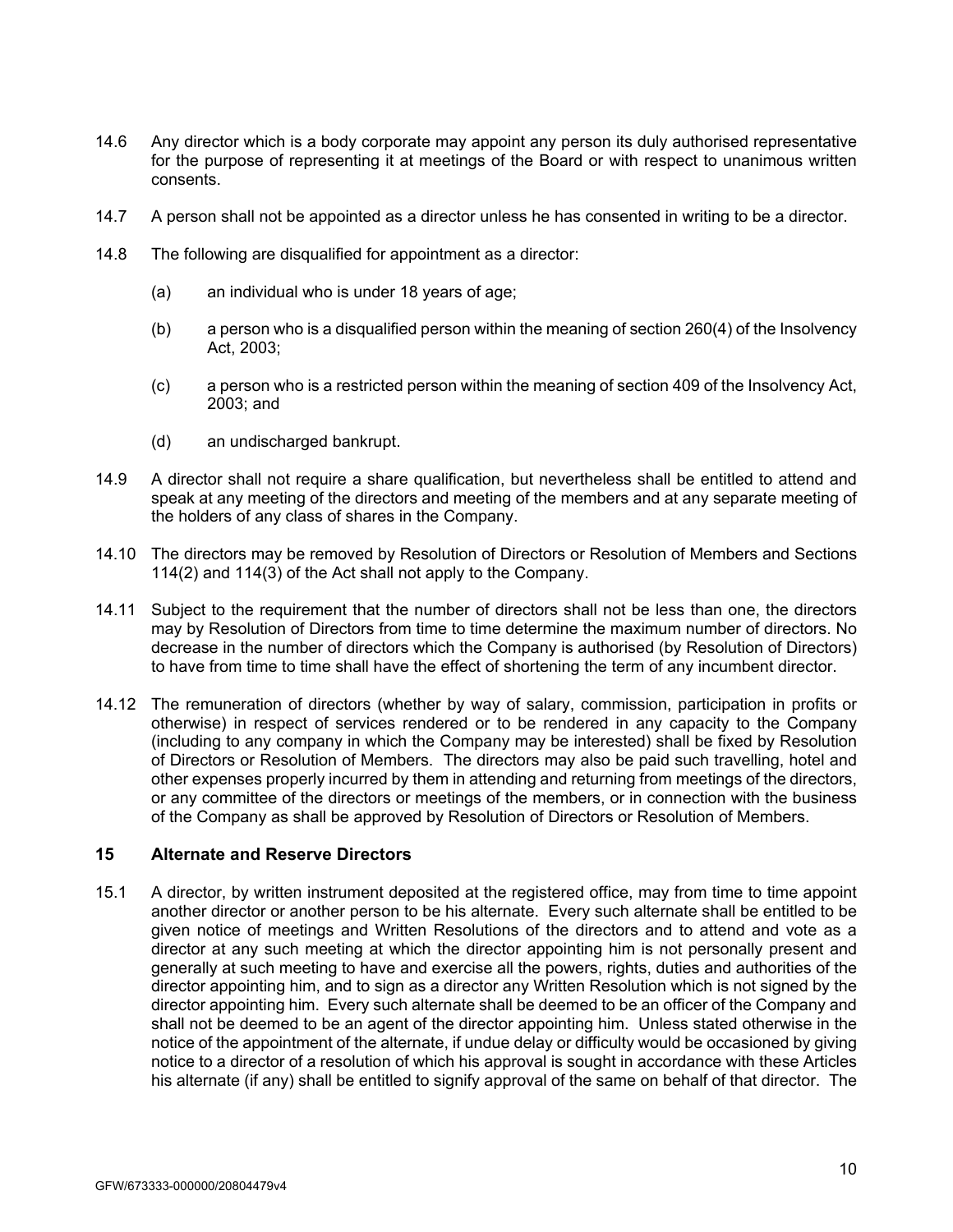remuneration of an alternate shall be payable out of the remuneration payable to the director appointing him, as agreed between such alternate and the director appointing him. A director, by writing under his hand deposited at the registered office, may at any time vary or revoke the appointment of an alternate appointed by him. If a director shall die or cease to hold the office of director, the appointment of his alternate shall thereupon cease and terminate.

- 15.2 Where the Company has only one member with voting rights who is an individual and that member is also the sole director (the "**sole member/director**"), that sole member/director may, by instrument in writing, nominate a person who is not disqualified from being a director under section 111(1) of the Act as a reserve director of the Company to act in the place of the sole director in the event of his death. A person shall not be nominated as a reserve director unless he has consented in writing to be nominated as a reserve director. The nomination of a person as a reserve director of the Company ceases to have effect if:
	- (a) before the death of the sole member/director who nominated him:
		- (i) he resigns as reserve director; or
		- (ii) the sole member/director revokes the nomination in writing; or
	- (b) the sole member/director who nominated him ceases to be the sole member/director for any reason other than his death.

# **16 Duties of Directors and Conflicts of Interests**

- 16.1 A director, in exercising his powers or performing his duties, shall act honestly and in good faith and in what the director believes to be in the best interests of the Company.
- 16.2 Notwithstanding the foregoing Article, if the Company is a wholly-owned subsidiary, a director may, when exercising powers or performing duties as a director, act in a manner which he believes is in the best interests of that Company's holding company (as defined in the Act) even though it may not be in the best interests of the Company.
- 16.3 A director shall exercise his powers as a director for a proper purpose and shall not act, or agree to the Company acting, in a manner that contravenes the Act or the Memorandum or Articles.
- 16.4 A director, when exercising powers or performing duties as a director, shall exercise the care, diligence, and skill that a reasonable director would exercise in the same circumstances taking into account, but without limitation:
	- (a) the nature of the Company;
	- (b) the nature of the decision; and
	- (c) the position of the director and the nature of the responsibilities undertaken by him.
- 16.5 A director, when exercising his powers or performing his duties as a director, is entitled to rely upon the register of members and upon books, records, financial statements and other information prepared or supplied, and on professional or expert advice given, by: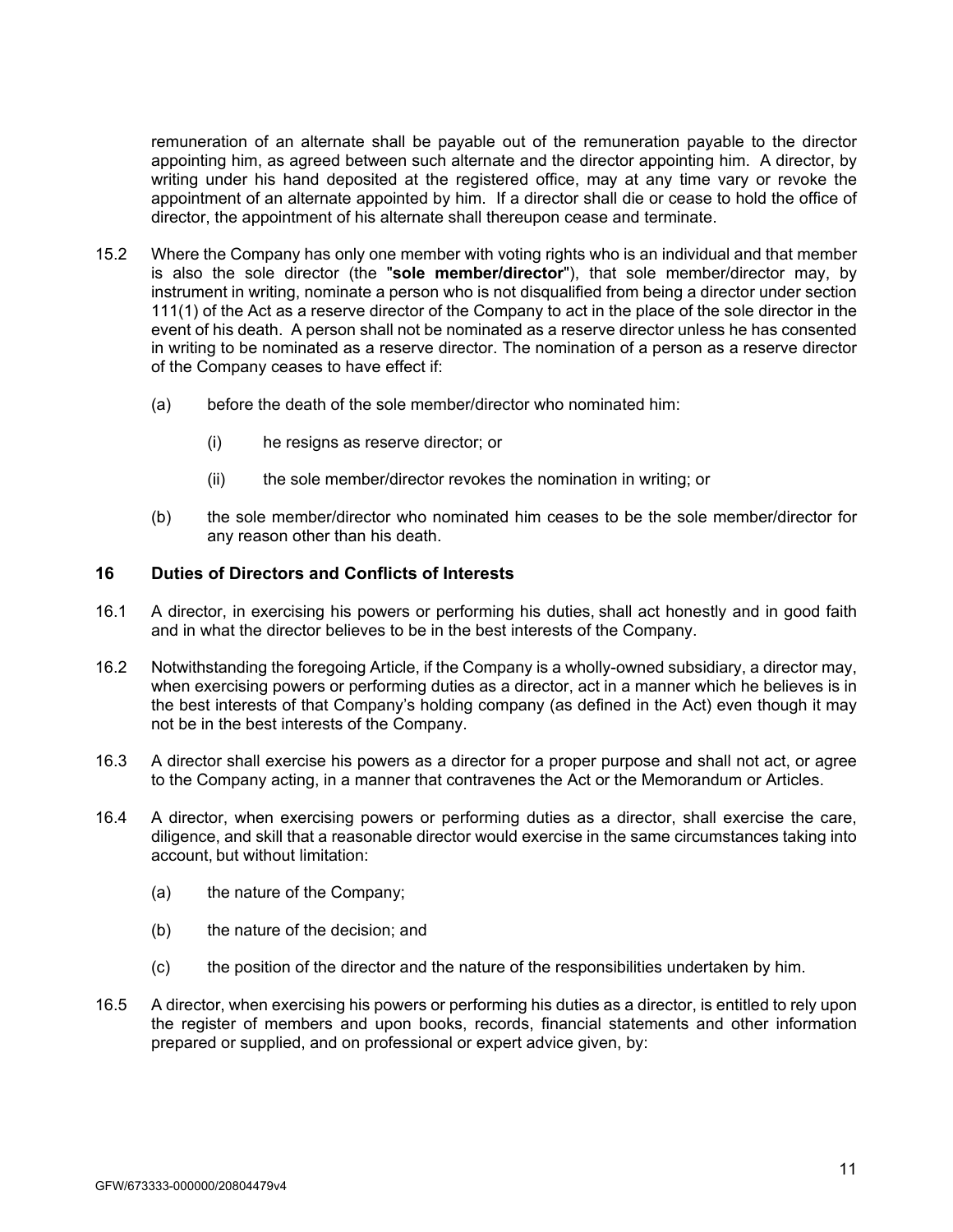- (a) an employee of the Company whom the director believes on reasonable grounds to be reliable and competent in relation to the matters concerned;
- (b) a professional adviser or expert in relation to matters which the director believes on reasonable grounds to be within the person's professional or expert competence; and
- (c) any other director, or committee of directors upon which the director did not serve, in relation to matters within the director's or committee's designated authority,

provided that the director: (i) acts in good faith; (ii) makes proper inquiry where the need for the inquiry is indicated by the circumstances; and (iii) has no knowledge that his reliance on the register of members or the books, records, financial statements and other information or expert advice is not warranted.

- 16.6 A director may hold any other office or position of profit under the Company (except that of auditor) in conjunction with his office of director, and may act in a professional capacity to the Company on such terms as to remuneration and otherwise as the directors shall approve.
- 16.7 A director may be or become a director or officer of, or otherwise be interested in any company promoted by the Company, or in which the Company may be interested, as a member or otherwise and no such director shall be accountable for any remuneration or other benefits received by him as director or officer or from his interest in such other company. The directors may also exercise the voting powers conferred by the shares in any other company held or owned by the Company in such manner in all respects as they think fit, including the exercise thereof in favour of any resolutions appointing them, or of their number, directors or officers of such other company, or voting or providing for the payment of remuneration to the directors or officers of such other company. A director may vote in favour of the exercise of such voting rights in the manner aforesaid notwithstanding that he may be, or be about to become, a director or officer of such other company, and as such in any other manner is, or may be, interested in the exercise of such voting rights in the manner aforesaid.
- 16.8 No director shall be disqualified by his office from contracting with the Company either as a buyer, seller or otherwise, nor shall any such contract or arrangement entered into by or on behalf of the Company in which any director shall be in any way interested be voided, nor shall any director so contracting or being so interested be liable to account to the Company for any profit realised by any such contract or arrangement, by reason of such director holding that office or by reason of the fiduciary relationship thereby established, provided such director shall, immediately after becoming aware of the fact that he is interested in a transaction entered into or to be entered into by the Company, disclose such interest to the board. For the purposes of this Article:
	- (a) a director is not required to make such a disclosure if:
		- (i) the transaction or proposed transaction is between the director and the Company; and
		- (ii) the transaction or proposed transaction is or is to be entered into in the ordinary course of the Company's business and on usual terms and conditions;
	- (b) a disclosure to the board to the effect that a director is a member, director, officer or trustee of another named company or other person and is to be regarded as interested in any transaction which may, after the date of the entry or disclosure, be entered into with that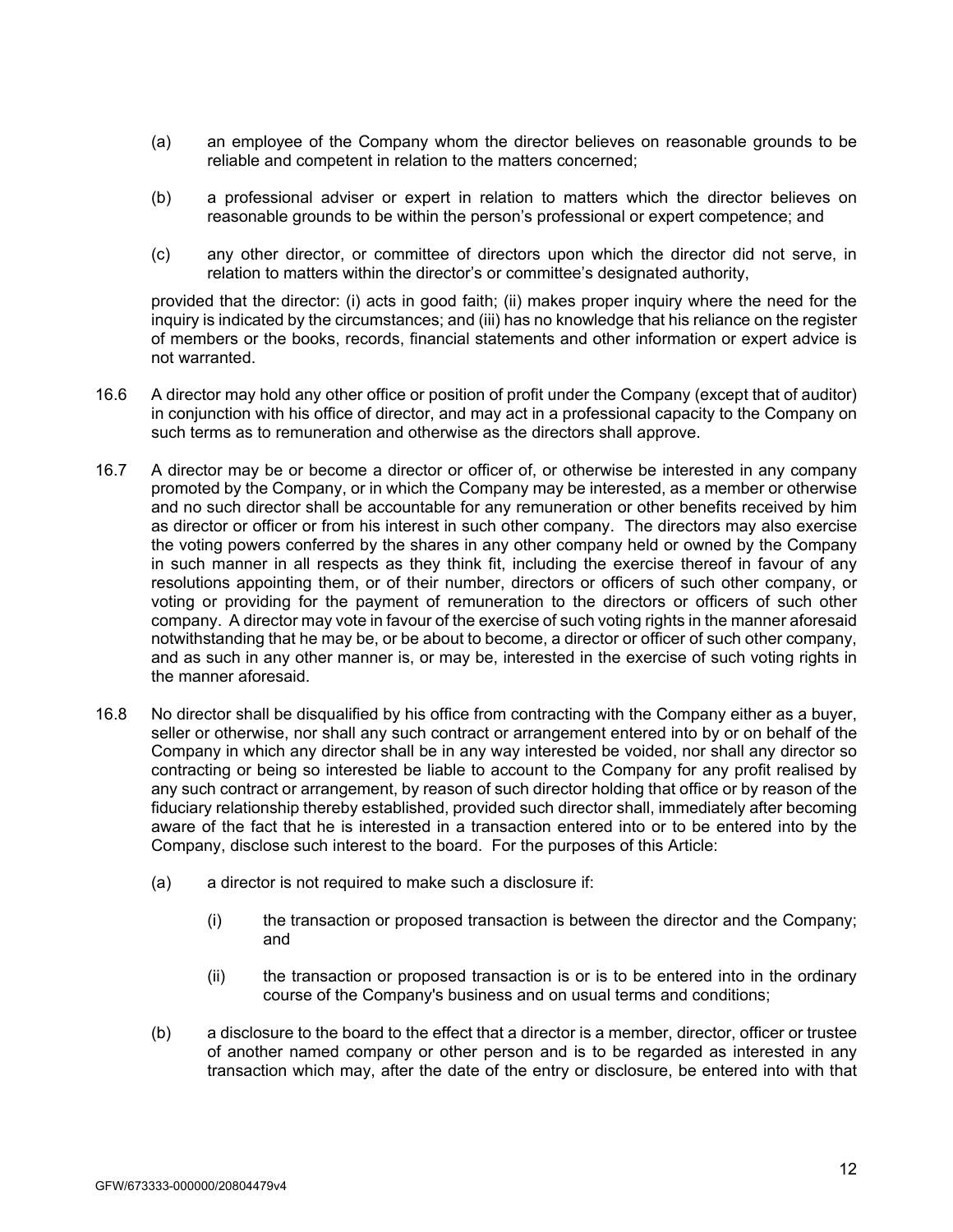company or person, is a sufficient disclosure of interest in relation to that transaction. Such a disclosure is not made to the board unless it is made or brought to the attention of every director on the board; and

- (c) subject to section 125(1) of the Act, the failure by a director to comply with this Article does not affect the validity of a transaction entered into by the director or the Company.
- 16.9 A director who is interested in a transaction entered into or to be entered into by the Company may:
	- (a) vote on a matter relating to the transaction;
	- (b) attend a meeting of directors at which a matter relating to the transaction arises and be included among the directors present at the meeting for the purposes of a quorum; and
	- (c) sign a document on behalf of the Company, or do any other thing in his capacity as a director, that relates to the transaction.

# **17 Powers of Directors**

- 17.1 The business of the Company shall be managed by the directors who may pay all expenses incurred preliminary to and in connection with the formation and registration of the Company, and may exercise all such powers of the Company necessary for managing and for directing and supervising, the business and affairs of the Company as are not by the Act or by the Memorandum or these Articles required to be exercised by the members, subject to any delegation of such powers as may be authorised by these Articles and permitted by the Act and to such requirements as may be prescribed by Resolution of Members, but no requirement made by Resolution of Members shall prevail if it be inconsistent with these Articles nor shall such requirement invalidate any prior act of the directors which would have been valid if such requirement had not been made.
- 17.2 If the number of directors shall have been fixed at two or more persons and by reason of vacancies having occurred in the board there shall be only one continuing director, he shall be authorised to act alone only for the purpose of appointing another director.
- 17.3 Section 175 of the Act shall not apply to the Company. However, any sale, transfer, lease exchange or other disposition, other than a mortgage, charge or other encumbrance or the enforcement thereof, of all or substantially all of the assets of the company (other than a transfer pursuant to a power of the kind described in section 28(3) of the Act), if not made in the usual or regular course of the business carried on by the Company, shall require approval by Resolution of Members.

# **18 Delegation by the Board to Directors, Committees, Officers, Attorneys and Agents**

- 18.1 The board may entrust to and confer upon any director or officer any of the powers exercisable by it upon such terms and conditions and with such restrictions as it thinks fit, and either collaterally with, or to the exclusion of, its own powers, and may from time to time revoke, withdraw, alter or vary all or any of such powers. Subject to the provisions of section 110 of the Act, the directors may delegate any of their powers to committees consisting of such member or members of their body as they think fit. Any committees so formed shall in the exercise of powers so delegated conform to any regulations that may be imposed on it by the directors or the provisions of the Act.
- 18.2 The directors have no power to delegate the following powers to a committee of directors: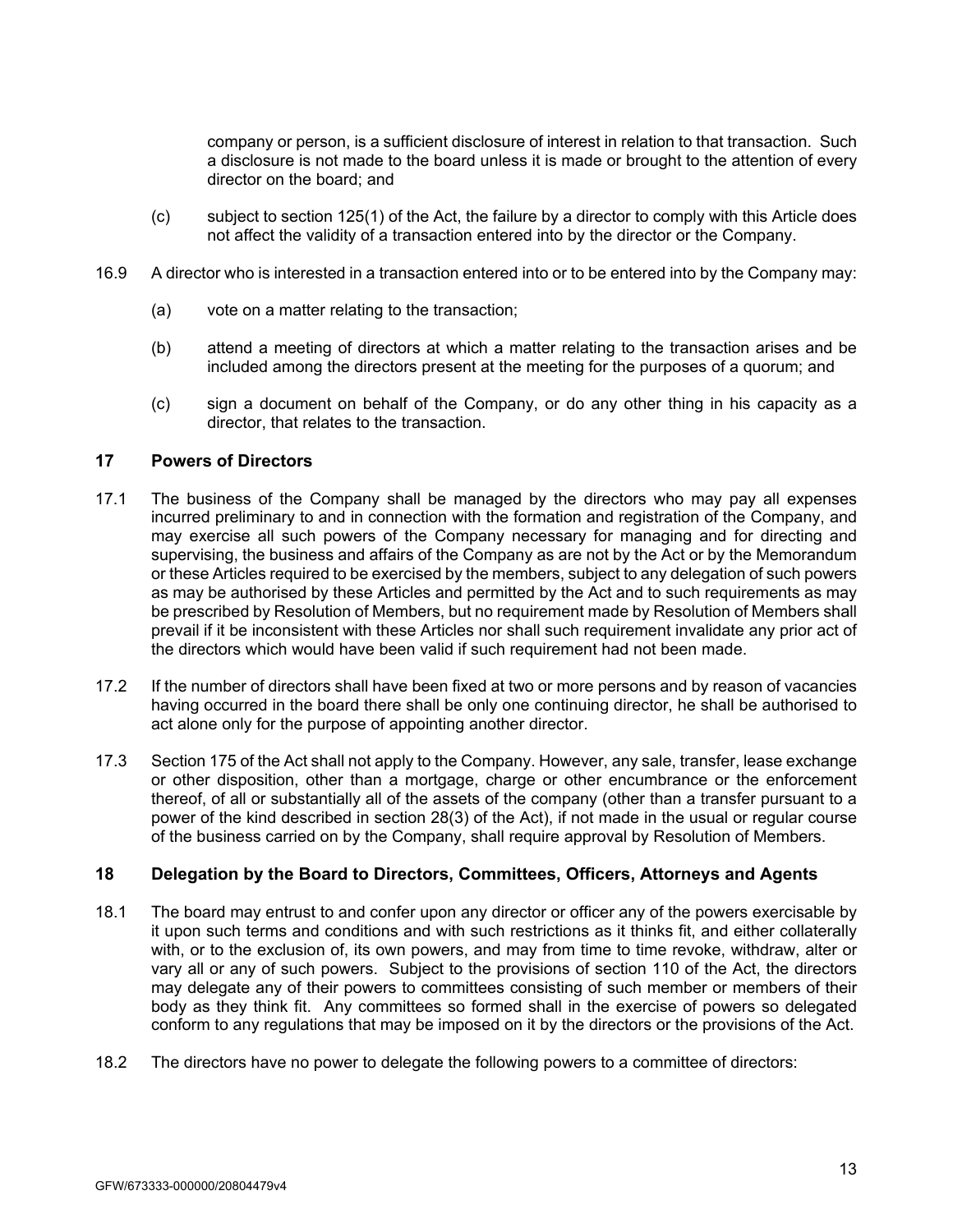- (a) to amend the Memorandum or Articles;
- (b) to designate committees of directors;
- (c) to delegate powers to a committee of directors; (This and the preceding sub-Article do not prevent a committee of directors, where authorised by the directors, from appointing a subcommittee and delegating powers exercisable by the committee to the sub-committee);
- (d) to appoint or remove directors;
- (e) to appoint or remove an agent;
- (f) to approve a plan or merger, consolidation or arrangement;
- $(q)$  to make a declaration of solvency for the purposes of section 198(1)(a) of the Act or approve a liquidation plan; or
- $(h)$  to make a determination under section  $57(1)$  of the Act that the Company will, immediately after a proposed distribution, satisfy the solvency test.
- 18.3 Where the directors delegate their powers to a committee of directors, they remain responsible for the exercise of that power by the committee, unless they believed on reasonable grounds that at all times before the exercise of the power that the committee would exercise the power in conformity with the duties imposed on directors by the Act.
- 18.4 The directors may, by Resolution of Directors, appoint officers of the Company at the first meeting of directors after each annual meeting of members, and at such times as shall be considered necessary or expedient. The officers shall perform such duties as shall be prescribed at the time of their appointment subject to any modifications in such duties as may be prescribed by the directors thereafter.
- 18.5 Any person may hold more than one office and no officer need be a director or member. The officers shall remain in office until removed from office by the directors, whether or not a successor is appointed.
- 18.6 Any officer who is a body corporate may appoint any person as its duly authorised representative for the purpose of representing it and of transacting any of the business of the officers.
- 18.7 The directors may from time to time by power of attorney appoint any company, firm or person or body of persons to be the attorney or attorneys of the Company for such purposes and with such powers, authorities and discretions (not exceeding those vested in or exercisable by the directors under these Articles) and for such period and subject to such conditions as the directors think fit.
- 18.8 The directors may appoint any person, including a person who is a director, to be an agent of the Company. An agent of the Company has such powers and authority of the directors, including the power and authority to affix the common seal of the Company, as are set forth in the Resolution of Directors appointing the agent, except that no agent has any power or authority with respect to the following:
	- (a) to amend the Memorandum or Articles;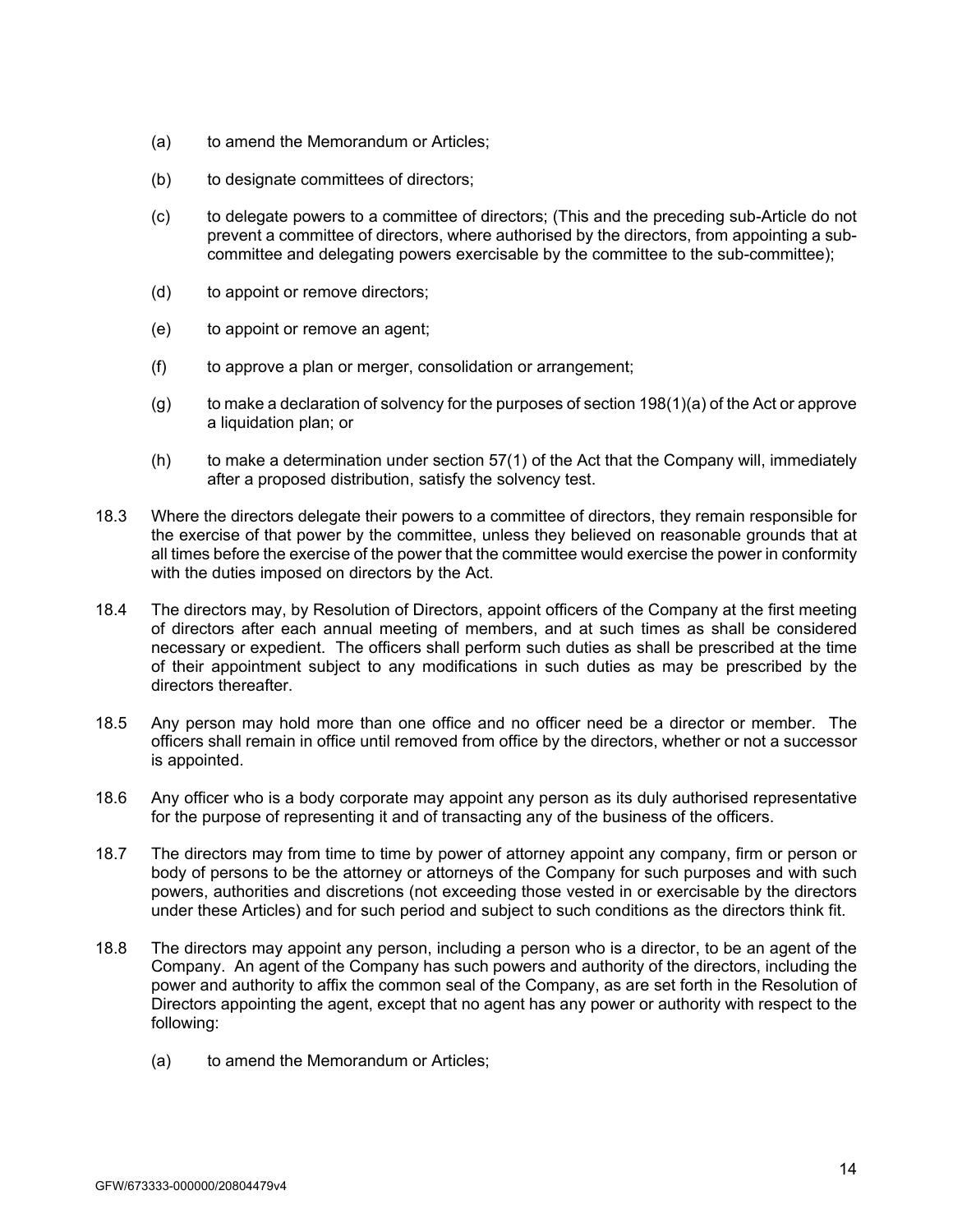- (b) to change the registered office or registered agent;
- (c) to designate committees of directors;
- (d) to delegate powers to a committee of directors;
- (e) to appoint or remove directors;
- (f) to appoint or remove an agent;
- (g) to fix emoluments of directors;
- (h) to approve a plan of merger, consolidation or arrangement;
- (i) to make a declaration of solvency for the purposes of section  $198(1)(a)$  of the Act or to approve a liquidation plan;
- $(i)$  to make a determination under section 57(1) of the Act that the Company will, immediately after a proposed distribution, satisfy the solvency test as stipulated in section 56 of the Act; or
- (k) to authorise the Company to continue as a company incorporated under the laws of a jurisdiction outside the British Virgin Islands.
- 18.9 Where the directors appoint any person to be an agent of the Company, they may authorise the agent to appoint one or more substitutes or delegates to exercise some or all of the powers conferred on the agent by the Company.
- 18.10 The directors may at any time remove an agent and may revoke or vary a power conferred on him.

# **19 Proceedings of Directors**

- 19.1 The directors may meet together for the dispatch of business, adjourn and otherwise regulate their meetings as they think fit. The meetings of the board and any committee thereof shall be held at such place or places (within or outside the British Virgin Islands) as the directors shall decide.
- 19.2 The directors may resolve to hold regular meetings at fixed times and locations (as such times and locations are determined by the directors) and subject to the directors so resolving to hold regular meetings as aforesaid, no further notice of such regular meetings must be given to the directors.
- 19.3 Meetings of the directors may also be convened at any time by the Chairman of the Board or the director who is designated as the "Chief Executive Officer" (if any) or by the director who is designated as "President" (if any) on oral or written notice to each other director, given either personally, by telephone, by telegram or by mail, given at least forty-eight hours prior to the time of the meeting. Any such meeting of the directors shall be called by the Chief Executive Officer (if any), President (if any) or the Secretary (if any) in like manner and on like notice on the written request of at least two directors. Except as may be otherwise expressly provided by law, the Memorandum or these Articles, neither the business to be transacted at, nor the purpose of, any meeting of the directors needs to be specified in a notice or waiver of notice.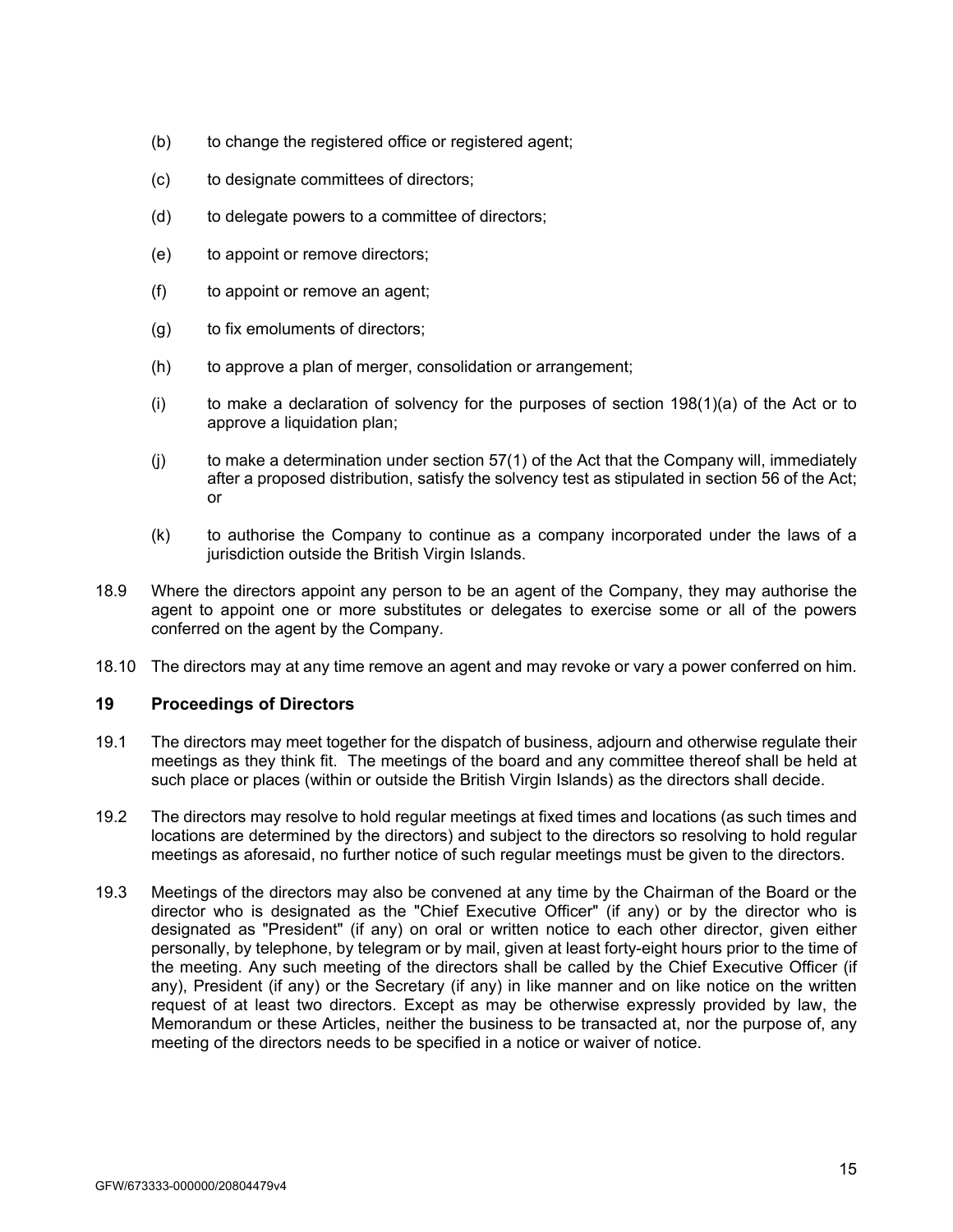- 19.4 The inadvertent failure to give notice of a meeting to a director, or the fact that a director has not received the notice, shall not invalidate the meeting.
- 19.5 Any director who is a body corporate may appoint any person its duly authorised representative for the purpose of representing it at meetings of the directors and of transacting any of the business of the directors.
- 19.6 A meeting of the directors is duly constituted for all purposes if at the commencement of the meeting there are present in person or by alternate not less than a majority of the total number of directors.
- 19.7 If within half an hour from the time appointed for the meeting a quorum is not present, the meeting shall be dissolved.
- 19.8 A director shall be deemed to be present at a meeting of the board if:
	- (a) he or his alternate participates by telephone or other electronic means; and
	- (b) all directors and alternates participating in the meeting are able to hear each other.
- 19.9 The directors may elect a chairman (the "**Chairman of the Board**") of their meeting and determine the period for which he is to hold office. If no such Chairman of the Board is elected, or if at any meeting the Chairman of the Board is not present at the time appointed for holding the meeting, the directors present may choose one of their number to be Chairman of the Board for the meeting. If the directors are unable to choose a Chairman of the Board, for any reason, then the longest serving director present at the meeting shall preside as the Chairman of the Board.
- 19.10 Questions arising at any meeting of directors shall be decided by a majority of votes. In case of an equality in votes the Chairman of the Board shall have a second or casting vote.
- 19.11 A resolution approved by a majority of the directors for the time being entitled to receive notice of a meeting of the directors or of a committee of the directors and taking the form of a Written Resolution shall be as valid and effectual as if it had been passed at a meeting of the directors or of such committee duly convened and held, without the need for any notice.
- 19.12 If the Company shall have only one director, the foregoing provisions for meetings of the directors shall not apply but such sole director shall have full power to represent and act for the Company in all matters and in lieu of minutes of a meeting shall record in writing and sign a note of memorandum of all matters requiring a Resolution of Directors. Such note or memorandum shall constitute sufficient evidence of such resolution for all purposes.
- 19.13 Notwithstanding any other requirement of the Memorandum or Articles, immediately following each annual meeting of the members, there shall be held at the same place as the annual meeting of the members as aforesaid, a meeting of the directors (and there shall be no requirement for any further notice of that meeting of the directors to be provided to the directors). The requirement under this Article 19.13 may only be disapplied where the directors (being the directors in office immediately after the annual meeting of the members as aforesaid) unanimously resolve to change such time or place of such meeting of the directors.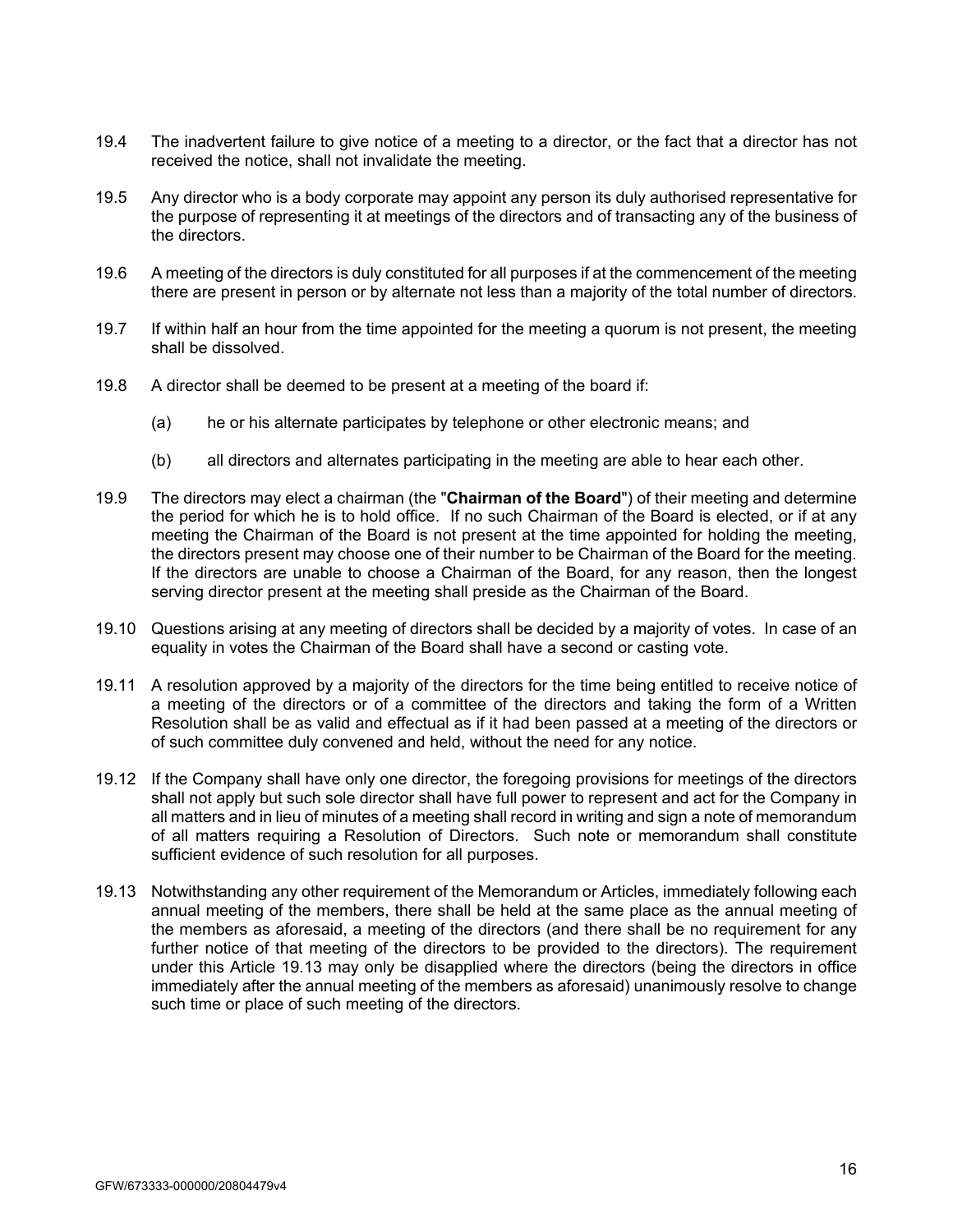# **20 Indemnification and Insurance**

- 20.1 Subject to the provisions of the Act, any person who was or is a party or is threatened to be made a party to any threatened, pending or completed action, suit or proceeding, whether civil, criminal, administrative or investigative, by reason of the fact that such person is or was a director or officer of the Company (which for the avoidance of doubt, shall not include auditors of the Company), or who is or was serving at the request of the Company as a director or officer of another company, partnership, joint venture, trust or other enterprise (each an "**Indemnified Person**") shall be indemnified out of the assets of the Company against any liability, action, proceeding, claim, demand, judgments, fines, costs, damages or expenses, including legal expenses, whatsoever which they or any of them may reasonably incur as a result of any act or failure to act in carrying out their functions other than such liability (if any) that they may incur by reason of their own actual fraud or wilful default. No Indemnified Person shall be liable to the Company for any loss or damage incurred by the Company as a result (whether direct or indirect) of the carrying out of their functions unless that liability arises through the actual fraud or wilful default of such Indemnified Person. No person shall be found to have committed actual fraud or wilful default under this Article unless or until a court of competent jurisdiction shall have made a finding to that effect.
- 20.2 The Company shall advance to each Indemnified Person reasonable attorneys' fees and other costs and expenses incurred in connection with the defence of any action, suit, proceeding or investigation involving such Indemnified Person for which indemnity will or could be sought. In connection with any advance of any expenses hereunder, the Indemnified Person shall execute an undertaking to repay the advanced amount to the Company if it shall be determined by final judgment or other final adjudication that such Indemnified Person was not entitled to indemnification pursuant to this Article. If it shall be determined by a final judgment or other final adjudication that such Indemnified Person was not entitled to indemnification with respect to such judgment, costs or expenses, then such party shall not be indemnified with respect to such judgment, costs or expenses and any advancement shall be returned to the Company (without interest) by the Indemnified Person.
- 20.3 No Indemnified Person shall be personally liable to the Company for damages for any breach of fiduciary duty as a director or officer; provided, however, that the foregoing provision shall not eliminate or limit the liability of a director or officer for:
	- (a) acts or omissions which involve intentional misconduct, fraud or a knowing violation of law,
	- (b) for the violation of any provision of the Act, as amended from time to time, that expressly provides for liability of directors or officers notwithstanding any provision herein to the contrary.

For the avoidance of doubt, any amendment (including any deletion) of this Article 20.3 by the members of the Company shall be prospective only, and shall not adversely affect any limitation of the personal liability of an Indemnified Person for acts or omissions prior to such amendment (or deletion).

20.4 The directors, on behalf of the Company, may purchase and maintain insurance for the benefit of any director or other officer of the Company against any liability which, by virtue of any rule of law, would otherwise attach to such person in respect of any negligence, default, breach of duty or breach of trust of which such person may be guilty in relation to the Company.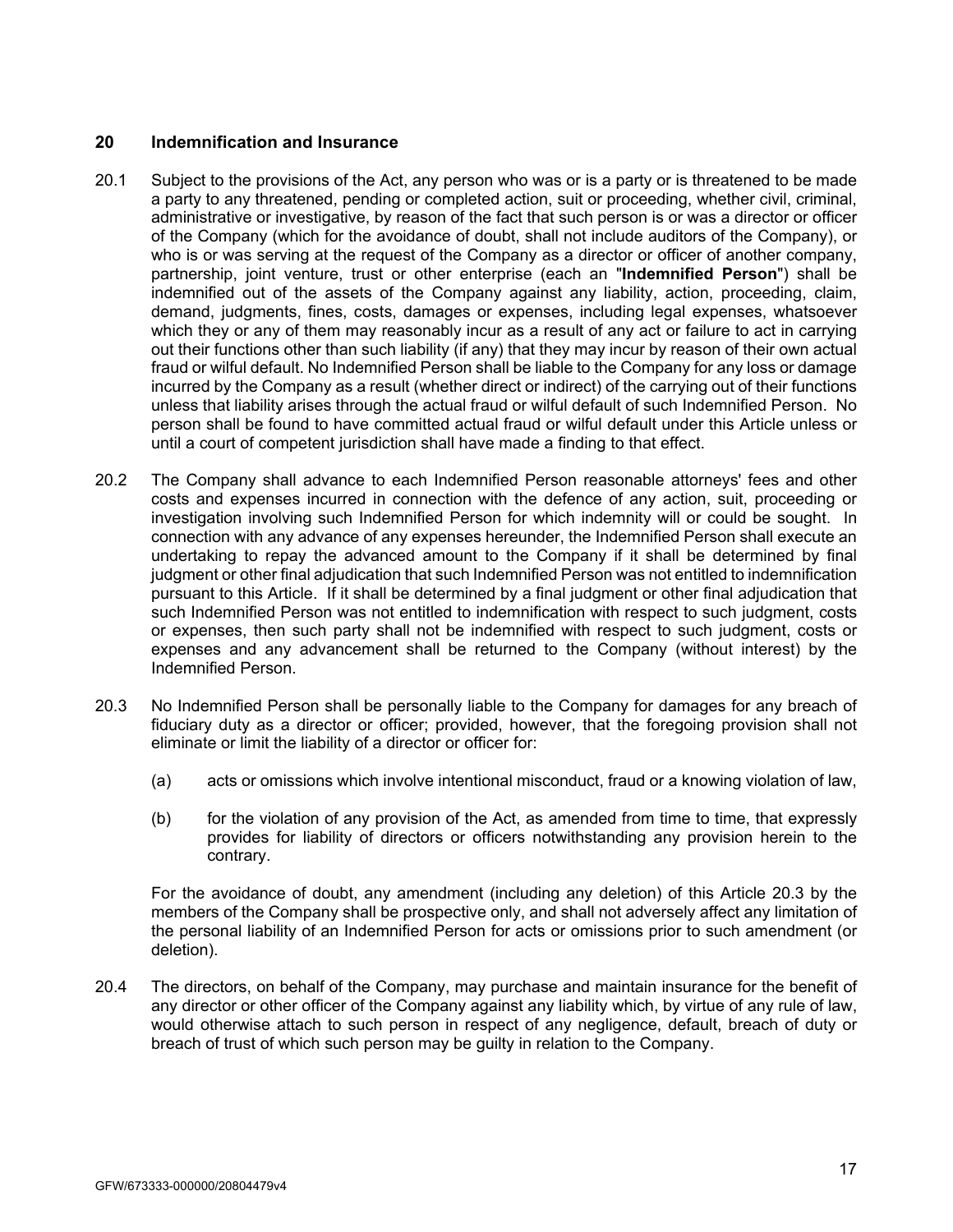# **21 Company Seal and Entry into Contracts and Deeds**

- 21.1 The directors shall provide for the safe custody of the common seal of the Company. The common seal when affixed to any instrument (save for a share certificate in accordance with these Articles) shall be witnessed by a director or officer of the Company or any other person so authorised from time to time by the directors.
- 21.2 A contract may be entered into by the Company as follows:
	- (a) a contract that, if entered into by an individual, would be required by law to be in writing and under seal, may be entered into by or on behalf of the Company in writing under the common seal of the Company, or executed by or on behalf of the Company by a director or an authorised agent of the Company, and may be varied or discharged in the same manner;
	- (b) a contract that, if entered into by an individual, would be required by law to be in writing and signed, may be entered into by or on behalf of the Company in writing and signed by a person acting under the express or implied authority of the company, and may be varied or discharged in the same manner; and
	- (c) a contract that, if entered into by an individual, would be valid although entered into orally, and not reduced to writing, may be entered into orally by or on behalf of the Company by a person acting under the express or implied authority of the Company, and may be varied or discharged in the same manner.
- 21.3 Notwithstanding the foregoing Article, an instrument is validly executed by the Company as a deed, or an instrument under seal, if it is either:
	- (a) sealed with the common seal of the Company and witnessed by a director and/or such other person who is authorised by the Memorandum or Articles to witness the application of the common seal of the Company; or
	- (b) expressed to be, or is expressed to be executed as, or otherwise makes clear on its face that it is intended to be, a deed and it is signed by a director and/or by a person acting under the express or implied authority of the Company.

# **22 Distributions**

- 22.1 Subject to the provisions of the Act, the directors may, by Resolution of Directors, authorise a distribution by the Company at a time, and of an amount, and to any members they think fit if they are satisfied, on reasonable grounds that, immediately after the distribution, the value of the Company's assets will exceed the Company's liabilities and the Company is able to pay its debts as they fall due.
- 22.2 No distribution shall be paid on those shares which are held by the Company as treasury shares at the date of declaration of the distribution.
- 22.3 The directors may, before recommending any distribution, set aside out of the profits of the Company such sums as they think proper as a reserve or reserves which shall, at their discretion, either be employed in the business of the Company or be invested in such investments as the directors may from time to time think fit.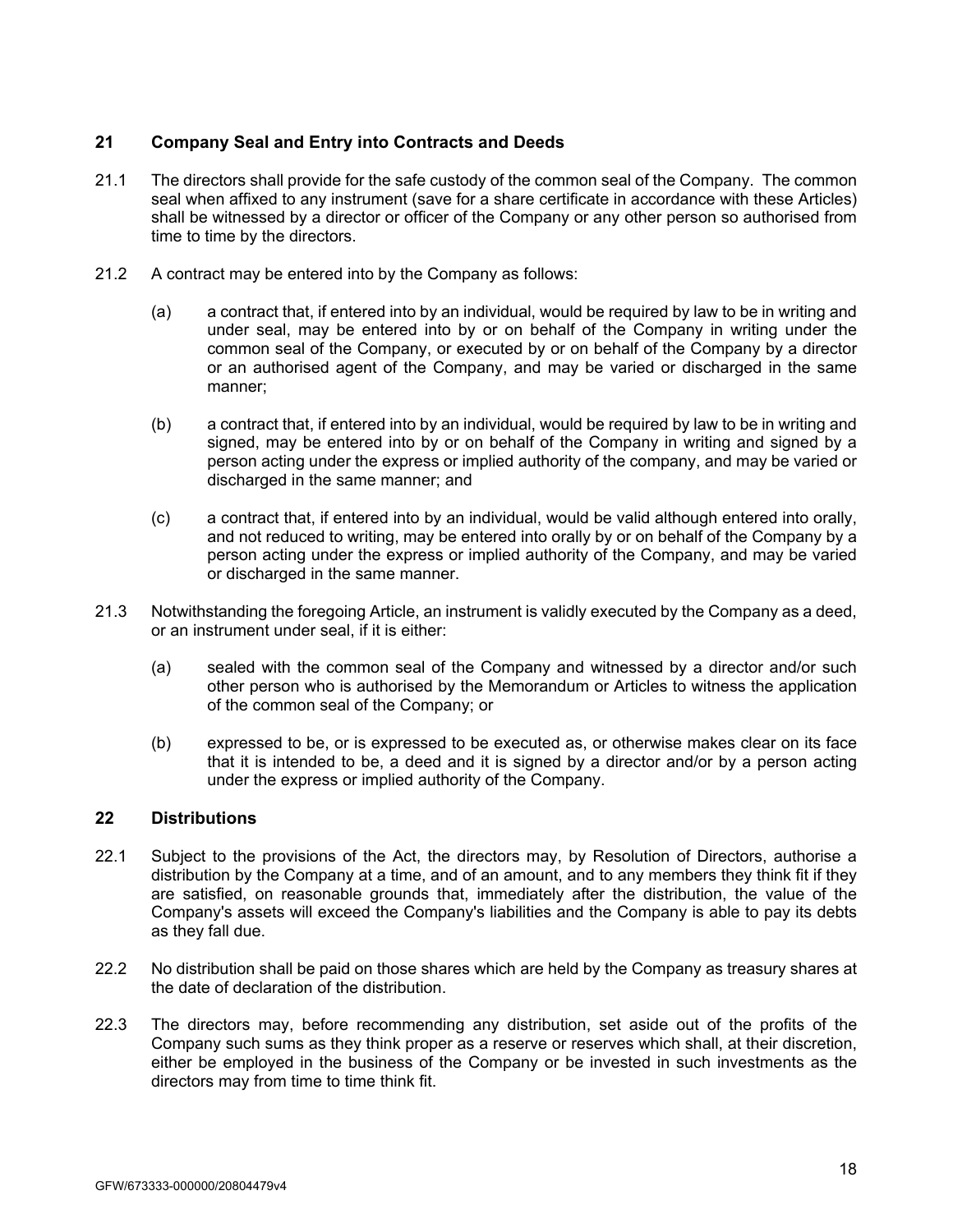- 22.4 If several persons are registered as joint holders of any share, any of them may give effectual receipt for any distribution or other monies payable on or in respect of the share.
- 22.5 Notice of any distribution that may have been declared shall be given to each member in manner hereinafter mentioned and all distributions unclaimed for three years after having been declared may be forfeited by the directors for the benefit of the Company.
- 22.6 No distribution shall bear interest against the Company.

# **23 Company Records**

- 23.1 The Company shall keep records that:
	- (a) are sufficient to show and explain the Company's transactions; and
	- (b) will, at any time, enable the financial position of the Company to be determined with reasonable accuracy.
- 23.2 The Company shall keep the following records at the office of its registered agent or at such other place or places, within or outside the British Virgin Islands, as the directors may determine:
	- (a) minutes of all meetings and all resolutions of members and of classes of members; and
	- (b) minutes of all meetings and all resolutions of directors and committees of directors.
- 23.3 Where any such records are kept at a place other than at the office of the Company's registered agent, the Company shall provide the registered agent with a written record of the physical address of the place or places at which the records are kept. Where the place at which any such records is changed, the Company shall provide the registered agent with the physical address of the new location of the records within fourteen days of the change of location.
- 23.4 The Company shall keep a register to be known as a register of directors containing the names and addresses of the persons who are directors, the date on which each person whose name is entered in the register was appointed as a director, the date on which each person named as a director ceased to be a director, and such other information as may be prescribed from time to time by law.
- 23.5 The Company shall maintain an accurate and complete register of members showing the full names and addresses of all persons holding registered shares in the Company, the number of each class and series of registered shares held by such person, the date on which the name of each member was entered in the register of members and where applicable, the date such person ceased to hold any registered shares in the Company.
- 23.6 The Company shall keep the following at the office of its registered agent:
	- (a) the Memorandum and Articles;
	- (b) the register of members maintained in accordance with these Articles or a copy of the register of members;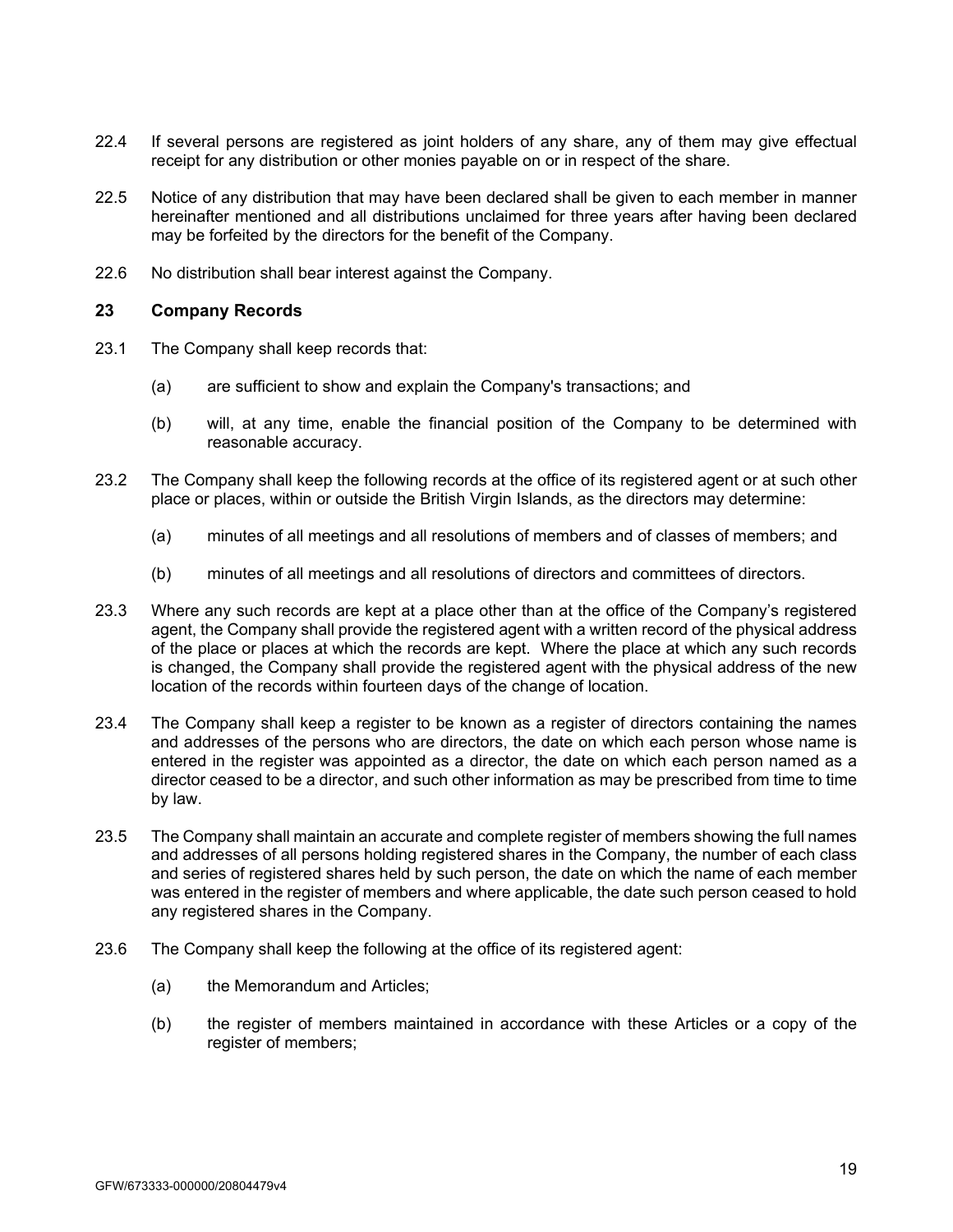- (c) the register of directors maintained in accordance with these Articles or a copy of the register of directors;
- (d) copies of all notices and other documents filed by the Company in the previous ten years;
- (e) a copy of the register of charges kept by the Company pursuant to section 162(1) of the Act; and
- (f) an imprint of the common seal.
- 23.7 Where the Company keeps a copy of the register of members or the register of directors at the office of its registered agent, it shall:
	- (a) within 15 days of any change in the register, notify the registered agent, in writing, of the change; and
	- (b) provide the registered agent with a written record of the physical address of the place or places at which the original register of members or the original register of directors is kept.
	- (c) Where the place at which the original register of members or the original register of directors is changed, the Company shall provide the registered agent with the physical address of the new location of the records within 14 days of the change of location.
- 23.8 The records, documents and registers required by these Articles shall be open to the inspection of the directors at all times.
- 23.9 The directors shall from time to time determine whether and to what extent and at what times and places and under what conditions the records, documents and registers of the Company or any of them shall be open to the inspection of members not being directors, and no member (not being a director) shall have any right to inspect any records, documents or registers of the Company except:
	- (a) as conferred by the Act; and
	- (b) that any member who owns at least 15% of the outstanding shares of the Company, upon at least five days' written demand, may inspect, during usual business hours, the books of account and all financial records of the Company, to make copies of records, and to conduct an audit of such records at the member's own cost.

### **24 Audit**

- 24.1 The directors may by a Resolution of Directors call for the accounts of the Company to be examined by an auditor or auditors to be appointed by them at such remuneration as may from time to time be agreed.
- 24.2 The auditor may be a member but no director or officer of the Company shall be eligible during his continuance in office.
- 24.3 Every auditor of the Company shall have a right of access at all times to the books of account of the Company, and shall be entitled to require from the officers of the Company such information and explanations as he thinks necessary for the performance of his duties.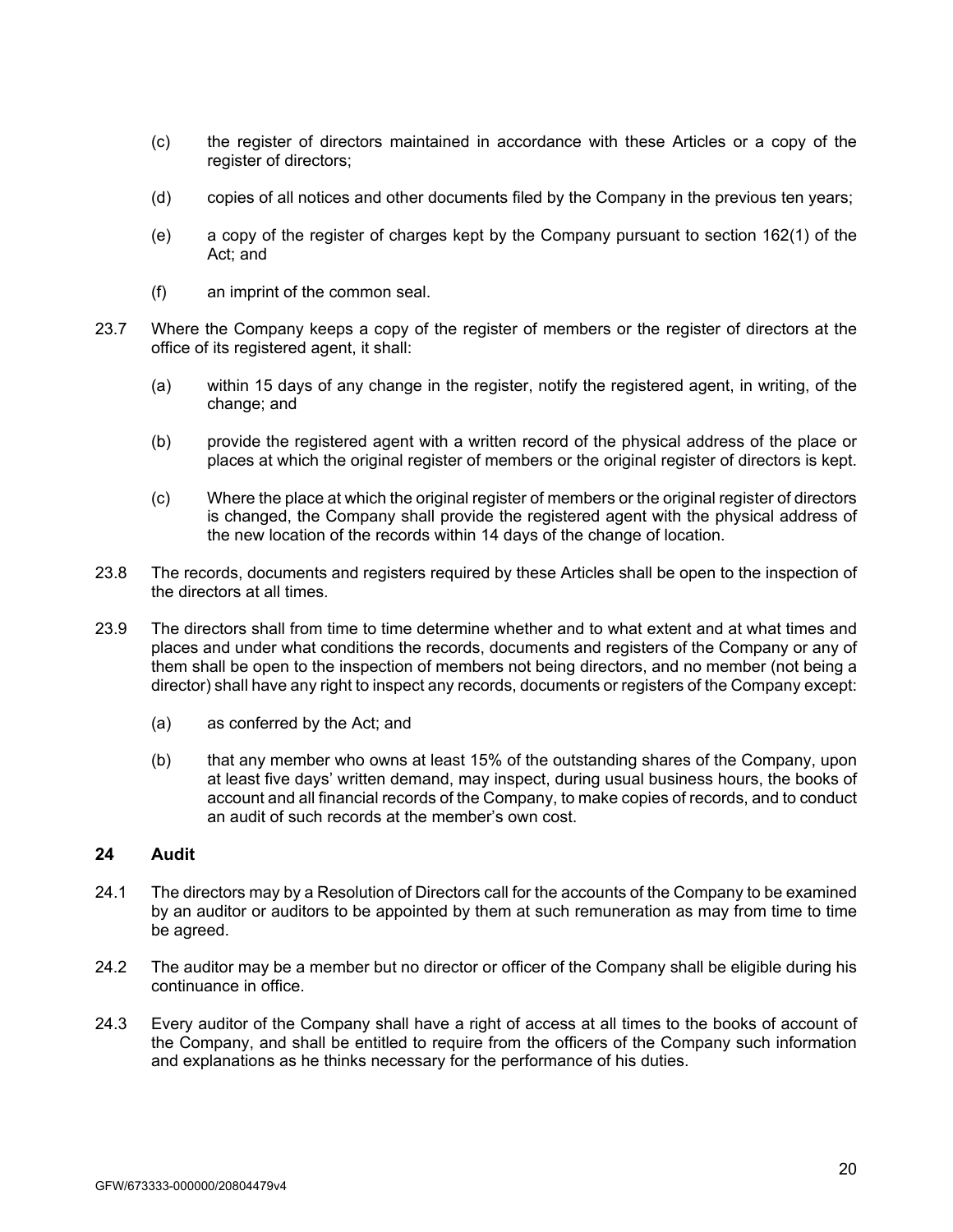24.4 The report of the auditor shall be annexed to the accounts upon which he reports, and the auditor shall be entitled to receive notice of, and to attend, any meeting at which the Company's audited profit and loss account and/or balance sheet is to be presented.

# **25 Notices**

- 25.1 Any notice, information or written statement required to be given to members shall be served by mail (air-mail service if available) addressed to each member at the address shown in the Company's register of members.
- 25.2 All notices directed to be given to the members shall, with respect to any registered shares to which persons are jointly entitled, be given to whichever of such persons is named first in the Company's register of members, and notice so given shall be sufficient notice to all the holders of such shares.
- 25.3 Any notice, if served by post, shall be deemed to have been served within ten days of posting, and in proving such service it shall be sufficient to prove that the letter containing the notice was properly addressed and mailed with the postage prepaid.

### **26 Continuation**

The Company may, by a Resolution of Directors or by a Resolution of Members, continue as a company incorporated under the laws of a jurisdiction outside the British Virgin Islands in the manner provided under those laws.

# **27 Winding Up**

- 27.1 The Company may be voluntarily liquidated under Part XII of the Act if it has no liabilities and it is able to pay its debts as they become due. A liquidator may, subject to the terms of the Act, be appointed by a Resolution of Directors or by a Resolution of Members.
- 27.2 If the Company shall be wound up, the liquidator may divide amongst the members in specie or in kind the whole or any part of the assets of the Company (whether they shall consist of property of the same kind or not) and may for such purpose set such value as he deems fair upon any such property to be divided as aforesaid and may determine how such division shall be carried out as between the members or different classes of members. The liquidator may vest the whole or any part of such assets in trustees upon such trust for the benefit of the contributors as the liquidator shall think fit, but so that no member shall be compelled to accept any shares or other securities whereon there is any liability.

We, Maples Corporate Services (BVI) Limited of Kingston Chambers, PO Box 173, Road Town, Tortola, British Virgin Islands in our capacity as registered agent for the Company hereby apply to the Registrar for the incorporation of the Company this  $18<sup>th</sup>$  day of June 2012.

Incorporator

Richard May

\_\_\_\_\_\_\_\_\_\_\_\_\_\_\_\_\_\_\_\_\_\_\_\_\_\_\_\_\_\_\_\_\_\_\_\_\_